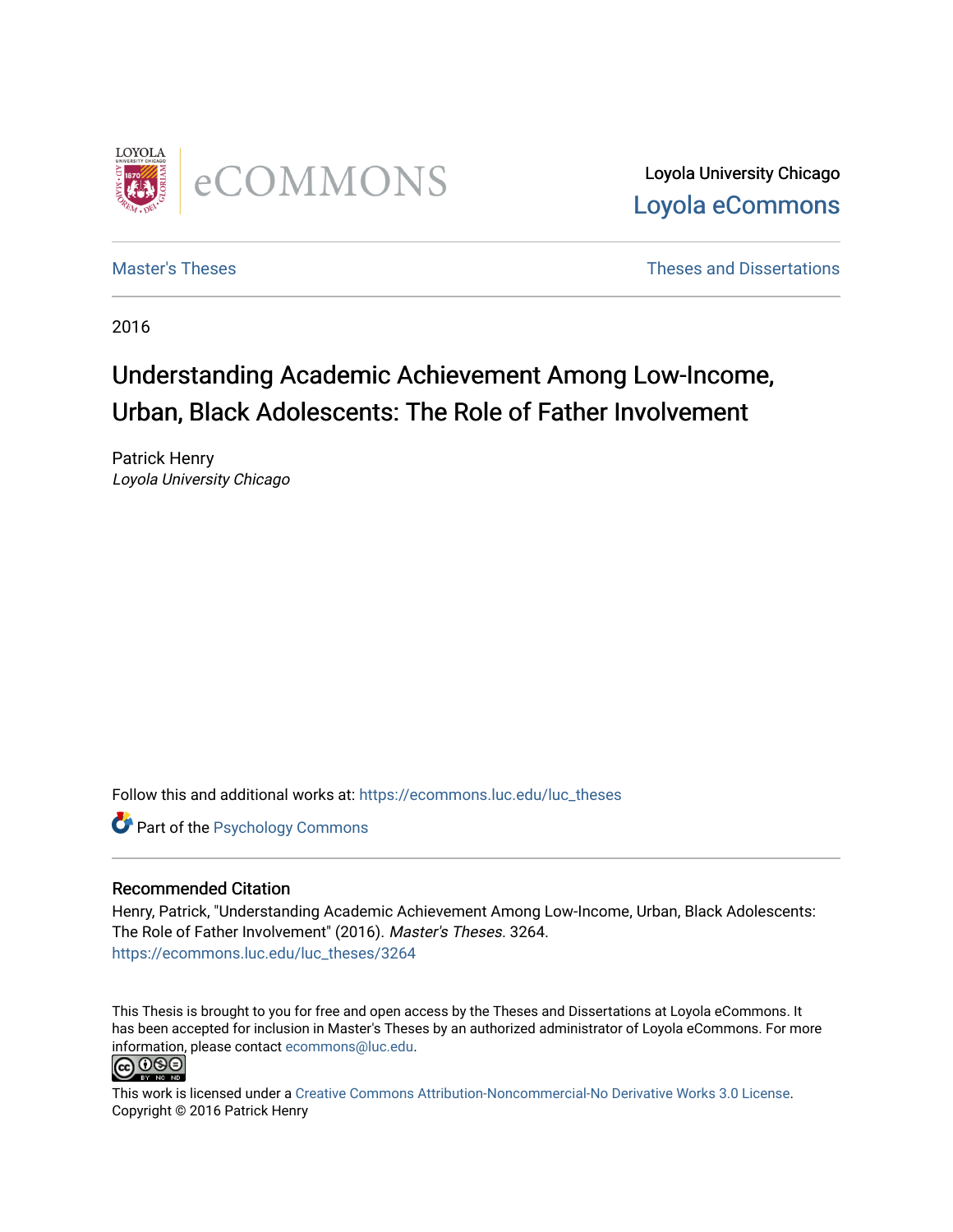LOYOLA UNIVERSITY CHICAGO

# UNDERSTANDING ACADEMIC ACHIEVEMENT AMONG LOW-INCOME, URBAN, BLACK ADOLESCENTS: THE ROLE OF FATHER INVOLVEMENT

A THESIS SUBMITTED TO THE FACULTY OF THE GRADUATE SCHOOL IN CANDIDACY FOR THE DEGREE OF MASTER OF ARTS

# PROGRAM IN DEVELOPMENTAL PSYCHOLOGY

BY

PATRICK HENRY CHICAGO, IL

AUGUST 2016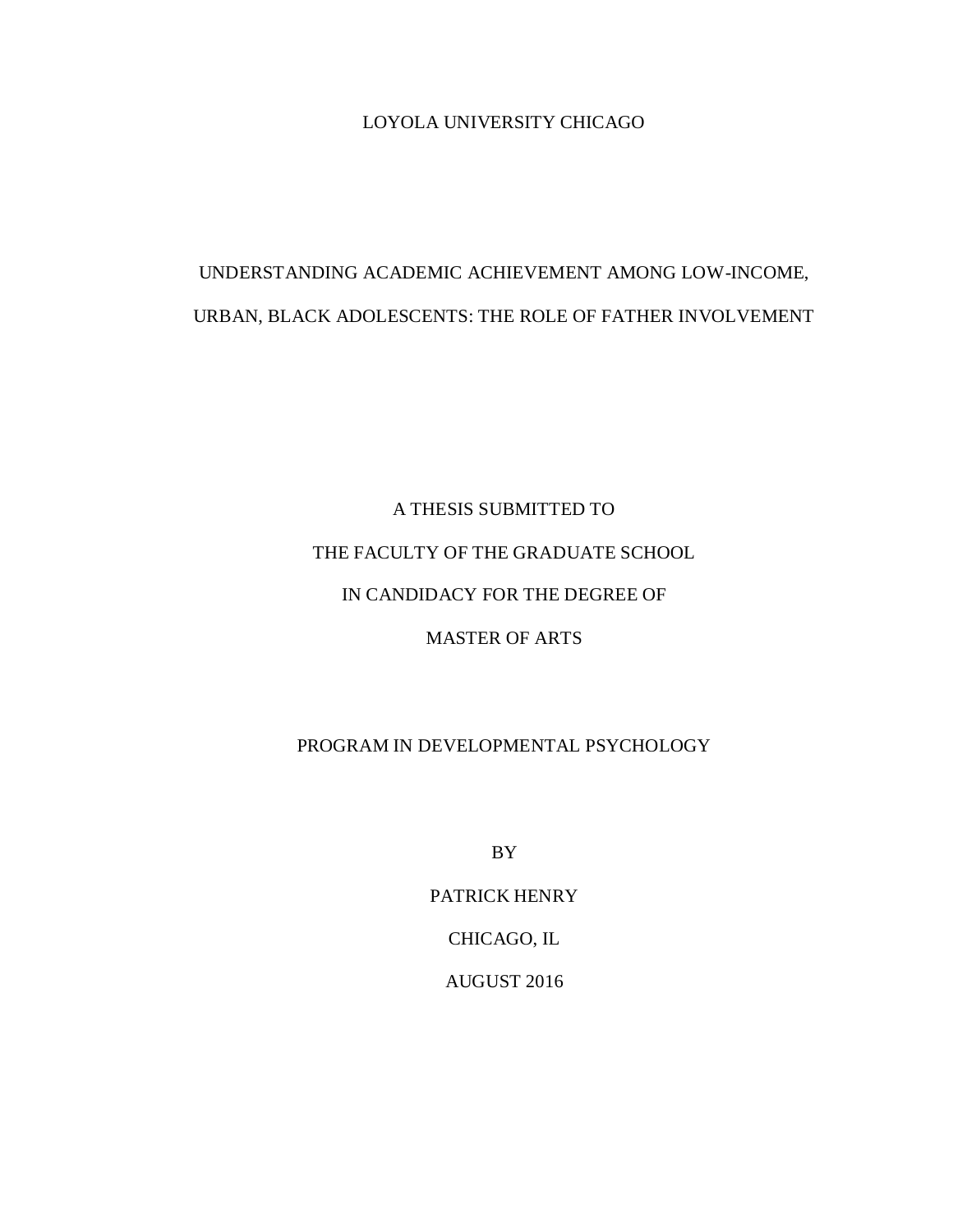Copyright by Patrick Henry, 2016 All rights reserved.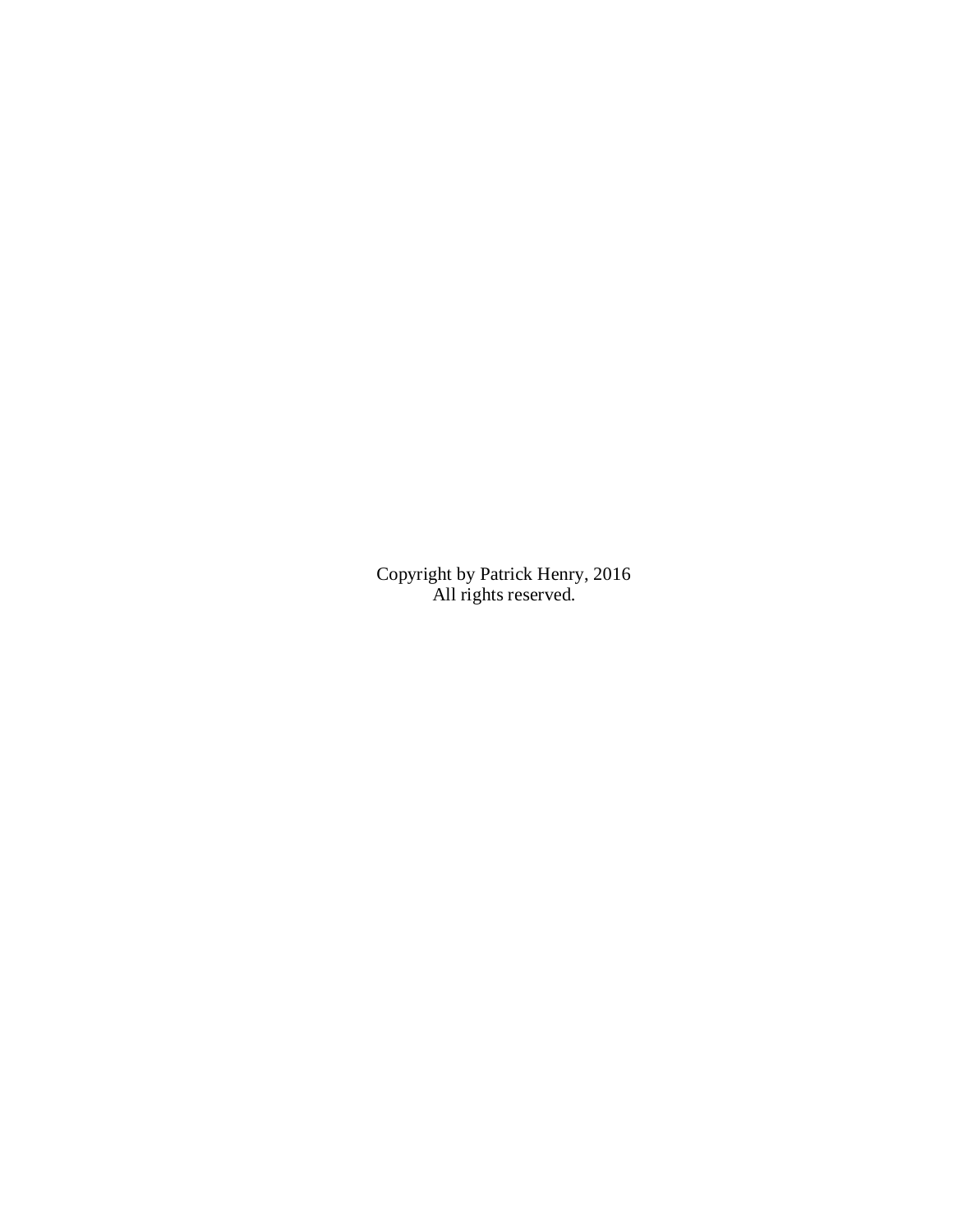### ACKNOWLEDGMENTS

I would like to sincerely thank Christine Li-Grining, Ph.D. and James Garbarino, Ph.D. for their steadfast academic support and interest in this research endeavor. Their support has been invaluable throughout the writing and editing process. Also, I would like to thank the various undergraduates that assisted me with this project and my mother for her emotional support. Finally, I would like to thank the families who participated in the Three City Study, as their participation has made this work possible. Once again, thank you everyone.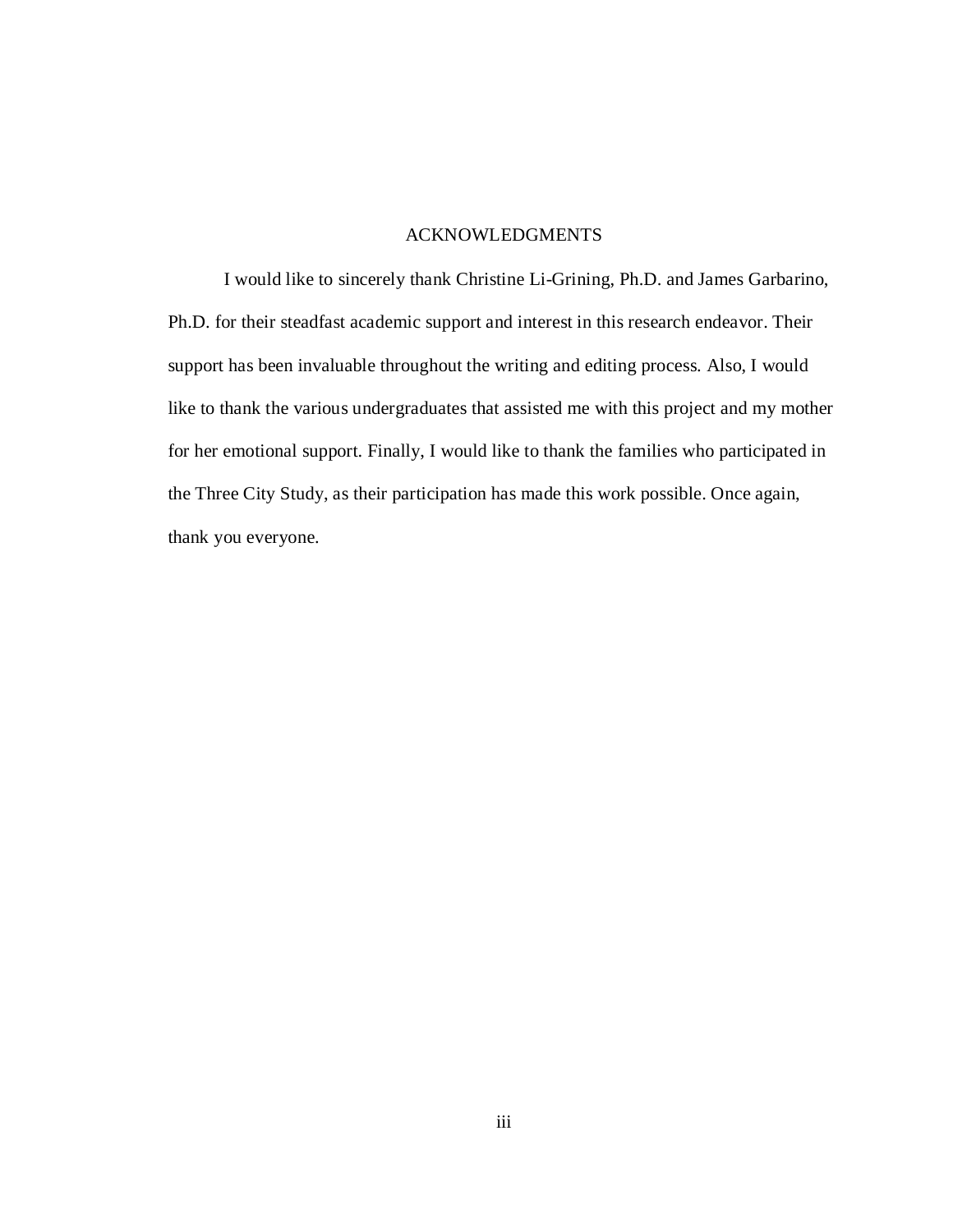# TABLE OF CONTENTS

| <b>ACKNOWLEDGMENTS</b>                                                                                                                      | iii                            |
|---------------------------------------------------------------------------------------------------------------------------------------------|--------------------------------|
| <b>LIST OF TABLES</b>                                                                                                                       | $\mathbf{V}$                   |
| <b>ABSTRACT</b>                                                                                                                             | vi                             |
| <b>CHAPTER ONE: INTRODUCTION</b><br><b>Conceptual Framework</b><br>Protective Factors Related To Academic Achievement of Black Adolescents: | $\mathbf{1}$<br>$\overline{2}$ |
| Parental Residence & Quality of Parental Involvement                                                                                        | $\overline{4}$                 |
| <b>Protective Factors</b>                                                                                                                   | $\overline{4}$                 |
| Black mother residence $\&$ quality of mother involvement                                                                                   | $\overline{4}$                 |
| Black father residence & quality of father involvement                                                                                      | 6                              |
| Black Father Residence & Black Adolescent Development                                                                                       | $\tau$                         |
| Father Residence & Academic Achievement                                                                                                     | $\overline{7}$                 |
| Father Residence & Behavior Problems                                                                                                        | 9                              |
| Quality of Black Father Involvement & Black Adolescent Development                                                                          | 11                             |
| Quality of Father Involvement & Academic Achievement                                                                                        | 11                             |
| Quality of Father Involvement & Behavior Problems                                                                                           | 13                             |
| Black Father Residence, Quality of Father Involvement, & Black Adolescent                                                                   |                                |
| Development                                                                                                                                 | 14                             |
| Black Father Residence, Quality of Father Involvement, & Academic                                                                           |                                |
| Achievement                                                                                                                                 | 15<br>16                       |
| Black Father Residence, Quality of Father Involvement, & Behavior Problems<br>Father Involvement in Black Families: Gaps in the Literature  | 17                             |
|                                                                                                                                             | 19                             |
| The Present Study: Research Question & Hypotheses                                                                                           |                                |
| <b>CHAPTER TWO: METHODS</b>                                                                                                                 | 21                             |
| Participants                                                                                                                                | 21                             |
| <b>Measures</b>                                                                                                                             | 22                             |
| Father-Child Relationship Quality & Mother-Child Relationship Quality                                                                       | 22                             |
| Academic Achievement                                                                                                                        | 23                             |
| <b>Father Residence</b>                                                                                                                     | 24                             |
| <b>Behavior Problems</b>                                                                                                                    | 24                             |
| <b>Background Characteristics</b>                                                                                                           | 25                             |
| Analytic Plan                                                                                                                               | 25                             |
|                                                                                                                                             |                                |
| <b>CHAPTER THREE: RESULTS</b>                                                                                                               | 27                             |
| <b>CHAPTER FOUR: DISCUSSION</b>                                                                                                             | 34                             |
| <b>REFERENCE LIST</b>                                                                                                                       | 39                             |
| <b>VITA</b>                                                                                                                                 | 45                             |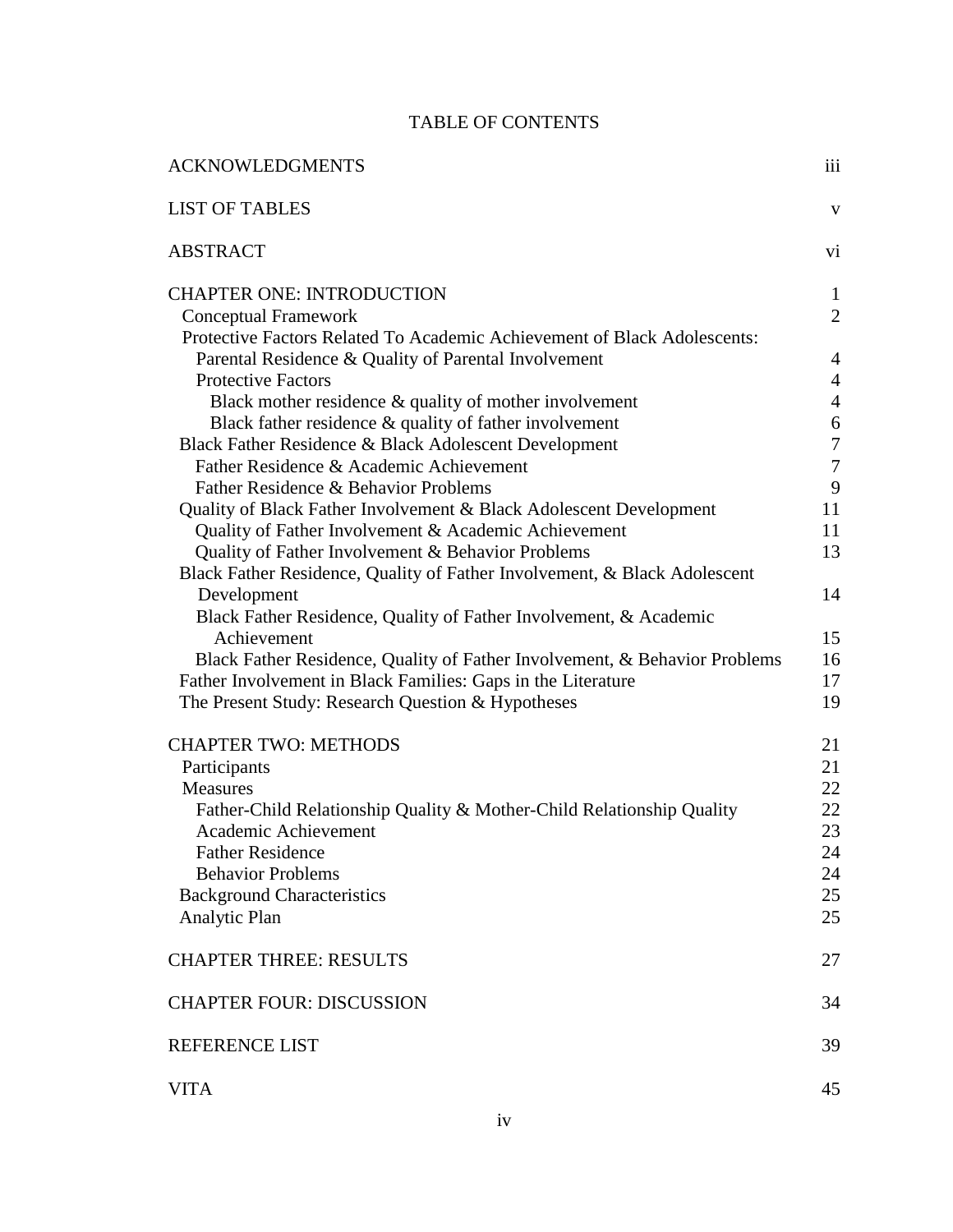# LIST OF TABLES

| Table 1. Descriptive Statistics                                                                        | 28 |
|--------------------------------------------------------------------------------------------------------|----|
| Table 2. Least Squares Regression Results with Covariates: Woodcock Johnson -<br>Letter Word           | 30 |
| Table 3. Least Squares Regression Results with Covariates: Woodcock Johnson<br><b>Applied Problems</b> | 31 |
| Table 4. Least Squares Regression Results with Covariates: School Grades                               | 31 |
| Table 5. Least Squares Regression Results with Covariates: Overall School<br>Performance               | 32 |
| Table 6. Least Squares Regression Results with Covariates: CBCL - Internalizing                        | 32 |
| Table 7. Least Squares Regression Results with Covariates: CBCL - Externalizing                        | 33 |
| Table 8. Least Squares Regression Results with Covariates: Brief Symptoms<br><b>Inventory</b> - Total  | 33 |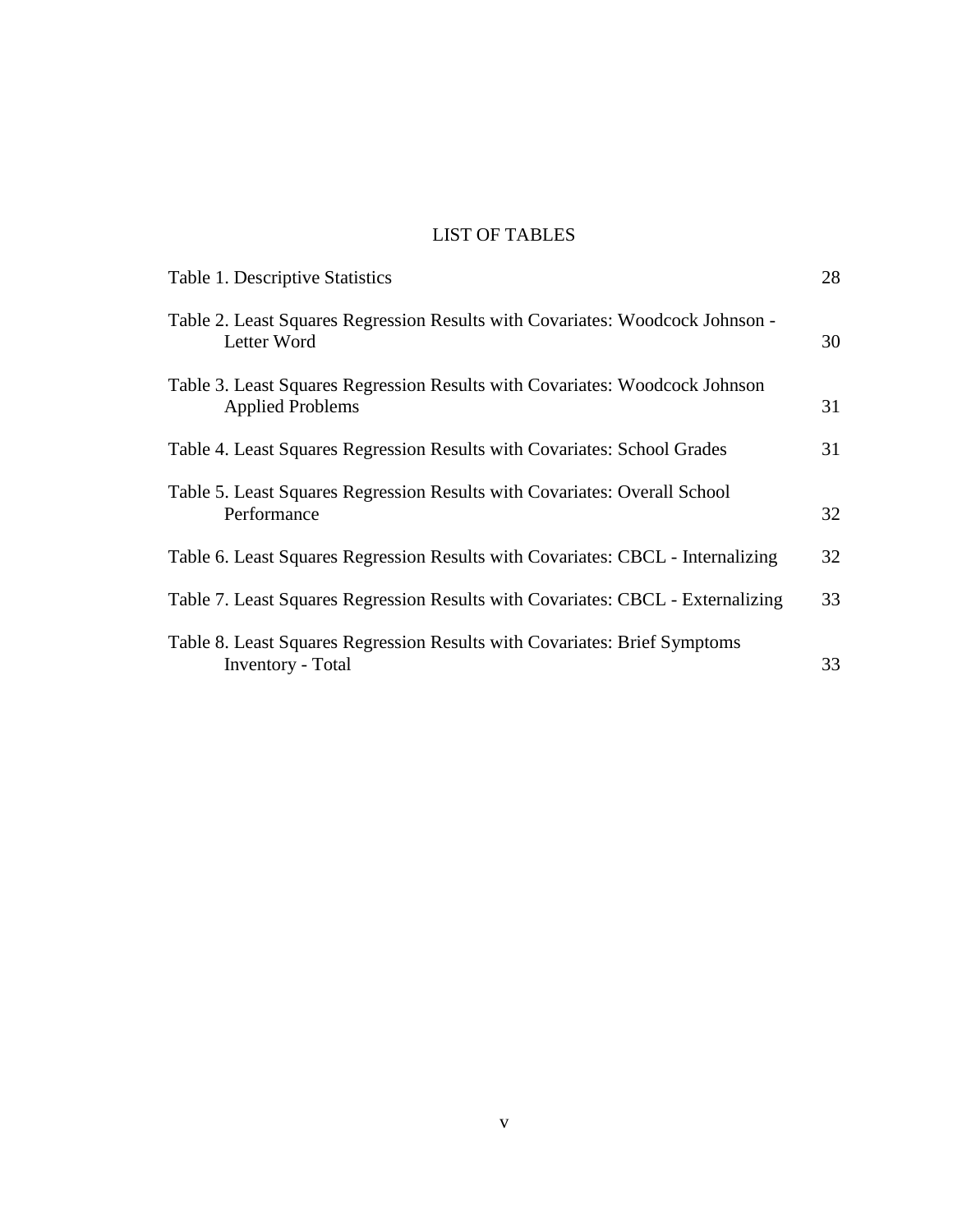#### ABSTRACT

Although the Black-White test score gap has improved over time, it still persists. Furthermore, this academic risk for Black youth is compounded by the disproportionate representation of Blacks among low-income families in the U.S. Thus, the present study aims to shed light on factors related to greater academic success among adolescents in low-income, urban, Black families. Overall, this study addresses the following question. How does the presence of a biological father and positive father involvement impact the academic achievement of their adolescent children? Data from the Welfare, Children, and Families: A Three-City Study (TCS) were analyzed in order to address this research question. Using multiple regression, analytic models tested for the main effects of father residence and quality of father involvement on behavior problems and academic achievement. Analytic models also tested whether the link from father residence to behavior problems and academic skills depends on the quality of father involvement. The only significant findings were detected by the mother-child bond, which predicted school grades and three behavioral items. Connections between the findings and the existing literature and future directions are discussed.

*Keywords*: *academic achievement; adolescents; behavior problems; Black; fathers; African Americans*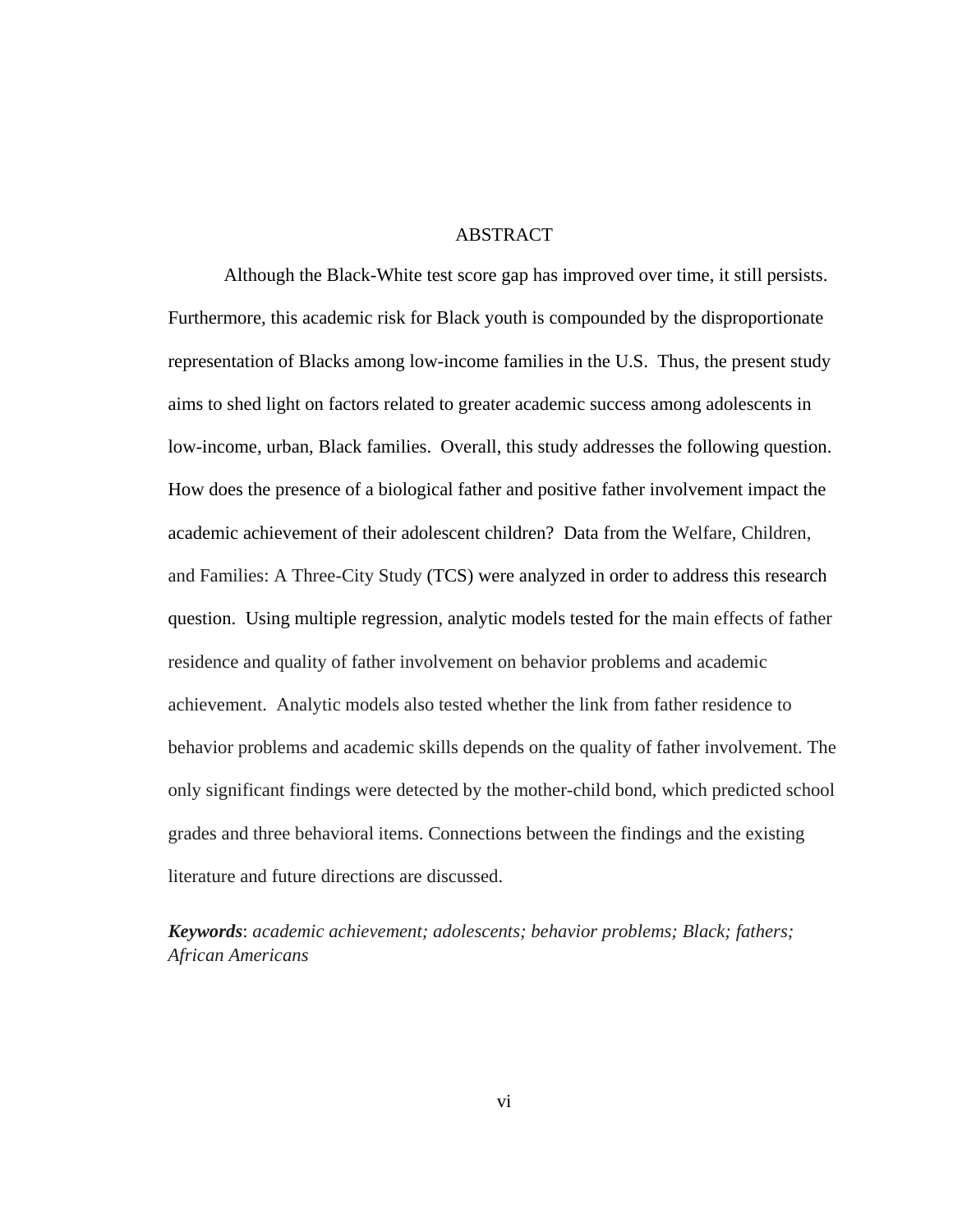## CHAPTER ONE

#### INTRODUCTION

The gap in academic test scores between Black and White students in America emerges before children enter kindergarten and persists across the life span (Yeung & Pfeiffer, 2009). This disparity appears among tests that claim to measure scholastic aptitude and intelligence as well as vocabulary, reading, and mathematics skills (Jencks & Phillips, 2011). Black Americans have seen their well-being improve greatly since 1970, with one marker of this represented by the narrowing of this test score gap since this time (Yeung & Pfeiffer, 2009). However, the typical African American child still scores below 75 percent of Whites on most standardized assessments (Jencks & Phillips, 2011). Findings from the National Assessment of Educational Progress (NAEP) and from other empirical work suggest that the gap might be narrowing (Berends, Lucas, & Peñaloza, 2008; NAEP, 2014). Furthermore, between 1990 and 2013 the dropout rates – signifying the percentage of youth aged 16-24 who have not attained a high school diploma or GED and who are not enrolled in school – for Blacks remained greater than the rates for Whites (National Center for Education Statistics [NCES], 2015). Not only are Black youth consistently performing far below their White counterparts, but they are also failing to attain high school diplomas/GEDs at greater rates.

These racial differences in academic scores and academic attainment deserve empirical attention because of their long-term implications for the lives of Black students. Academic achievement is positively linked to educational attainment (Hansen, Heckman,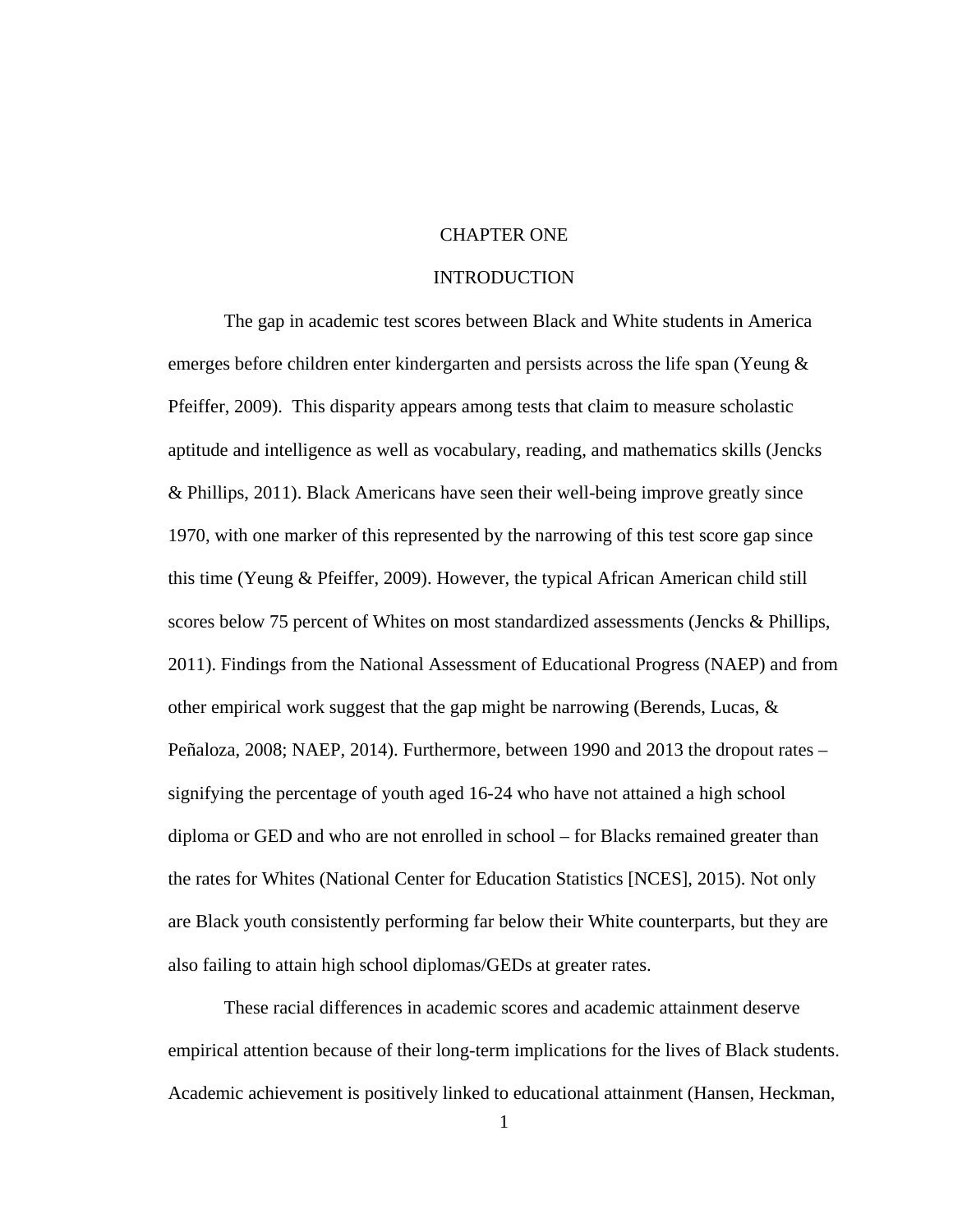& Mullen, 2004), and greater educational attainment is linked to higher socioeconomic status (Carnevale, Rose, & Cheah, 2011; Pallas, 2000). In other words, academic achievement is closely and indirectly tied to career success (Brown & Trusty, 2005a). Given the disproportionate representation of Blacks among low-income families in the U.S., and the long documented Black-White test score gap, the present study aims to shed light on factors related to greater academic competence among adolescents in lowincome, Black families.

Considering the racial achievement gap and its potential negative consequences for Blacks, there should be additional scholarship directed towards identifying and strengthening factors that can promote the school achievement of this disadvantaged group. One of these factors, as suggested by prior research, is the presence of two parents (Somers et al., 2011; Bronfenbrenner & Morris, 2006; Bachman, Coley, and Carrano, 2010). The latest census suggests that 39.4% of African American families in the U.S. with children are led by two parents, compared to 66.9% for Hispanic children and 74% for White children (U.S. Census Bureau, 2011). Yet, the specific ways in which father involvement might be beneficial to the academic skills of Black youth has been studied much less than the role of mothers. As such, the current study seeks to add to the body of knowledge on the protective role of father involvement in the academic achievement of their Black adolescent children in low-income households.

#### Conceptual Framework

A useful theoretical framework in conceptualizing the situation of Black adolescents growing up in low-income, urban homes is ecological systems theory, developed by Urie Bronfenbrenner and Pamela Morris (2006). Bronfenbrenner's theory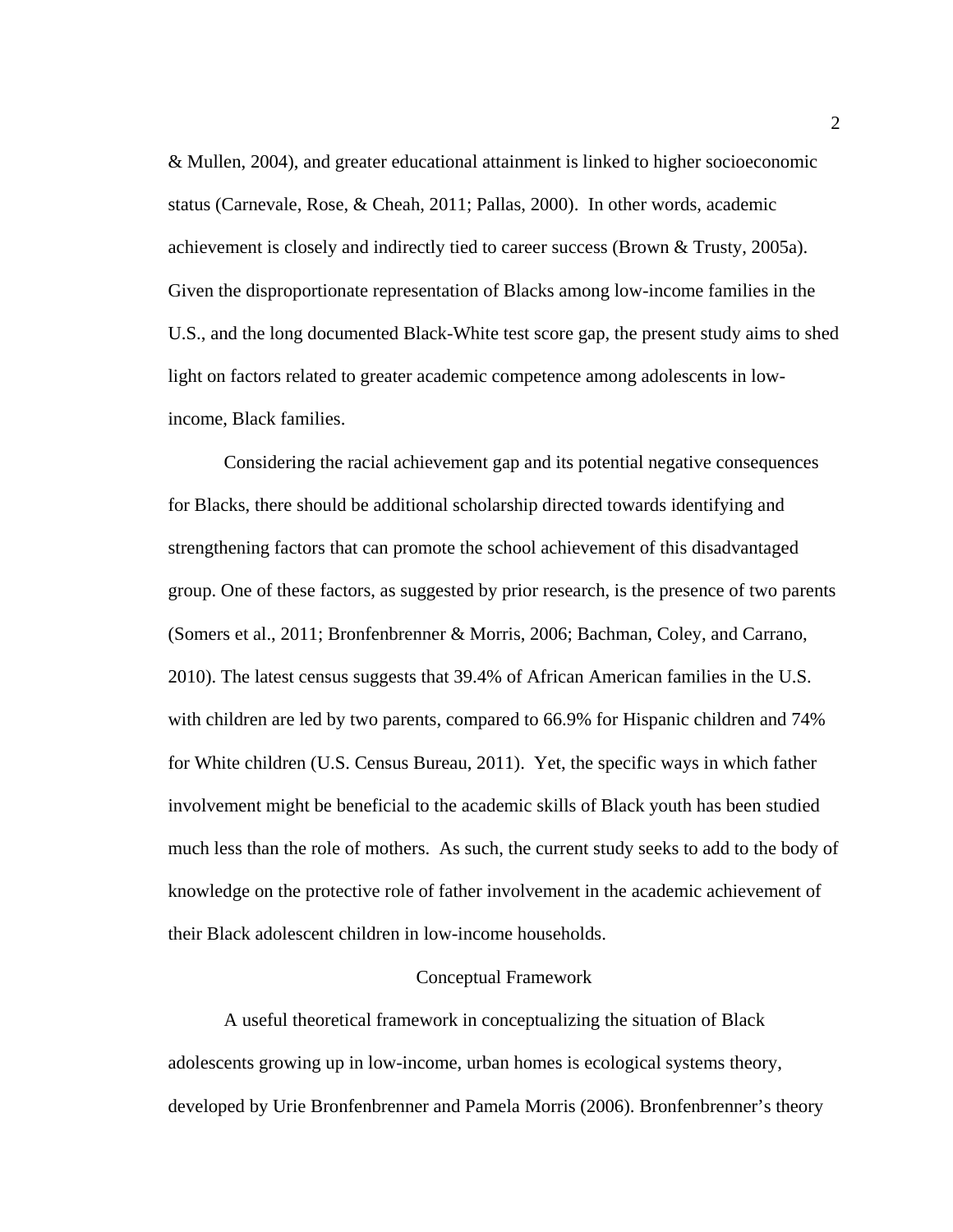retains the hierarchical systems (Bronfenbrenner & Morris, 2006) of previous versions of this theory. One of these systems is the *microsystem.* The *microsystem* defines all activities and interpersonal relationships directly involving the youth in settings that are most immediate to the child and have a direct link to the child (Bronfenbrenner & Morris, 2006). The particular *microsystem* of interest in this study is the low-income, urban households of the focal African American adolescents. The current study, which examines resident and nonresident fathers in addition to mothers, analyzes these key members of the home *microsystem* and how these individuals help shape the academic achievement of the focal youth.

Within the microsystem of the home, these adolescents and their fathers are the primary subjects of this study. According to Bronfenbrenner, each person within a system has characteristics that they bring to bear on all other people within that system. These characteristics are accounted for via the *person* component of his theory (Bronfenbrenner & Morris, 2006). There are three *person* characteristics identified by the aforementioned theorists, but only two are pertinent to this study: resources and demand (Bronfenbrenner & Morris, 2006). Resources describe ability, experience, knowledge, and skill that are required for the effective functioning of *processes*, which will be defined later (Bronfenbrenner & Morris, 2006). The demand characteristic of the *person* dimension refers to aspects of the person that discourage or encourage reactions from the social context, reactions that can support or hinder *processes* (Bronfenbrenner & Morris, 2006). These *person* factors are directly associated with one of the key outcome variables within this study: behavior problems. Specifically, the particular constellation of person factors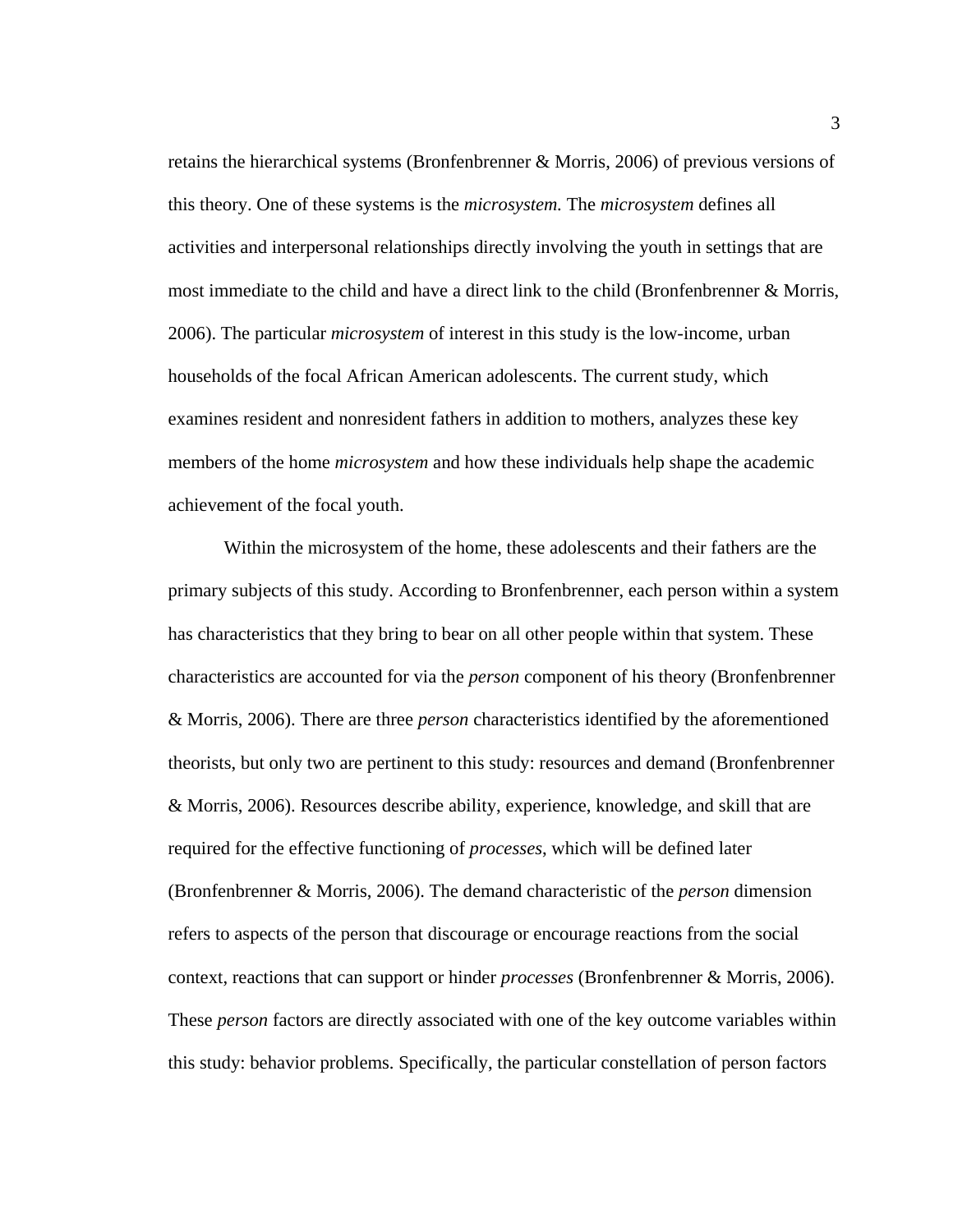within these adolescents – which is linked to the nature of the parent-child relationship – is associated with the presence or lack of behavior problems within the focal youths.

Finally, the most significant component of Bronfenbrenner's theory that is relevant to this study is the aforementioned construct called *process*. In this theory, Bronfenbrenner asserted that *processes* – which describe the increasingly complex and frequent interactions between growing children and important people in their lives (e.g. fathers) – are the primary focus of his theory (Bronfenbrenner & Morris, 2006). In essence, *process* drives development. This maps on to the current study in that this study focuses on the child-father interaction and its association with the academic achievement of these youth. These proximal *processes*, the relationships between fathers and children, can play positive roles in youths' development when these relationships are strong and supportive. Each of these facets of Bronfenbrenner's ecological systems theory – *microsystem*, *person*, and *process* – are featured in the conceptual aspects of this study.

Protective Factors Related To Academic Achievement of Black Adolescents: Parental

Residence & Quality of Parental Involvement

Protective Factors

*Black mother residence & quality of mother involvement.* As of 2011, 49.8% of Black children lived in homes headed by a single mother and 89.2% live in households with the mother present (U.S. Census Bureau, 2011). Mothers have traditionally been the focus of much psychology research involving children and adolescents, and this trend is even more pronounced with regards to studying Black families, to the virtual exclusion of fathers (McAdoo, 1997). There is at least one major reason for this. Mothers are typically more accessible than fathers, primarily because they often reside in the same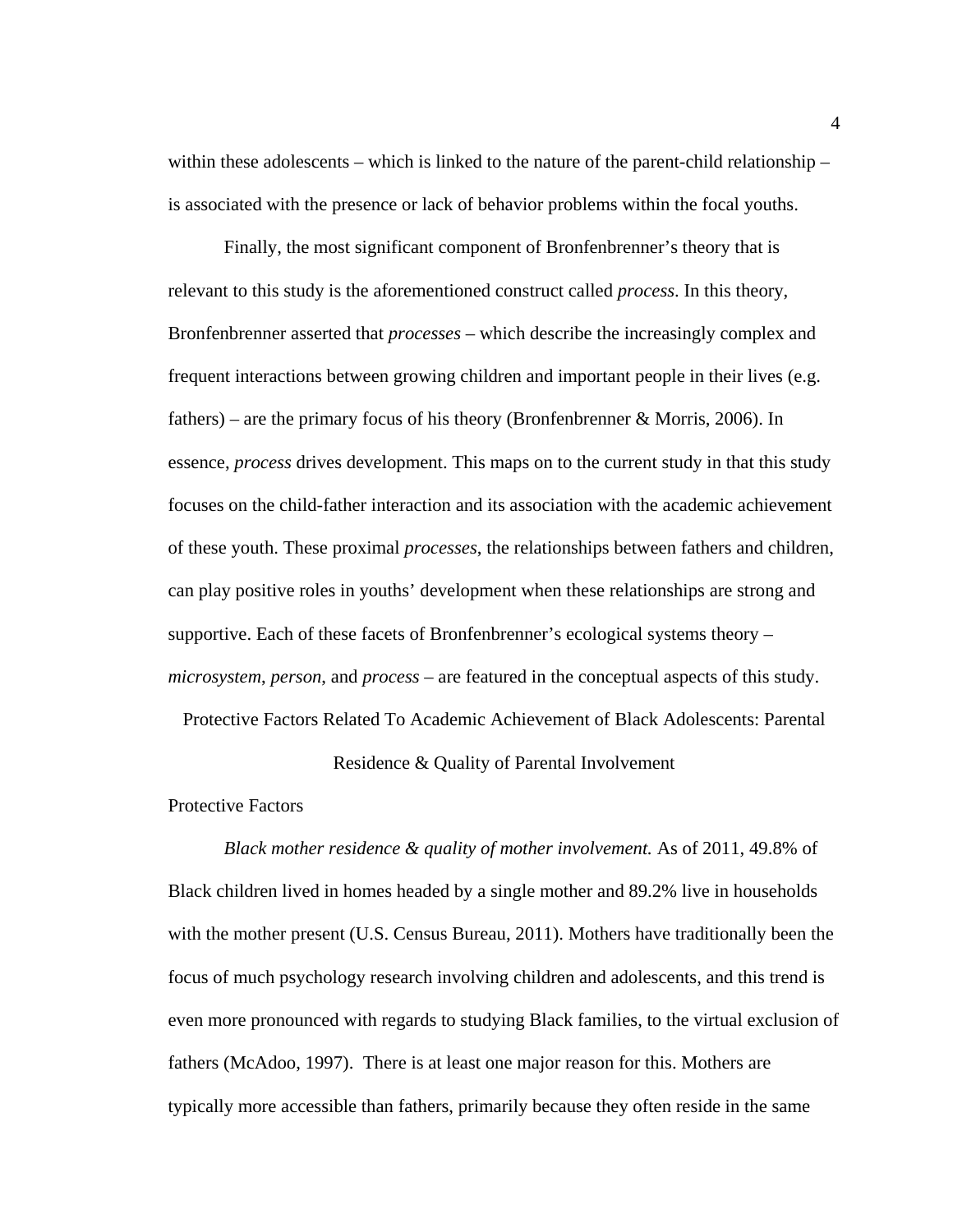household as the focal youths, and are much more likely to serve as the youths' primary caretaker (Baker, 2014). Therefore, most extant literature still focuses primarily on the role mothers have in fostering children's academic achievement (Morrison, Bachman, & Connor 2005; Lamb, 2010). Indeed, this is not always the case, and father involvement has increased. Furthermore, there are regions of the world, such as Taiwan, where father involvement is multifaceted (Pattnaik, & Srirarm, 2010), but most youth – particularly in America – are cared for primarily by their mothers (Baker, 2014).

How does Black mothering predict the academic competence of their children, as demonstrated in the literature? In one study, Baker, Vernon-Feagans and colleagues (2015) examined how mothers' interaction with their children related to the children's cognitive development, using the Family Life Project (FLP) data. Analyses revealed that aspects of mothers' speech predicted children's applied problems scores (Baker, Vernon-Feagans, & Family Life Project Investigators 2015). It must be noted, however, that these results might not be generalizable to low-income, urban youth, as this study focused on representative, low-income, rural children (Baker, 2014; Baker et al., 2015).

In another pertinent study, the link between maternal relationship status and the well-being of their children within primarily African American and Hispanic families was examined (Bachman et al., 2010). Their results suggest that beneficial outcomes of maternal marriage on low-income African American children are widespread, predicting various dimensions of child functioning (Bachman et al., 2010). More importantly, results provide evidence that both new and more stable marriages (to both biological and stepfathers) appear protective as well (Bachman et al., 2010). Specifically, children in married-parent households scored higher in reading and math skills and lower in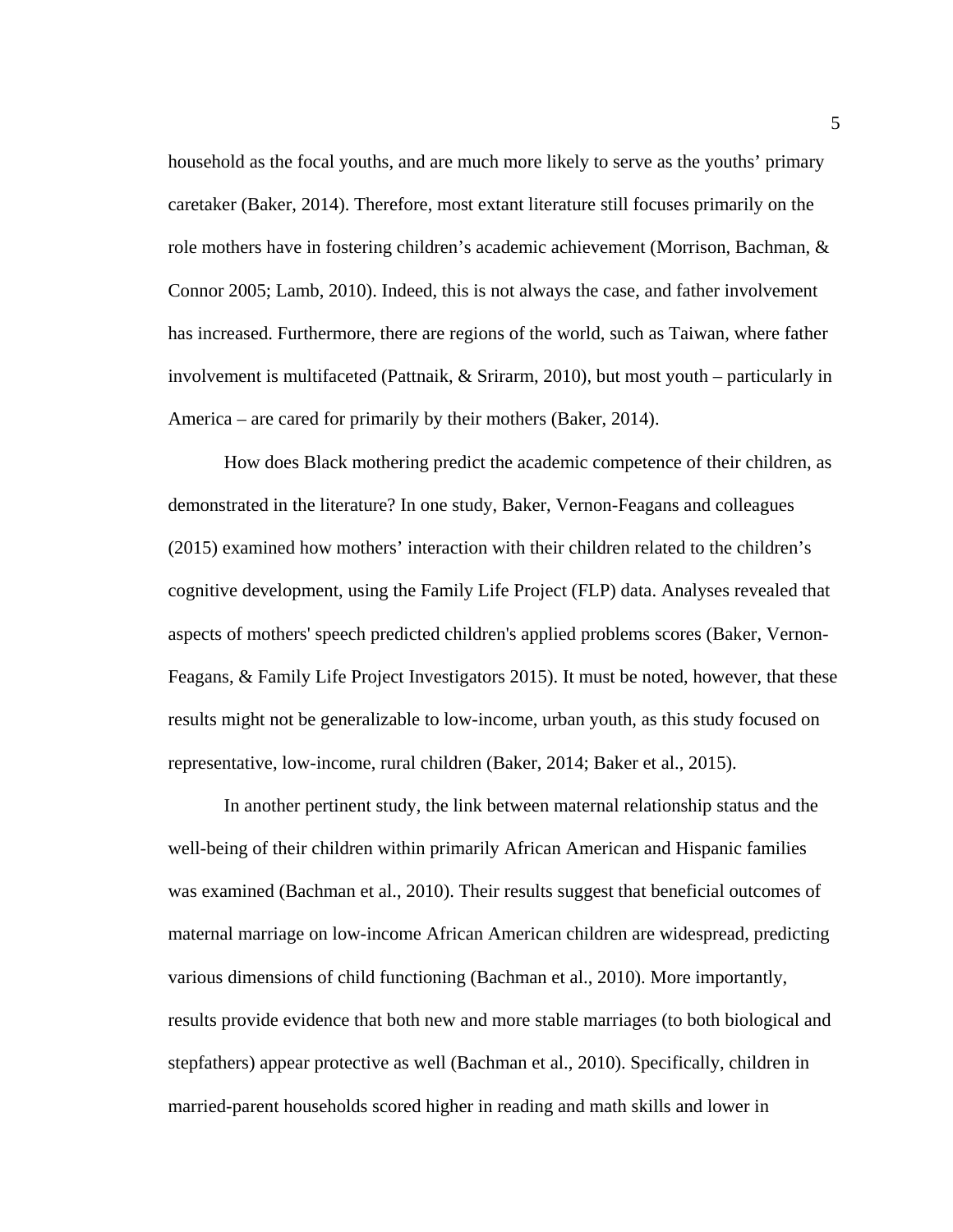internalizing and externalizing problems than children in single-parent, households headed by the youths' mother (Bachman et al., 2010).

Using data from a subsample of African American single and non-cohabiting mothers, Choi and Jackson (2011) indicate that more frequent father-child contact and fathers' more adequate parenting were associated indirectly with fewer child behavior problems. Mothering linked father involvement and lessening of child behavior issues (Choi & Jackson, 2011). Finally, the quality of mothers' parenting was associated positively with the quality of the mother-father relationship and with both the quality and the frequency of father-child interaction (Choi & Jackson, 2011).

The existing data suggest that there are some protective factors concerning mother involvement. Examples of such protective factors include the following: aspects of mothers' speech (Baker et al., 2015), marital stability (Bachman et al., 2010), and adept parenting (Choi & Jackson, 2011). Mothers aid children's academic and behavioral development, directly and indirectly.

*Black father residence & quality of father involvement.* There is much extant scholarship that suggests many fathers do play a fundamental role in fostering numerous aspects of child development (Lamb, 2010; Cabrera & Tamis-LeMonda, 2013). Furthermore, 42.9% of Black children live with their fathers, mostly within two-parent households (U.S. Census Bureau, 2011). (However, it is uncertain what percentage of these fathers are biological fathers versus stepfathers.) An ever-growing body of scholarly work posits that fathers' involvement with their children is related with positive cognitive, social, and emotional outcomes for children from infancy to adolescence (P. A. Cowan, Cowan, Cohen, Pruett, & Pruett, 2008; Pruett, 2000; Tamis-LeMonda & Cabrera,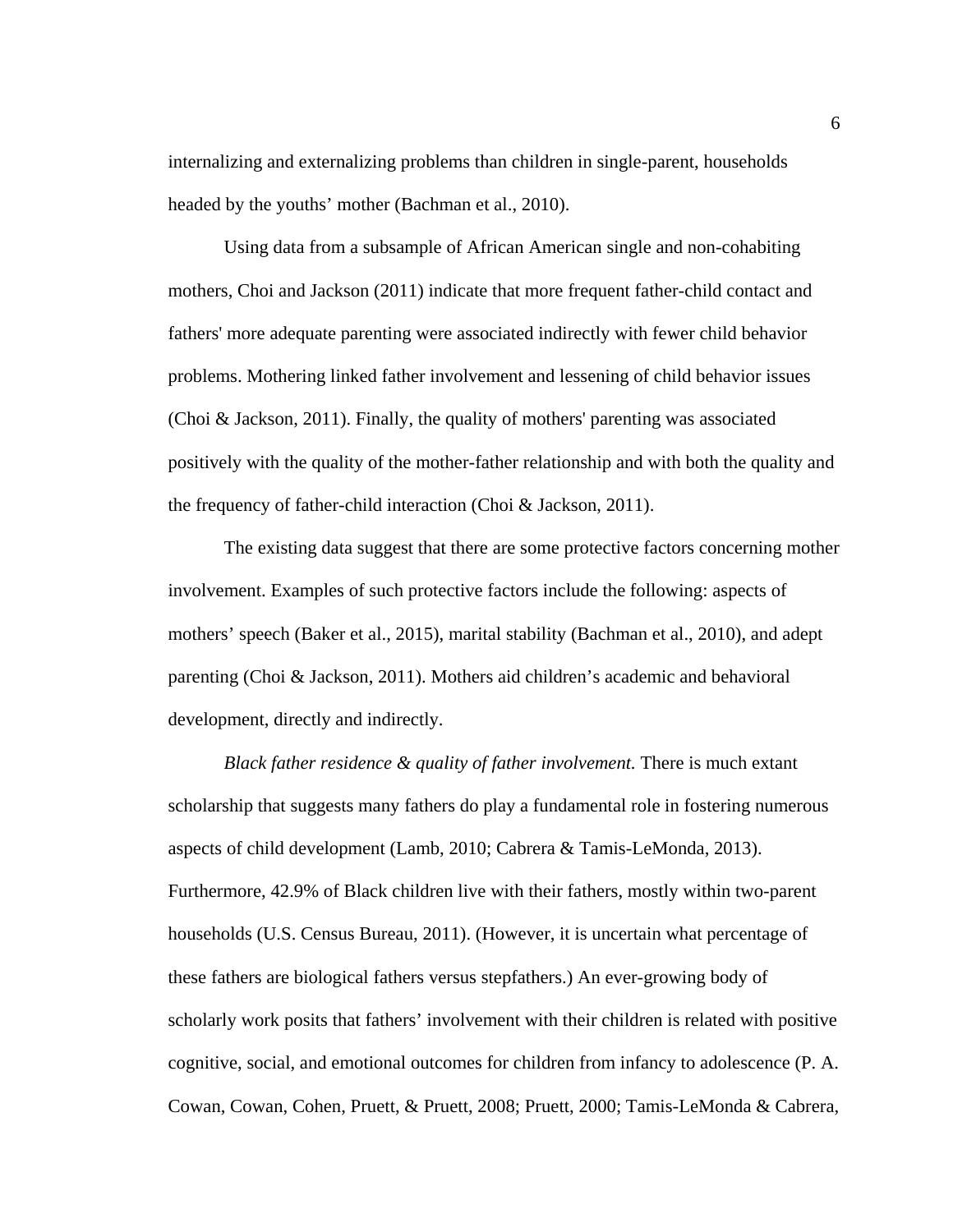2002). Furthermore, there are numerous negative ramifications of father absence on their children, including: poor school achievement, decreased involvement in the labor force, early childbearing, and increased levels of risk-taking behavior (Federal Interagency Forum on Child and Family Statistics, 1998). Father absence or negative engagement has many undesirable outcomes for children, particularly in the cognitive, social, and emotional realms (Cowan, Cowan, Pruett, Pruett, & Wong, 2009). Given these facts, fathers' role in the development of their children within such families merits further study.

Black Father Residence & Black Adolescent Development Father Residence & Academic Achievement

What have scholars uncovered concerning the role of fathers, particularly resident fathers, in the academic achievement of their teenage children? Utilizing a sample of lowincome Black youth, Gaylord-Harden (2008) found that positive parenting was related to higher academic achievement and lower behavior problems. Positive parenting was conceptualized as consisting of the following characteristics: acceptance, firm control, low psychological control, and high expectations (Gaylord-Harden, 2008). This can be seen as akin to the strict parenting that precipitated similarly positive outcomes in a wellcited work (McLoyd, 1998). However, it must be noted that fathers in the Gaylord-Harden (2008) study were only included in just over one-third of the sample (this subset identified as two-parent homes). The majority of homes included in this study were led by single mothers. In another related study of racially diverse nonresident fathers, Jethwani and colleagues (2014) cite evidence that children need their fathers and benefit emotionally, financially, academically, and socially from the active involvement of their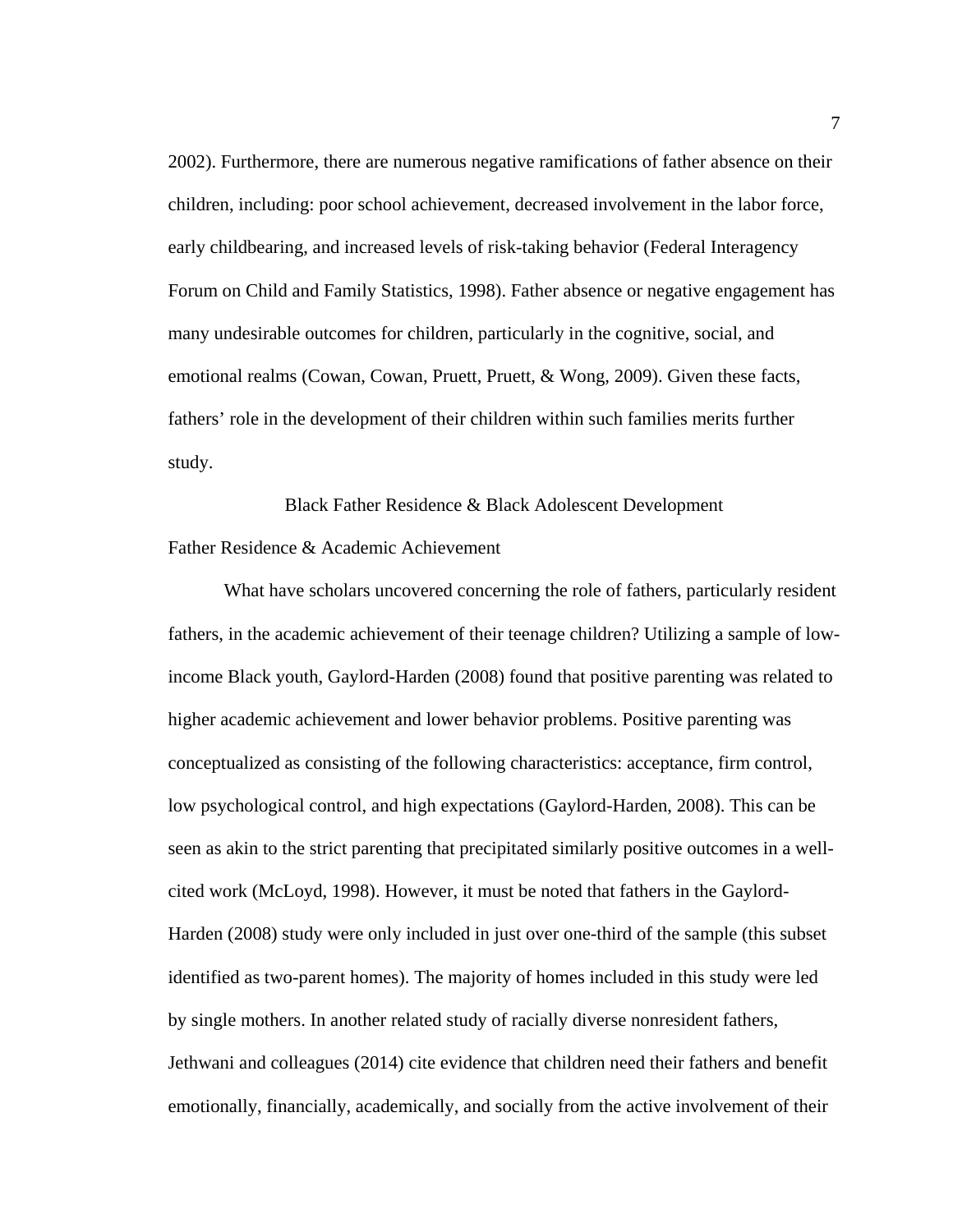fathers in their lives. Much of these findings support what had been detected by other scholars, namely the positive role father involvement plays in the social, emotional and behavioral development of their children (Adamsons & Johnson, 2013).

Concerning resident fathers in Black families, Somers et al., (2011) found that when caregivers, most of whom were mothers, were married this was associated with greater paternal involvement and with higher GPAs among their adolescent children. Furthermore, these same teens also achieved higher scores on Wechsler Individual Achievement Test (WIAT) subtests (Somers et al., 2011). Once again, marital status seems to be important with regards to the academic skills of adolescents, because of its association with greater paternal involvement (Somers et al., 2011). Even more telling, father involvement was the most influential variable regarding academic-related outcomes of all the variables examined in this study (Somers et al., 2011). This is not to diminish the importance of mothering, but rather intended to highlight the significance of fathering in these families.

Combined, these studies suggest that engaged fathers have positive roles with regards to their children in Black families. More specifically, this work provides evidence that engaged fathers help facilitate higher academic achievement (Gaylord-Harden, 2008; Jethwani, Mincy, & Klempin, 2014; Somers et al., 2011) and lower behavior problems (Gaylord-Harden, 2008) among their children. Thus, existing evidence points to the notion that fathers can play a key protective role in the behavior and academic achievement of their adolescent children, regardless of where these fathers reside. However, it must be reiterated that fathers were somewhat underrepresented in these studies, as fathers accounted for only approximately one fourth of parents in one study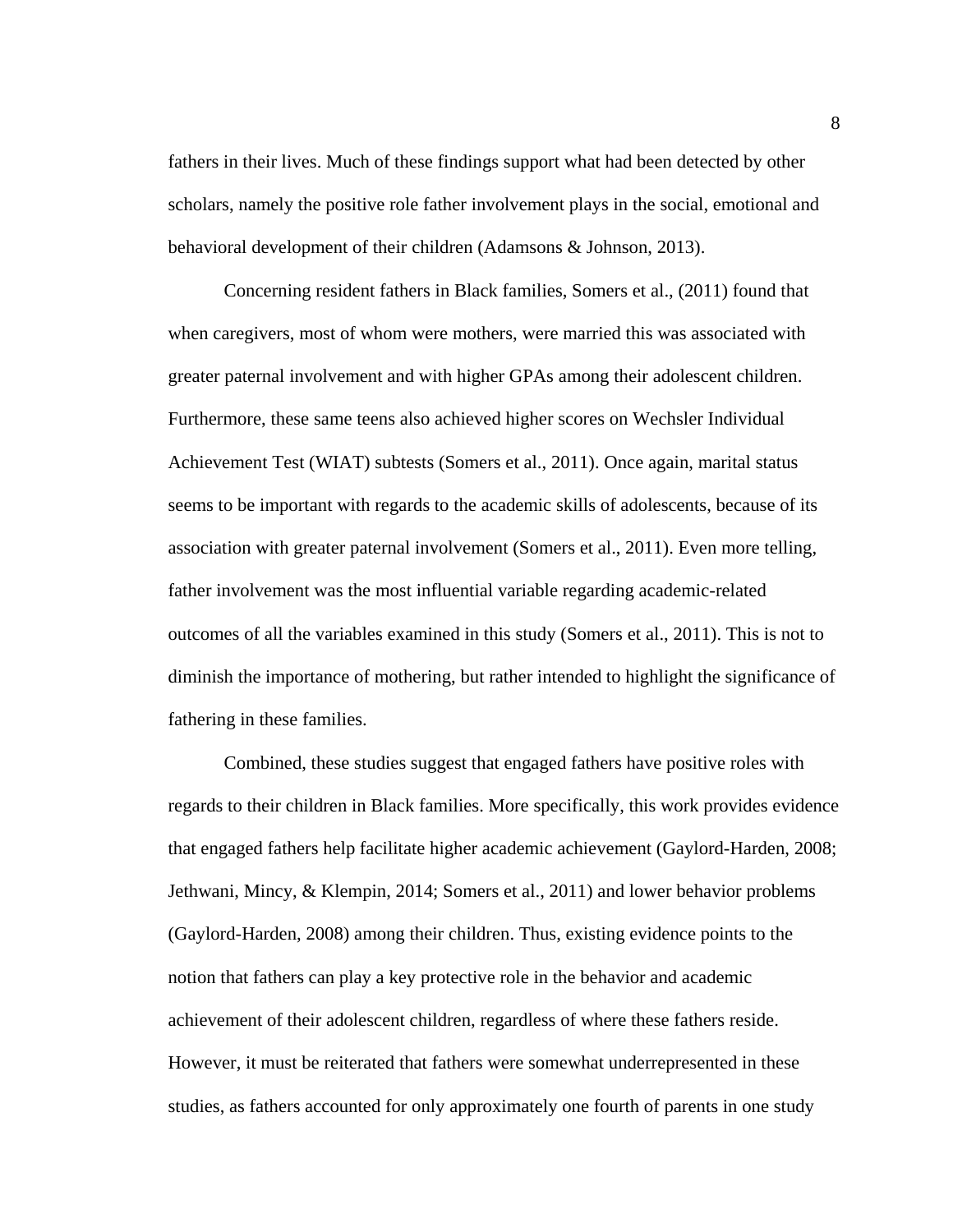(Somers et al., 2011) and one third of parents in another (Gaylord-Harden, 2008). Lastly, there is a need of current and future research to focus empirically on Black fathers, specifically regarding how these fathers influence the academic and behavioral functioning of their children.

#### Father Residence & Behavior Problems

What are the links between fathering and behavior problems of their children? African American youth are more prone to show signals of emotional distress (e.g., sadness or hopelessness which prevented usual activities) than their White counterparts (Cauce, Cruz, Corona, & Conger, 2011). This data was uncovered through a comprehensive database that compiled information on the mental health and problem behaviors of African American adolescents. A U.S. Centers for Disease Control and Prevention (CDC) Youth Risk Behavior Surveillance System (Eaton et al., 2008) study also found that African-American youth are more likely to participate in risk behavior related to violence and sexual activity. Overall, while the current research on the psychology and well-being amongst minority youth is not as robust as possible, results support the position that Black adolescents are not faring well. Indicators of a variety of socioemotional, behavioral, and physical markers – such as emotional distress, risk or problem behaviors, physical health, or school and job involvement – all suggest that Black adolescents are experiencing obstacles in their development (Cauce et al., 2011).

How can the role of fathers in the lives of these Black youth make a positive difference in the teenagers' behavior in order to help reverse these trends? Concerning linkages between father residence and more long-term behavioral outcomes of their children, there has been some valuable data presented. Researchers presented evidence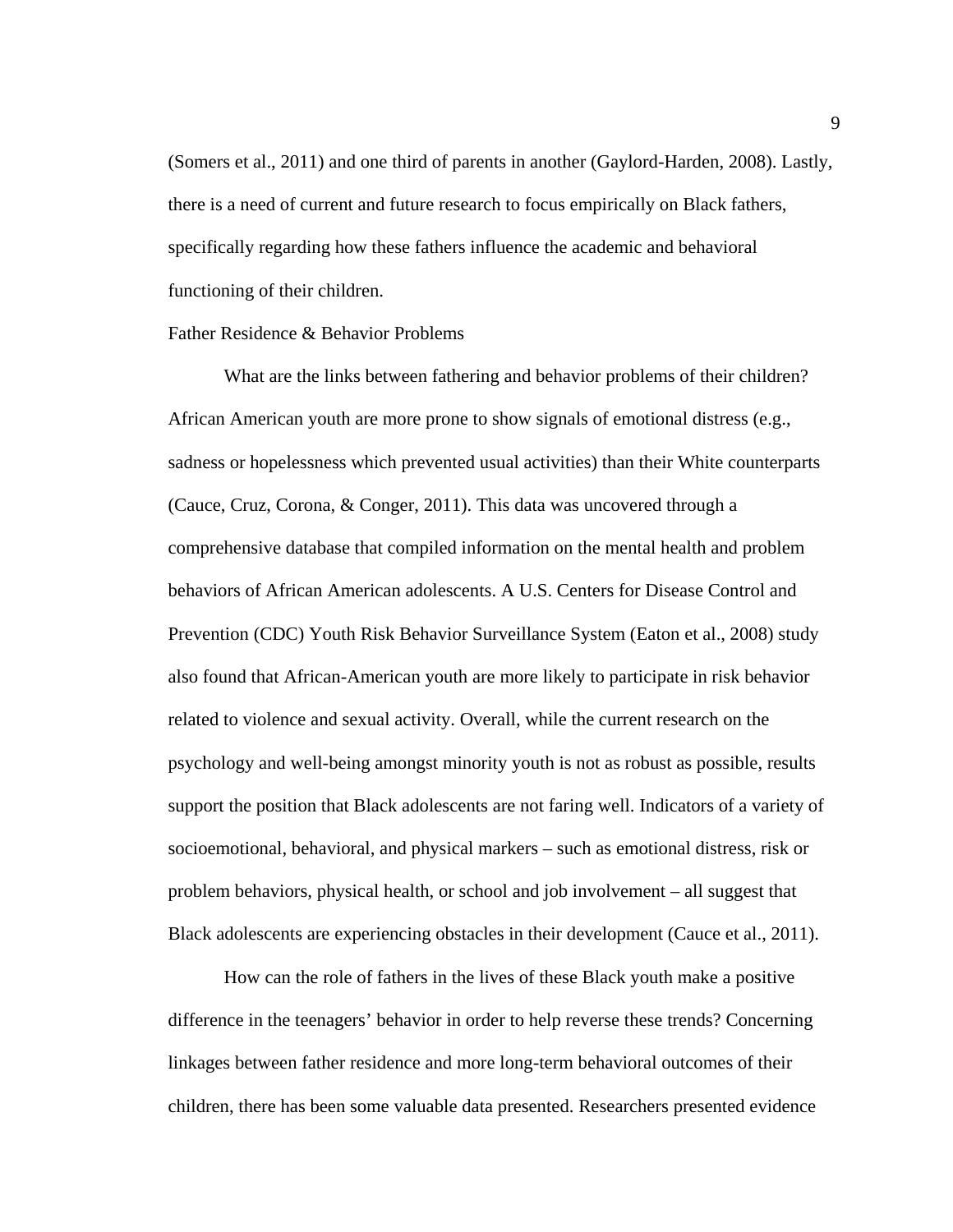that patterns of father-child closeness might be viable predictors of psychosocial adjustment when these children reach young adulthood and beyond (Cabrera & Tamis-LeMonda, 2013). Regarding this last piece of evidence, it must be noted that the large scale survey study which produced this data relied heavily upon maternal reports of early father involvement and warmth, thus we must be careful in inferring paternal influences from these data (Cabrera & Tamis-LeMonda, 2013).

Indeed, certain types of parenting can be protective for Black youth. Some extant data suggests that warm and involved parenting can function as protective factors for adolescents. Black adolescents living in low-income households and underserved neighborhoods generally fare well developmentally when their parents utilize warm and strict parenting styles (Roche, Ensminger, & Cherlin, 2007). In fact, some data suggest that Black teenagers being raised in high risk areas by parents who employ these restrictive parenting measures fare better than their White counterparts, especially with regards to academic performance (Roche et al., 2007). This type of parenting can be protective, buffering youth from negative factors to which they are exposed in poor, under-resourced areas and educational institutions (Cauce et al., 2011).

Finally, another study investigated the effects of family context on racial and social class disparities of depressive symptoms among Black and White youth in grades 6-9 (Miller & Taylor, 2012). These scholars found evidence for two hypotheses: greater depressive symptoms in Black and lower SES respondents, and significantly greater depressive symptoms in youth in single-parent households (Miller & Taylor, 2012). This provides further evidence of the value of a two-parent household with regards to the psychological development of adolescent children in Black families.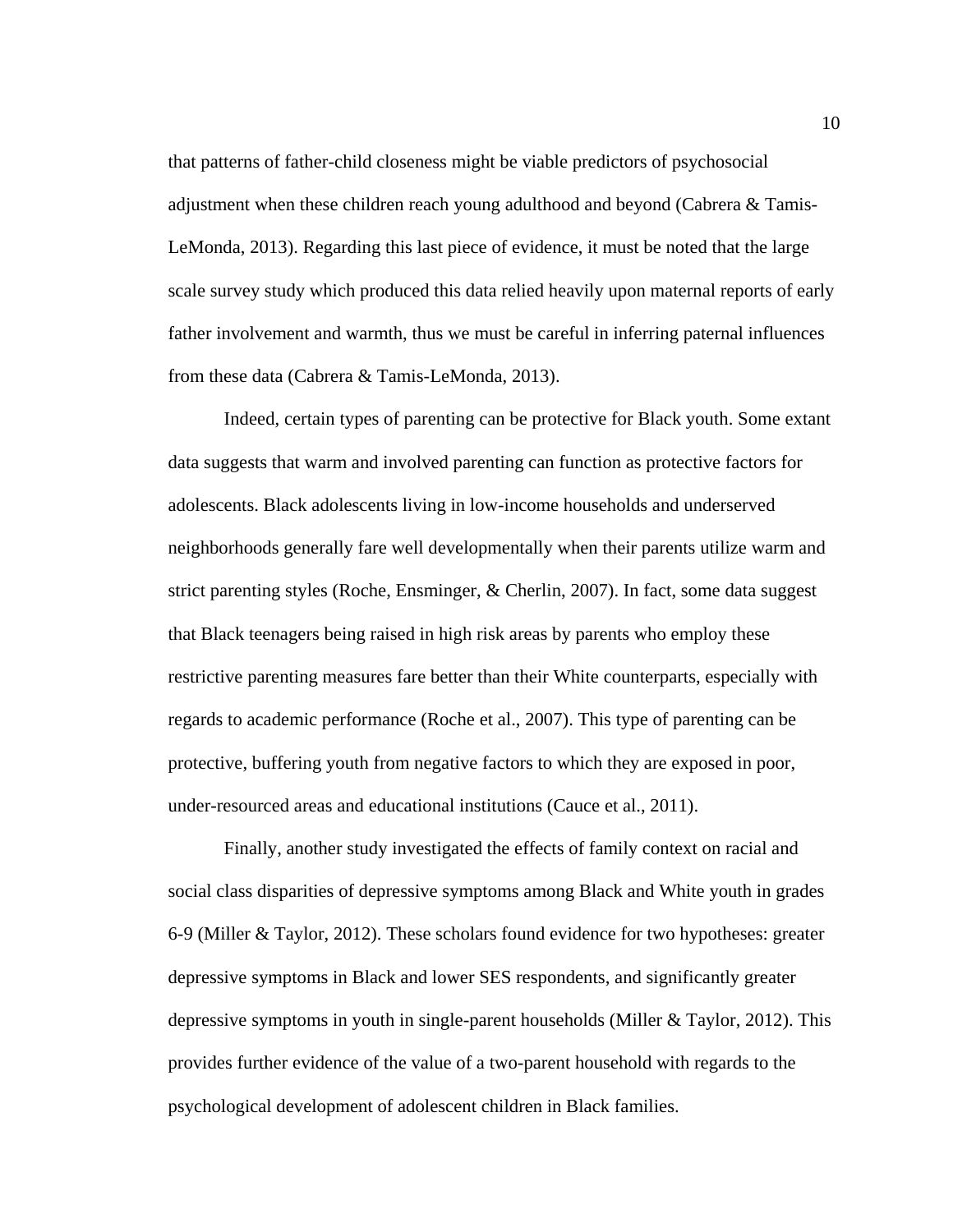To summarize, the existing literature suggests that mothers' and fathers' warm yet firm parenting practices can be protective for youth in low-come families (Roche et al., 2007), corroborating the evidence presented by others (e.g. Gaylord-Harden, 2008). Black adolescents in low-income families, as mentioned earlier, are more likely to experience increased incidence of risk behaviors. However, the literature suggests that those who have warm yet firm parents have a better chance to experience positive outcomes, such as lowered rates of depression (Miller & Taylor, 2012).

Quality of Black Father Involvement & Black Adolescent Development Quality of Father Involvement & Academic Achievement

Additional evidence is provided by a pair of researchers. In this study, a diverse group of young children from low-income families was analyzed (Tamis-LeMonda & McFadden, 2010). Across a group of studies, they found that positive father involvement, as demonstrated by the frequencies and quality of father engagements with their children, predicted the cognitive and language development of children from diverse ethnic and racial backgrounds (Tamis-LeMonda & McFadden, 2010).

Moreover, there is data suggesting that fathers make unique and positive parenting contributions to their children's development. Thus, these contributions can be seen as protective. One group of researchers presented evidence that paternal involvement in schooling was linked to variations in children's performance above and beyond maternal and other contributions (Cabrera & Tamis-LeMonda, 2013). Furthermore, during the preschool years, fathers who are supportive appear to promote language and cognitive development (Cabrera & Tamis-LeMonda, 2013). Finally, children reported feeling more competent academically when they simultaneously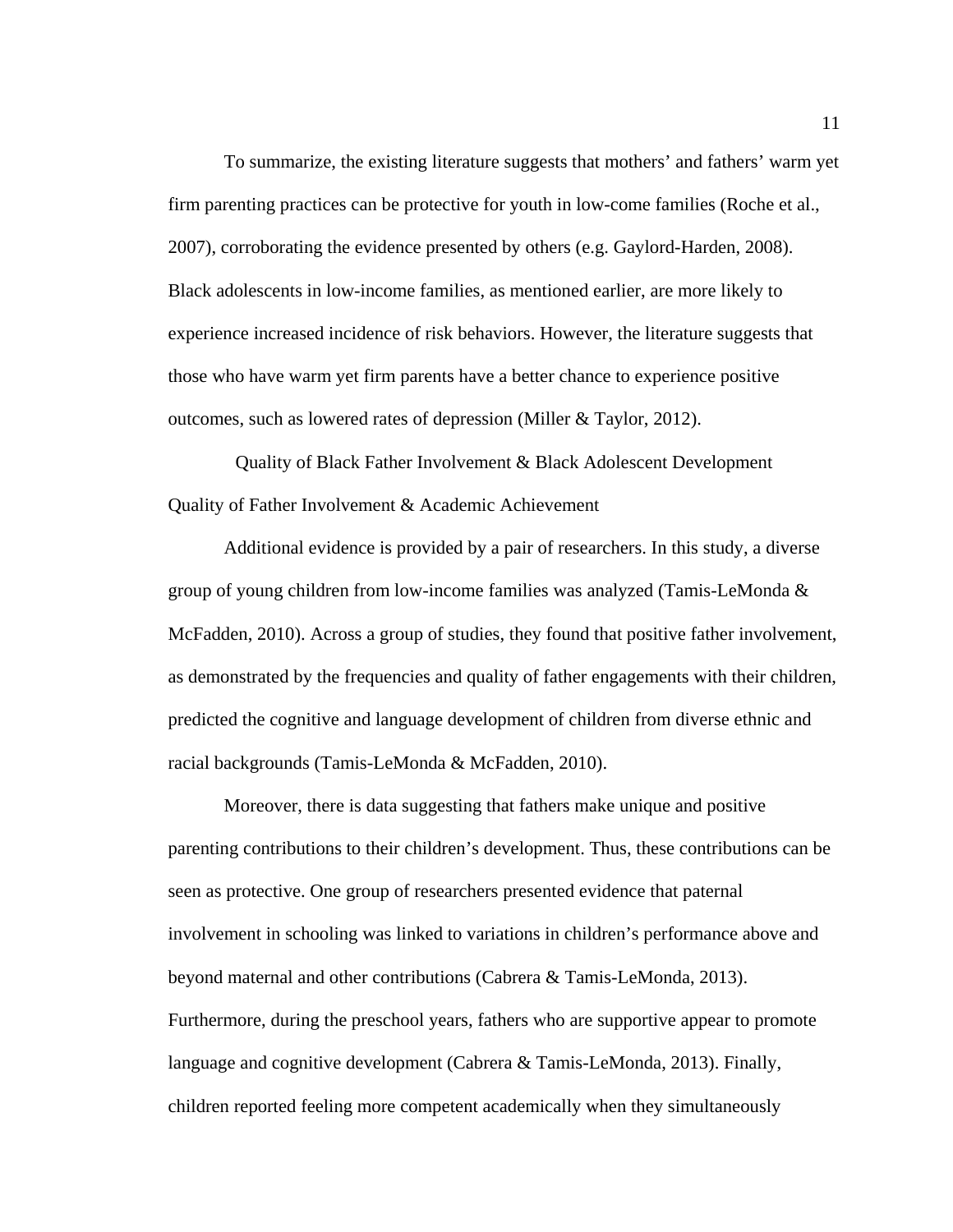reported secure attachments to both parents than those who felt securely attached to only one parent (Cabrera & Tamis-LeMonda, 2013), typically the mother.

Studies examining the quality of father-child relationships within low-income families have demonstrated strong associations with children's language and cognitive outcomes (Tamis-LeMonda & McFadden, 2010). Black fathers who assumed a supportive role with their young children had children with higher cognitive scores compared to children with absent fathers and father figures (Roopnarine & Hossain, 2013). Furthermore, increased positive paternal engagement of Black fathers reduced the risk of developmental delays at 2 years (Shannon, Tamis-LeMonda, London, & Cabrera, 2002). African American fathers' sensitivity, positive regard, and cognitive stimulation were related to higher MDI scores at 2 and 3 years and to higher Peabody Picture Vocabulary Test (PPVT) scores at 3 years (Roopnarine & Hossain, 2013). Lastly, among Black families, paternal nurturance during play was associated with children's receptive vocabulary scores (Black, Dubowitz, & Starr, 1999).

Work examining fathers' involvement in the lives of low-income children by Coley has been fruitful as well. Much of this body of work has been done utilizing data from the Welfare, Children, and Families: A Three-City Study (TCS). For example, Coley and colleagues' (2011) recent analysis of TCS data focused on father involvement in the lives of low-income youth during early childhood through middle childhood. This study provided evidence that greater adaptive involvement from fathers predicted higher reading and math scores in middle childhood (Coley, Lewin-Bizan, & Carrano, 2011).

While the research presented in this section hints at how fathers might affect the academic achievement of their teenage children, it doesn't adequately address the issue.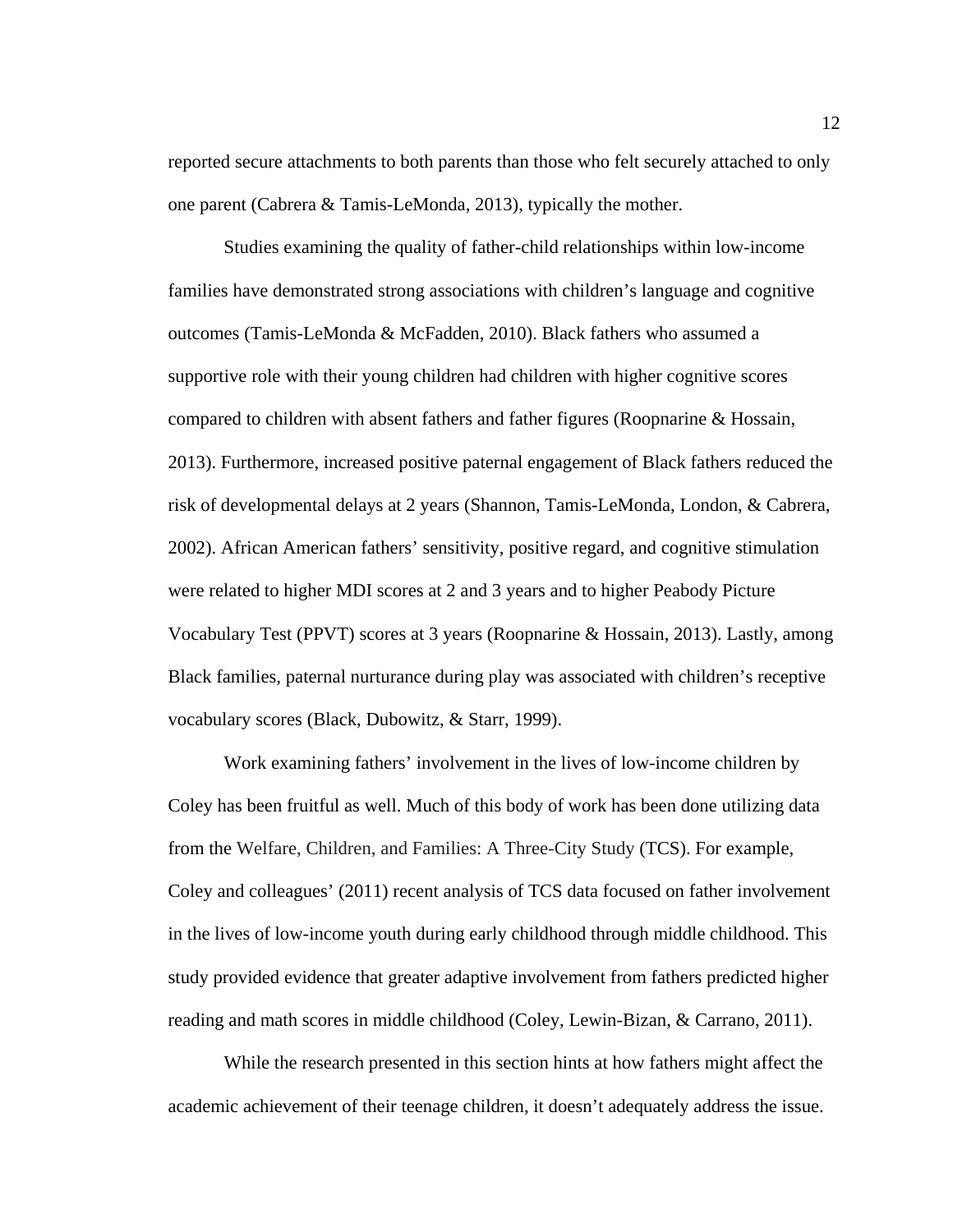These studies suggest that Black fathers aid in their children's cognitive (Tamis-LeMonda & McFadden, 2010) and language development (Roopnarine & Hossain, 2013; Black et al., 1999) and math skills (Coley et al., 2011). There is also some evidence that fathers are making unique and profound contributions to the development of their children. Thus, the question becomes, if actively engaged Black fathers in low-income areas have a positive impact on these intellectual aspects of their children's development at these earlier stages, could it also be the case that similar father involvement later on in the child's life has a related positive effect on adolescent children's academic achievement within Black families?

Quality of Father Involvement & Behavior Problems

How does the literature inform one concerning fathers' roles, via the nature of fathers' involvement with their children, in the behavior of these children in Black families? The role of co-parents in the behavior of their adolescent children was studied by Parent and colleagues (2013). Lower levels of adolescent internalizing behaviors was associated directly with higher quality relationships between African American single mothers and non-marital co-parents (Parent, Jones, Forehand, Cuellar, & Shoulberg, 2013). With only 11% of the co-parents in this sample identifying as fathers or father figures (Parent et al., 2013), this study does not allow for many conclusions to be drawn concerning quality of father involvement with their adolescent children. However, these findings are nonetheless important as they support the notion that quality relationships between co-parents, including the mother-father bond, is related to better behavior among their adolescent children.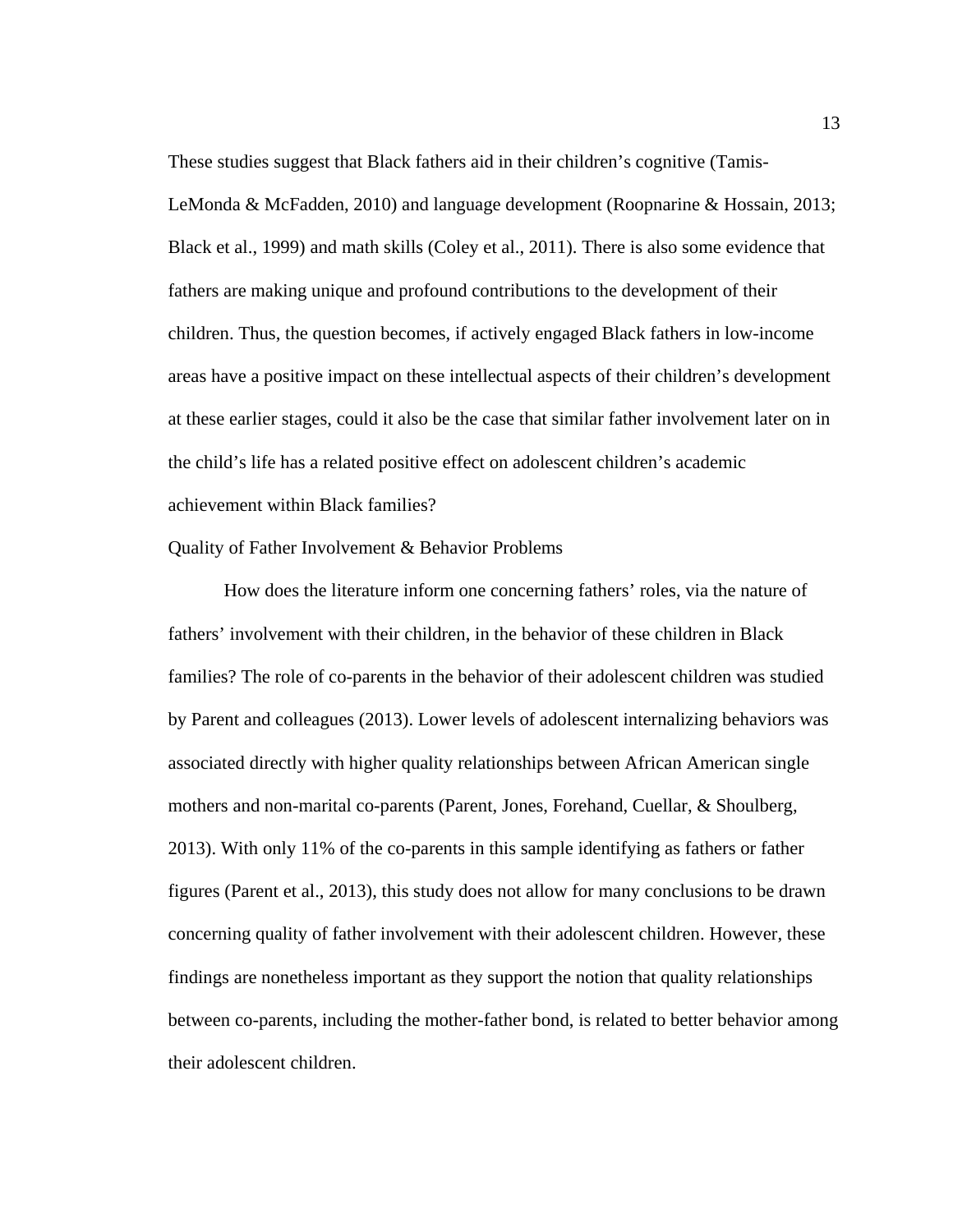# Black Father Residence, Quality of Father Involvement, & Black Adolescent

#### Development

How does the quality of the father-child bond relate to the development of the focal youth as a function of whether or not the father resides with his child? An informative examination of how several components of nonresident father involvement are linked to different domains of focal child well-being can be found in King and Sobolewski (2006). Their analysis was based on children who lived with their mothers and had fathers living elsewhere. (Although Black youth were not the focus of this study, these researchers oversampled several groups, including minorities, single parents, and co-habitants). After controlling for family factors that were associated with patterns of fathering and the mother-child bond, non-resident fathers still contributed to their children's well-being (King & Sobolewski, 2006). Moreover, the quality of the fatherchild relationship and responsive fathering were related to decreases in externalizing and internalizing issues of focal adolescents (King & Sobolewski, 2006). Adolescent boys exhibited other benefits from high-quality father-child relationships: improved grades and less acting out at school (King & Sobolewski, 2006).Girls in King and Sobolewski (2006) did not experience this outcome.

In sum, the evidence from this study (King & Sobolewski, 2006) points to the positive role of fathering in the behavior and academic skills of their adolescent children. This study yielded this data even though these were nonresident fathers under investigation. Not only was the quality of the father-child relationship and responsive fathering related to fewer behavior problems for boys and girls, but they were also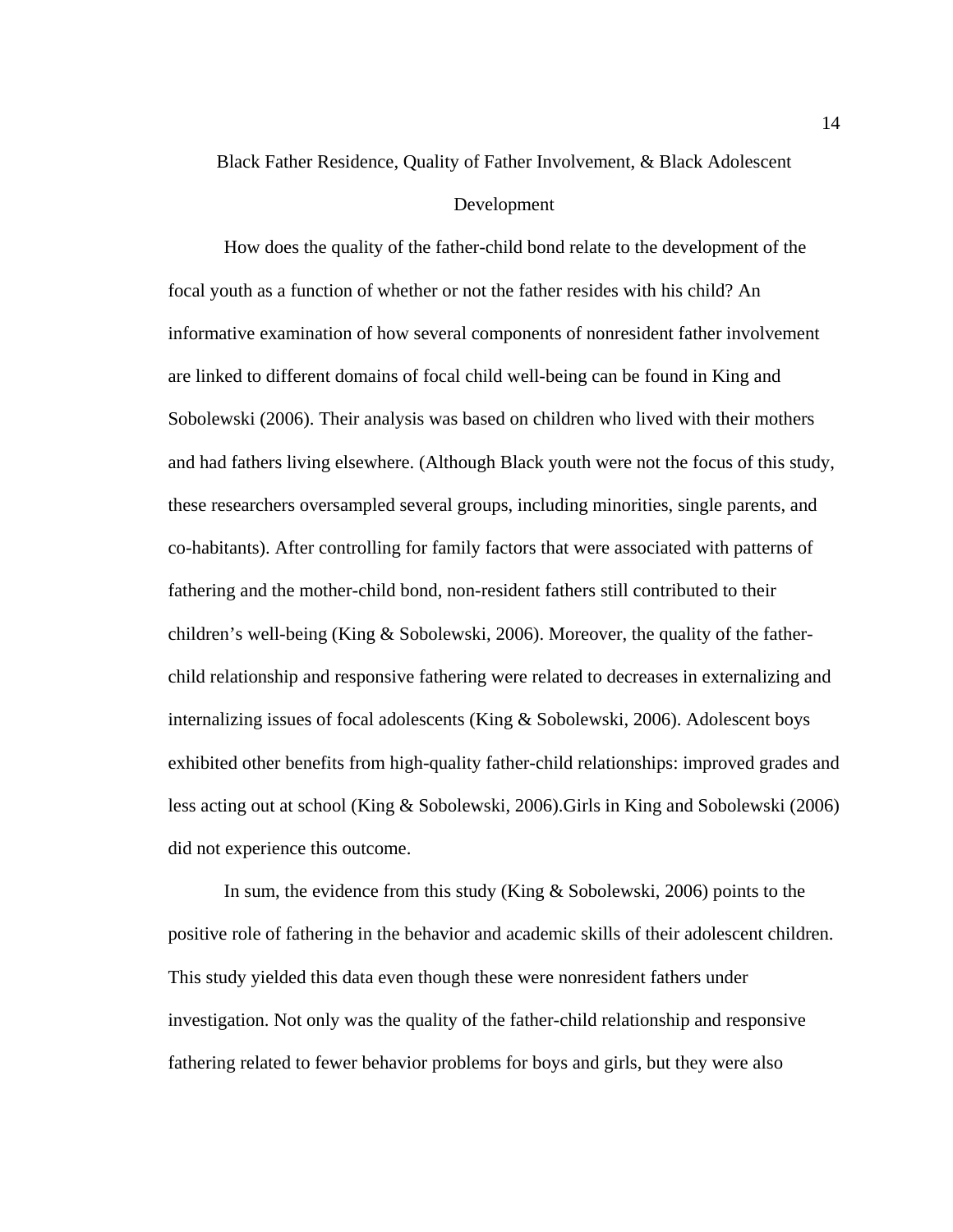associated with higher school grades and less acting out at school for boys (King & Sobolewski, 2006).

Black Father Residence, Quality of Father Involvement, & Academic Achievement

There is mixed evidence presented in the literature concerning the relationship between nonresident fathers and their children's academic achievement. On one hand, nonresident fathers can bolster their children's academic skills when these fathers have some level of engagement with their children (King  $&$  Sobolewski, 2006). There is evidence that when nonresident fathers have some involvement in their children's schools, their children benefit. More specifically, their children are less likely to have ever repeated a grade, or to have ever been suspended or expelled, and are more likely to achieve higher grades and to go further in school (Jethwani et al., 2014). Also, there is evidence that greater involvement of low-income, unmarried, minority fathers was correlated with better school performance and cognitive functioning by children (Coley, 2001). However, others have presented evidence that children with nonresident or absentee fathers are at risk for school dropout and low academic achievement (Tamis-LeMonda & McFadden, 2010).

In an Early Head Start evaluation study, both resident and non-resident lowincome fathers were found to be highly accessible to their children as well as involved in all aspects of raising these children (Tamis-LeMonda & McFadden, 2010). Moreover, fathers engaged in a number of activities with their young children, including caretaking and play. These supportive behaviors (based on a summary score of positive regard, sensitivity, and warmth) predicted children's language and cognitive outcomes (Shannon, et al., 2002) and did so after controlling for a range of demographics and mother-child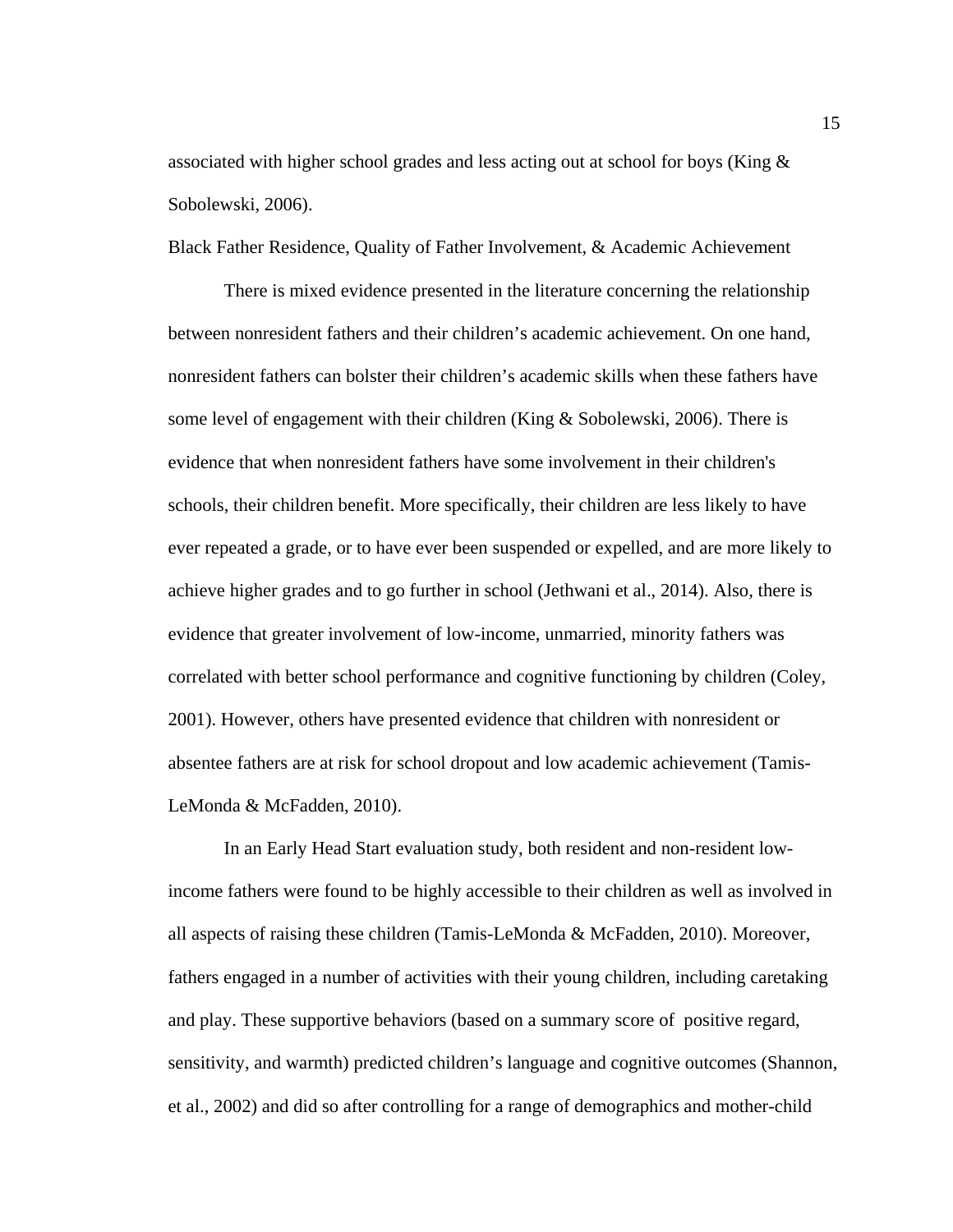interactions (Lamb, 2010). Also, fathers' supportiveness (a composite of sensitivity, positive regard, and cognitive stimulation) during play predicted MDI and PPVT scores at 2 and 3 years, above and beyond fathers' education, income, and mothers' supportiveness (Tamis-LeMonda, Baumwell, & Cabrera, 2013).

More recent research also suggests the unique role of fathering on the academic skills of school-age children. According to this data, fathers' language input predicted children's receptive vocabulary and applied problems scores above and beyond mothers' language input (Baker et al., 2015). More specifically, they go on to write that fathers' mean length of utterance during a shared picture book task just before kindergarten entry positively predicted children's receptive vocabulary and applied problems scores at the end of kindergarten (Baker et al., 2015).

In sum, fathers make a unique contribution to the academic achievement of young Black children, but for nonresident fathers, this evidence is somewhat mixed. Some studies suggest that nonresident fathers of Black children can be seen as protective factors in that they are associated with better academic achievement of these youth (Jethwani et al., 2014; King & Sobolewski, 2006). However, there is also data to support the view that the children of nonresident Black fathers experience detriments to their academic-related outcomes and other problems (see Tamis-LeMonda & McFadden, 2010).

Black Father Residence, Quality of Father Involvement, & Behavior Problems

Others have investigated the role of father involvement on low-income, mostly minority adolescents' behavior. The findings of one particular study suggest that decreases in adolescent delinquency were predicted by higher nonresident father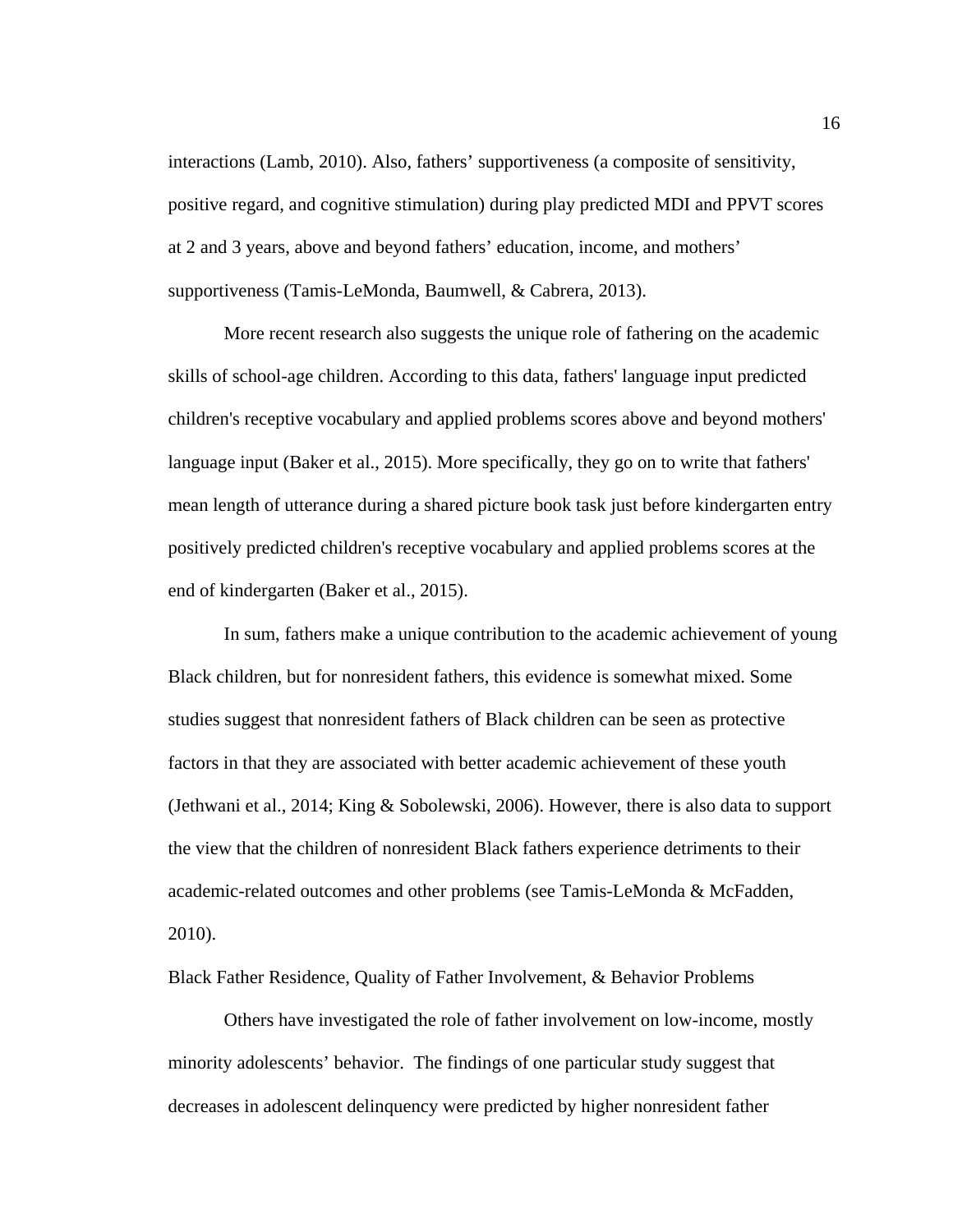involvement, particularly for youth with initial engagement in delinquent activities (Coley & Medeiros, 2007). Adolescent delinquency did not predict subsequent decreases in father involvement (Coley & Medeiros, 2007). Contrariwise, as adolescent delinquency increased, so too did father involvement, suggesting that nonresident fathers respond to adolescent problem behavior by increasing their involvement, with this pattern driven primarily by African American families (Coley & Medeiros, 2007). These findings support the notion that minority fathers, especially Black fathers, do not disengage from their children when they exhibit problem behaviors, even though these fathers do not reside with the focal youth. Instead, it seems that these fathers increase their efforts to have a positive role in the lives of their children. Though promising, these findings are from only one study. Thus, further empirical work needs to be conducted in order to replicate these potentially important findings.

Father Involvement in Black Families: Gaps in the Literature

There is a wealth of extant literature illustrating the benefits of father involvement for child well-being by resident fathers. However, much of this work has focused on White, middle-class samples and school aged children and adolescents (Shannon et al., 2002). Furthermore, the data on nonresident father involvement is somewhat limited (King & Sobolewski, 2006). Much of this work secured data from mothers, not from fathers.

This study would address the gaps in this literature by examining how the involvement of resident and nonresident fathers within low-income, Black families relates to a particular developmental outcome: academic achievement. Moreover, the current study also examines behavior problems as another outcome variable in this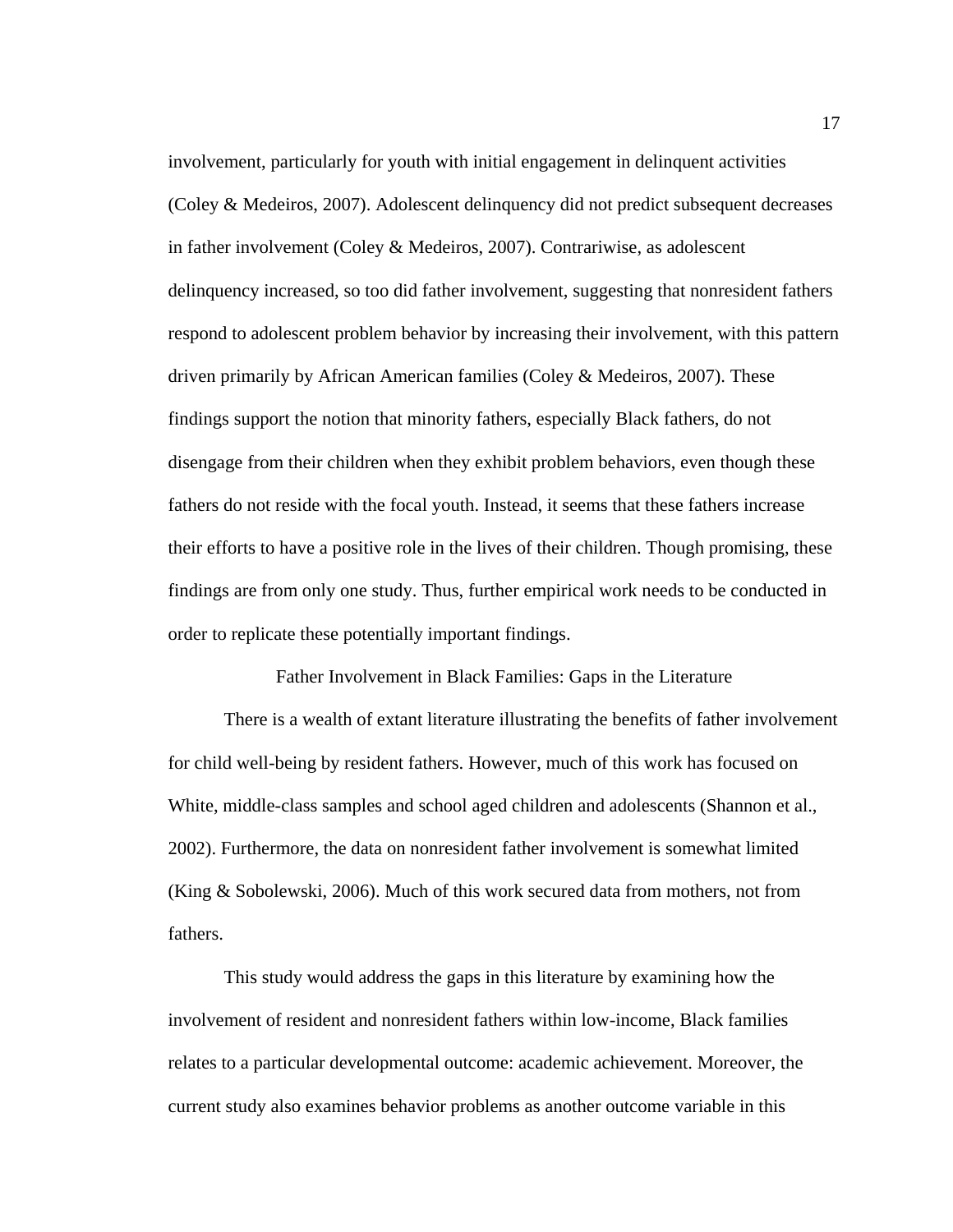relationship. Although King and Sobolewski (2006) examined the role of nonresident fathers' involvement with their adolescent children in the youths' academic skills and behavior, they did not analyze resident fathers. Furthermore, while Gaylord-Harden (2008) assessed positive parenting and its relationship to academic achievement and behavior problems within Black families, this study did not focus on the unique role of fathers in these outcomes. Most studies, as has been demonstrated, focus their attention on how paternal involvement predicts the behavior problems and academic skills of younger children. This study bolsters the literature by focusing attention on Black biological fathers, both resident and nonresident, and their role in the behavior problems and academic achievement of Black teenagers.

The preceding discussion highlighted some important recent findings in the literature on risk and father involvement within low-income, urban, Black families. Examining the aforementioned work on father involvement has led to the conclusion that the role of father involvement in the development of their adolescent children merits further empirical study. There are at least two questions. First, do Black fathers – through their active and engaged relationships with their children – function in protective roles on their adolescent children, who are living in low-income households? Second, do fathers of low-income adolescents in Black families facilitate adaptive outcomes for these youth in the academic domain (see Coley et al., 2011) and in the behavioral domain (see Coley & Medeiros, 2007)?

Given the unique physical, physiological, social, and psychological changes that occur during adolescence, it is especially important to identify the nature and function of father involvement with their older children in this demographic. It may be that the same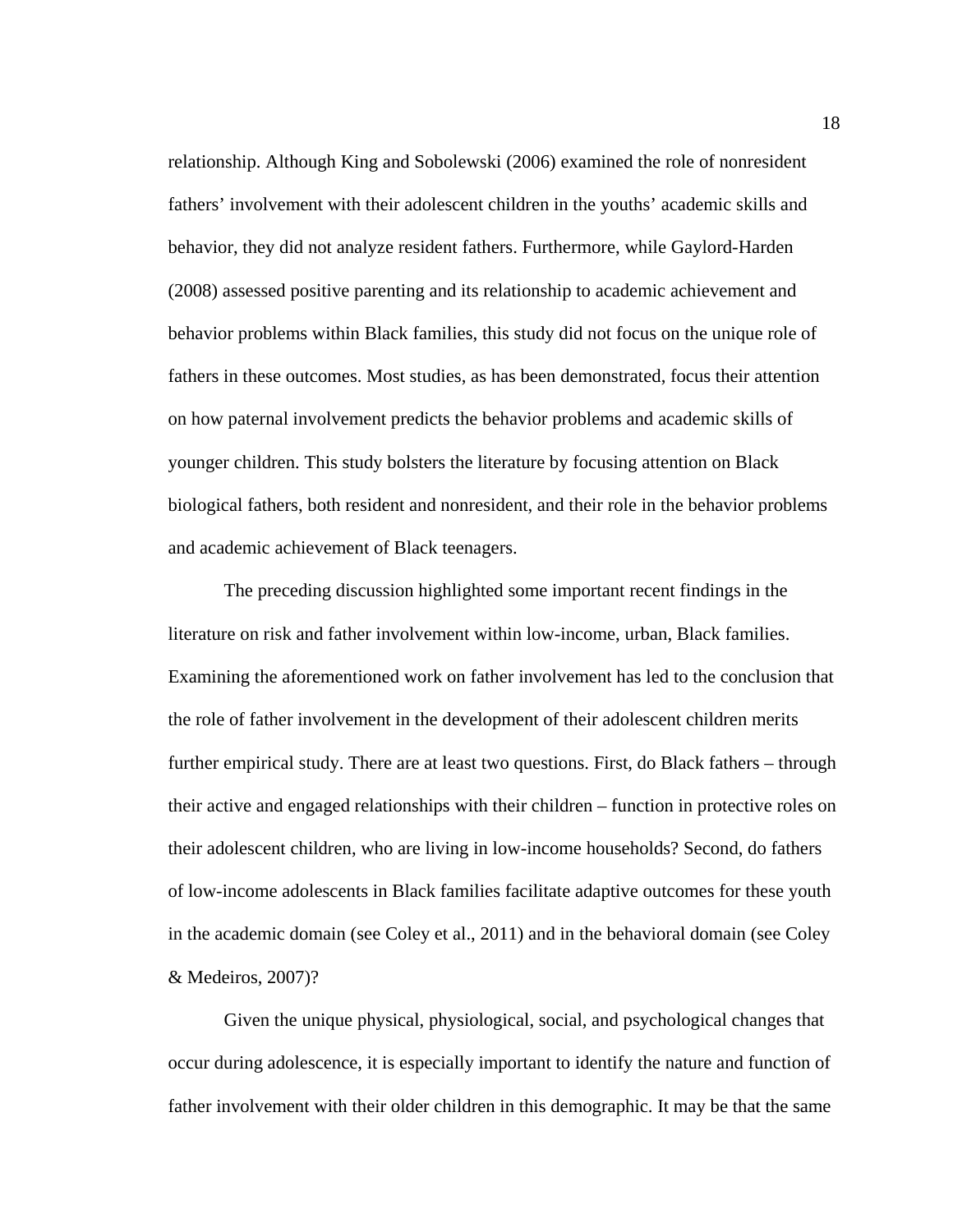attentive style of low-income Black fathers that was linked to positive outcomes among their children might not be associated with similar outcomes as these children grow into adolescence. For instance, Coley and Medeiros (2007) reported that fathers, mostly African American fathers, heightened their involvement in the lives of their adolescent children in response to the youths' increased delinquency. The inference might be made that the level and type of engagement displayed by these fathers in earlier years was not enough to buffer these youth once they became teenagers.

Moreover, it might be that these unique and complex combinations of factors impinging upon urban Black teens in low income areas demand an entirely different relationship between father and child in order to have the same moderating association. It is one whereby the combination of social and economic pressures will play negative roles on the behavior of Black teenagers, and, in turn, on their academic achievement. One exception would be those adolescents who have a certain advantageous bond with their fathers, as well as with their mothers.

### The Present Study: Research Question & Hypotheses

This study seeks to extend and supplement the work of Coley and others, who focus on early and middle childhood (except the study with Medeiros), by analyzing the role of low income status and father engagement on fathers' adolescent children. More specifically, the following question will be addressed. How does the presence and positive involvement of a biological father predict the academic achievement of Black adolescents?

Also, the following hypotheses have been formulated. First, I hypothesize that father residence and quality of father involvement will be negatively related to Black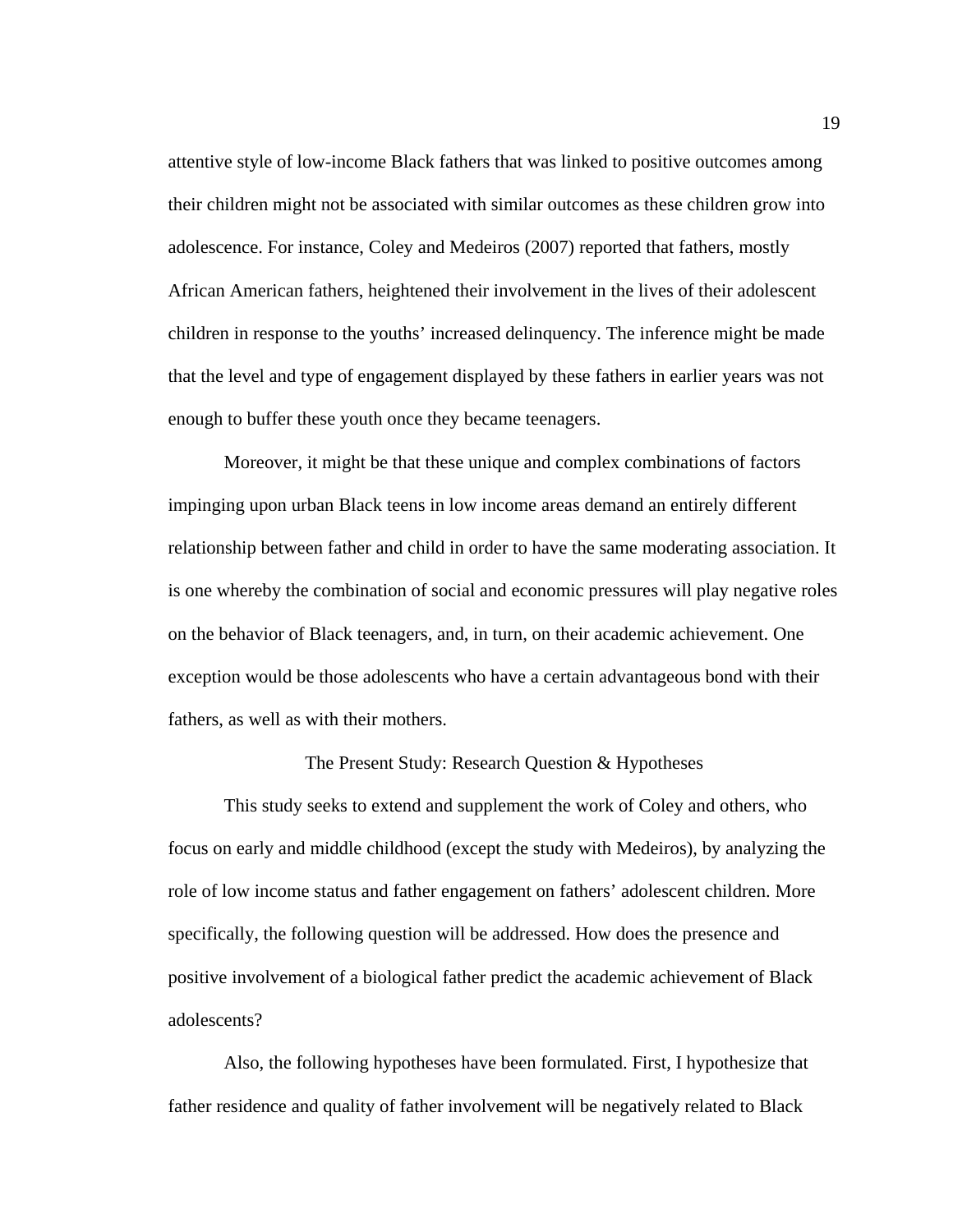teens' behavior problems – with increases in father involvement preceding decreases in adolescent problem behaviors – and positively related to academic achievement. Second, I hypothesize that the link from father residence to behavior problems and academic achievement will depend on quality of father involvement.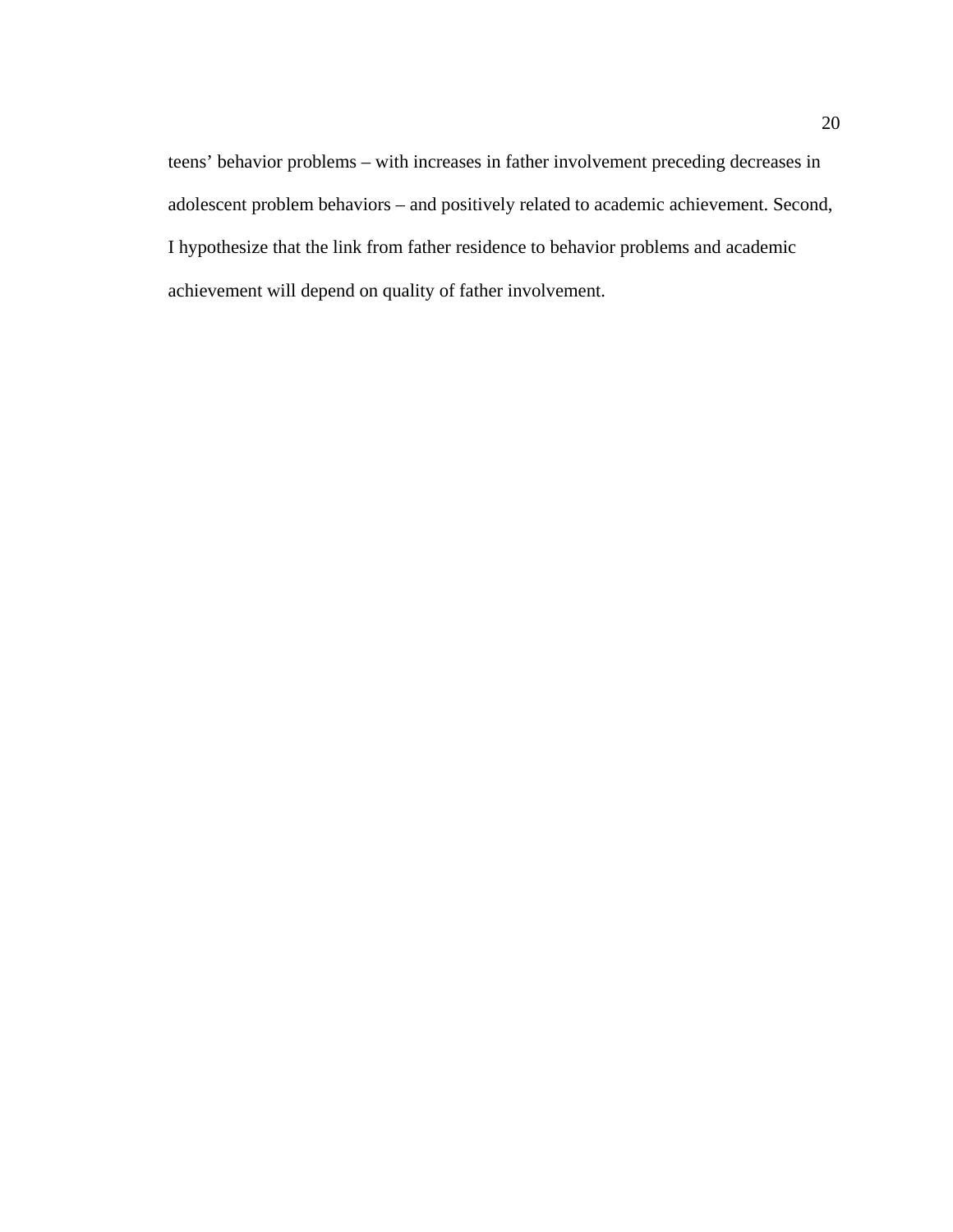## CHAPTER TWO

### **METHODS**

#### Participants

To assess the research aims, the current study employs longitudinal survey data from the Three City Study (TCS). These data provide a great many strengths. Included among these strengths are the following: a randomly selected, representative sample of low-income families and rich, extensive, and multi-method data on children's emotional and behavioral well-being (Bachman, Coley, & Carrano, 2011).

The TCS main survey includes a household-based, stratified survey with over 2,400 children and their primary female caregivers (90% were biological mothers) (Bachman et al., 2011). This data was drawn from low-income families (incomes below 200% of the federal poverty line) living in moderate-to-high poverty areas in Boston, Chicago, and San Antonio (Bachman et al., 2011). The term "low-income" will be used here, as opposed to the term "poverty" to describe the participants of this study because those who earn more than 100% of the federal poverty line earn more than the poverty level. The majority of the families were African-American (42%) or Hispanic (47%), reflecting the population of low-income urban neighborhoods (Bachman et al., 2011). Moreover, in each family, one focal child was randomly selected (between the ages of 0 to 4 years or 10 to 14 years old) (Bachman et al., 2011).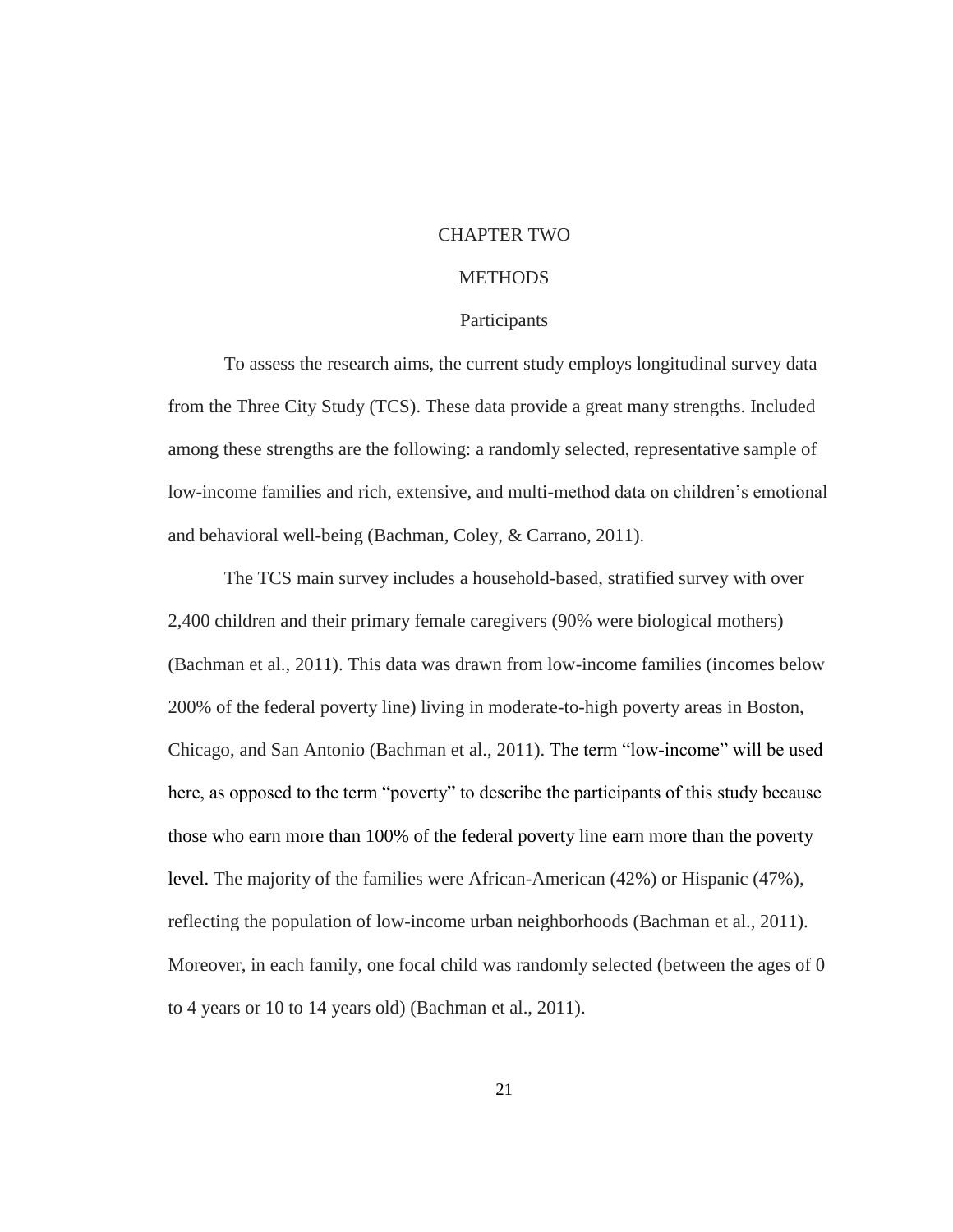From the TCS survey sample an analytic sample was drawn that was restricted in two ways. First, this present study included only low-income African-American families and their children, ages 14-17, from the TCS in order to highlight the developmental role of father involvement during this very dynamic period. Second, only families who remained in the sample in wave 3 were included.

#### **Measures**

Father-Child Relationship Quality & Mother-Child Relationship Quality

Concerning father-child and mother-child relationships, the Inventory of Parent and Peer Attachment (IPPA) was utilized as part of this study. Developed by Armsden and Greenberg (1987), this measure requires youths to assess the perceived quality of their close relationships during the developmental periods of middle childhood and adolescence. As such, the IPPA is a self-report measure of attachment. More specifically, it measures psychological security that comes from relationships with significant others and assesses the quality of the attachment to parents and peers (Gullone & Robinson, 2005). For the purposes of this study, only the following relationship subscales were used: father-child total and mother-child total.

Mother-child total is a composite variable consisting of many reverse coded items. Therefore, higher scores on this variable correspond to greater connectedness and warmth in the mother-child bond. Father-child total is also a composite variable with many reverse coded items. Higher values on this variable also indicate greater warmth and connectedness between father and child.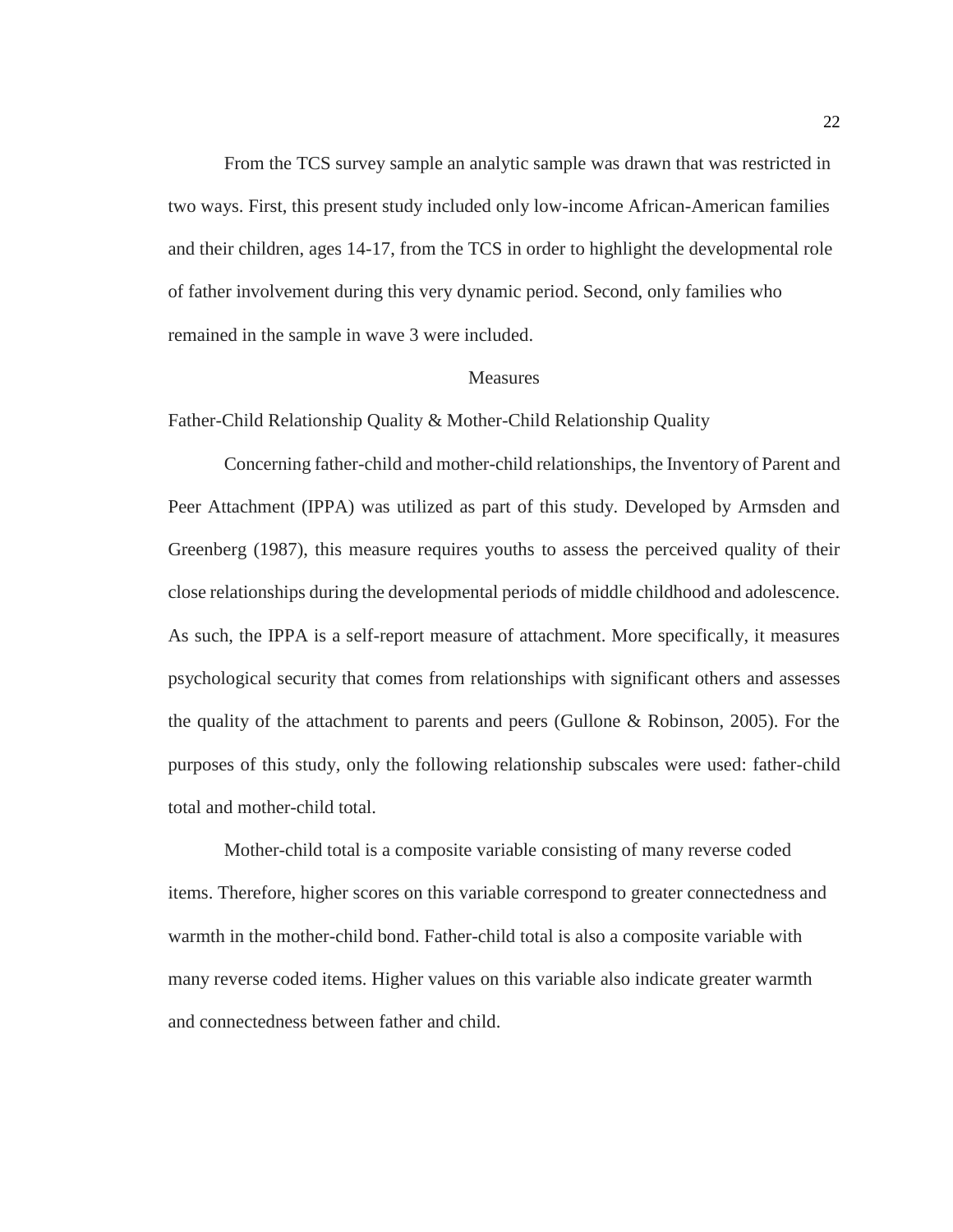#### Academic Achievement

This domain includes direct assessment of quantitative and literacy skills. For the purposes of this study, academic achievement was operationalized in three ways. Students' grades on their report cards, scores on standardized tests (Woodcock Johnson subtests), and students' global report of how well they are doing in school are the three ways academic achievement was operationalized.

The TCS utilized subtests from the Woodcock Johnson (WJ) test. Overall, the Woodcock-Johnson consists of 2 batteries, WJ III test of Cognitive Abilities & WJ III Tests of Achievement. Combined, they form a comprehensive system to test the general intellectual ability, specific academic achievement, cognitive abilities, and oral language of children in a wide age-range (Schrank, McGrew, & Woodcock, 2001). The norms for the test are created from data from the same sample of subjects which allows for a direct comparison (Schrank et al., 2001).

The two subtests which were utilized in this study are: the Woodcock-Johnson Letter-Word Identification subtest and the Woodcock-Johnson Applied Problems subtest. The Woodcock-Johnson Letter Word Identification Subtest measures a student's word identification skills. Students are required to identify individual letters in bold type in initial measure items, and the majority of items require a student to read words of increasing difficulty in isolation (words are in list form rather than in context) (Schrank et al., 2001).

The Woodcock-Johnson Applied Problems Subtest measures a student's ability to analyze and solve math problems. Initial items on this measure require test-takers to apply simple number concepts (Schrank et al., 2001). The majority of items require a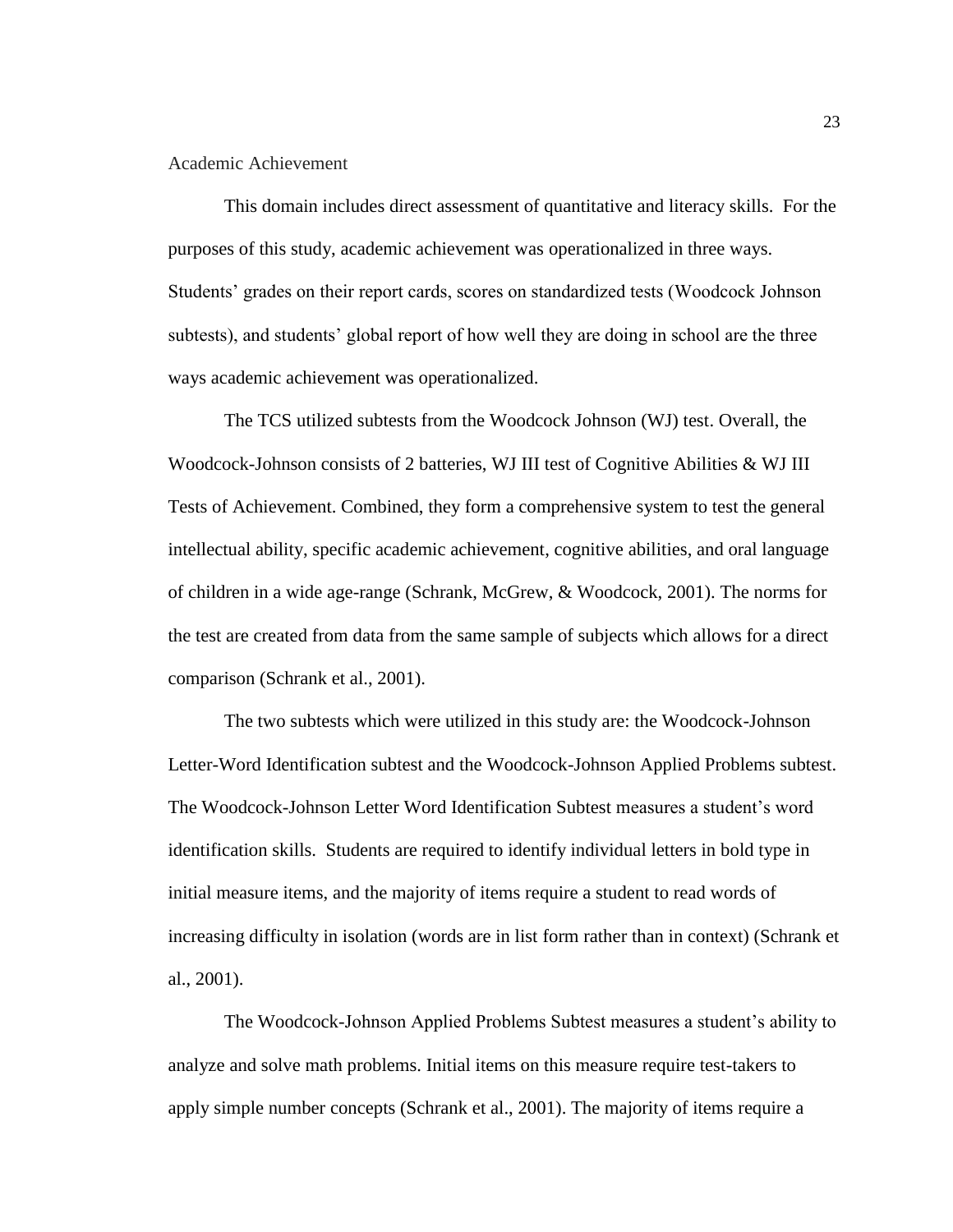student to first listen to the problem, then recognize the mathematical procedure that must be employed, and finally perform the appropriate calculations (Schrank et al., 2001).

As part of the TCS data, adolescents self-reported grades and an evaluation of overall school performance. These represent two distinct, yet related variables. Academic achievement in this domain will be defined by self-report assessment of the youth's performance in school and academic grades. Students will report both their letter grades earned in school and a more subjective and general appraisal of their performance in school. Possible responses to the overall school performance item were: very well, well, average, below average, not well at all, don't know, and refused.

#### Father Residence

This data was determined or derived from a single variable. This variable asks respondents, mostly mothers, to comment on whether or not the focal youth's biological father lives with the focal child at wave 3 of the Three City Study. Father residence was initially coded in the following manner:  $1 = yes$ ,  $2 = no$ . This variable was recoded such that  $0 =$  no and  $1 =$  yes. It must be noted that a more accurate or complete picture of father residence could be attained in future work, to the extent that fathers, as well as mothers, are asked to respond to this question.

## Behavior Problems

There are two measures used as part of the TCS which assess behavior problems amongst the adolescent participants. Both of these measures were utilized in the current study. One of these measures is the Brief Symptom Inventory (BSI). The 53-item BSI, developed by Derogatis and Melisaratos (1983), is a brief psychological self-report symptom scale. Developed from its parent form, SCL-90-R, it assesses the presence of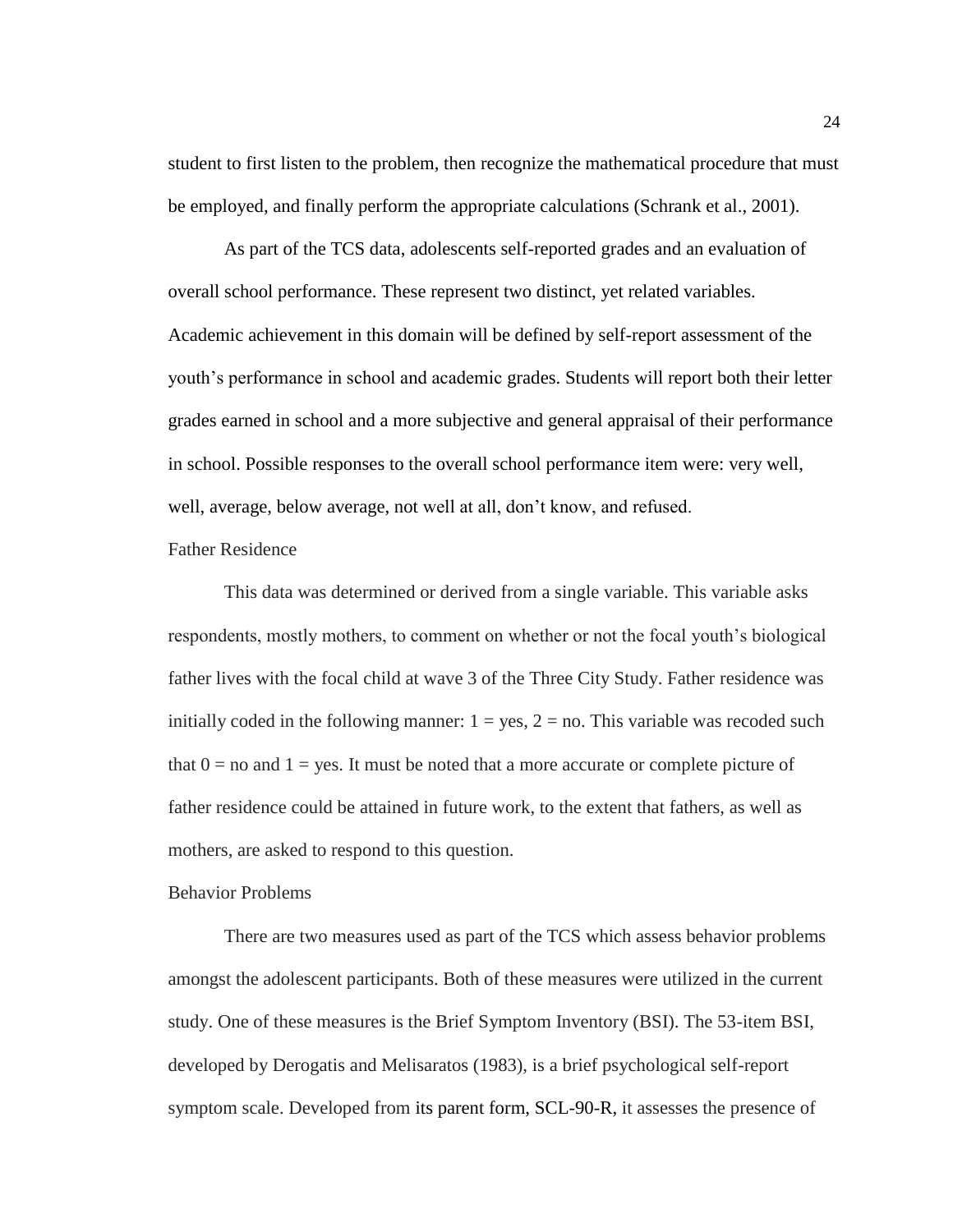psychological symptoms and somatic symptoms (physical ailments thought to stem from psychological difficulties, such as upset stomach from excessive anxiety) (Derogatis & Melisaratos, 1983). The specific subscale of the BSI that was used was: BSI-total.

The other measure that was utilized in this study, the Child Behavior Checklist (CBCL), assesses problem behavior among the focal teens of the TCS. The CBCL is a parent report developed by Achenbach in 1991. This measure was designed to obtain information about behavioral/emotional problems and competencies (Achenbach, 1999). The axis that is the focus of this study, Parent reports, assesses parent's perception of their child's emotional and behavioral functioning. The CBCL subscales of interest for the current study include the following: externalizing and internalizing.

#### Background Characteristics

In order to account for other variables that might predict the academic achievement of the focal youth in this analysis, several covariates have been included. The gender (males coded as 0 and females coded as 1) and age (measured in years at time of interview) of the focal youth were included as covariates, in addition to the nature of the focal youth's relationship with their mothers. Although these variables were not the focus of this study, each could possibly play a role in the academic skills of the focal youths. Thus, including these covariates in the analysis enabled the analyses to factor in how these variables relate to academic achievement within this demographic.

#### Analytic Plan

In order to address the aforementioned research questions concerning the relation between father involvement and the academic achievement of their adolescent children, two different categories of models were tested. The first category involved testing for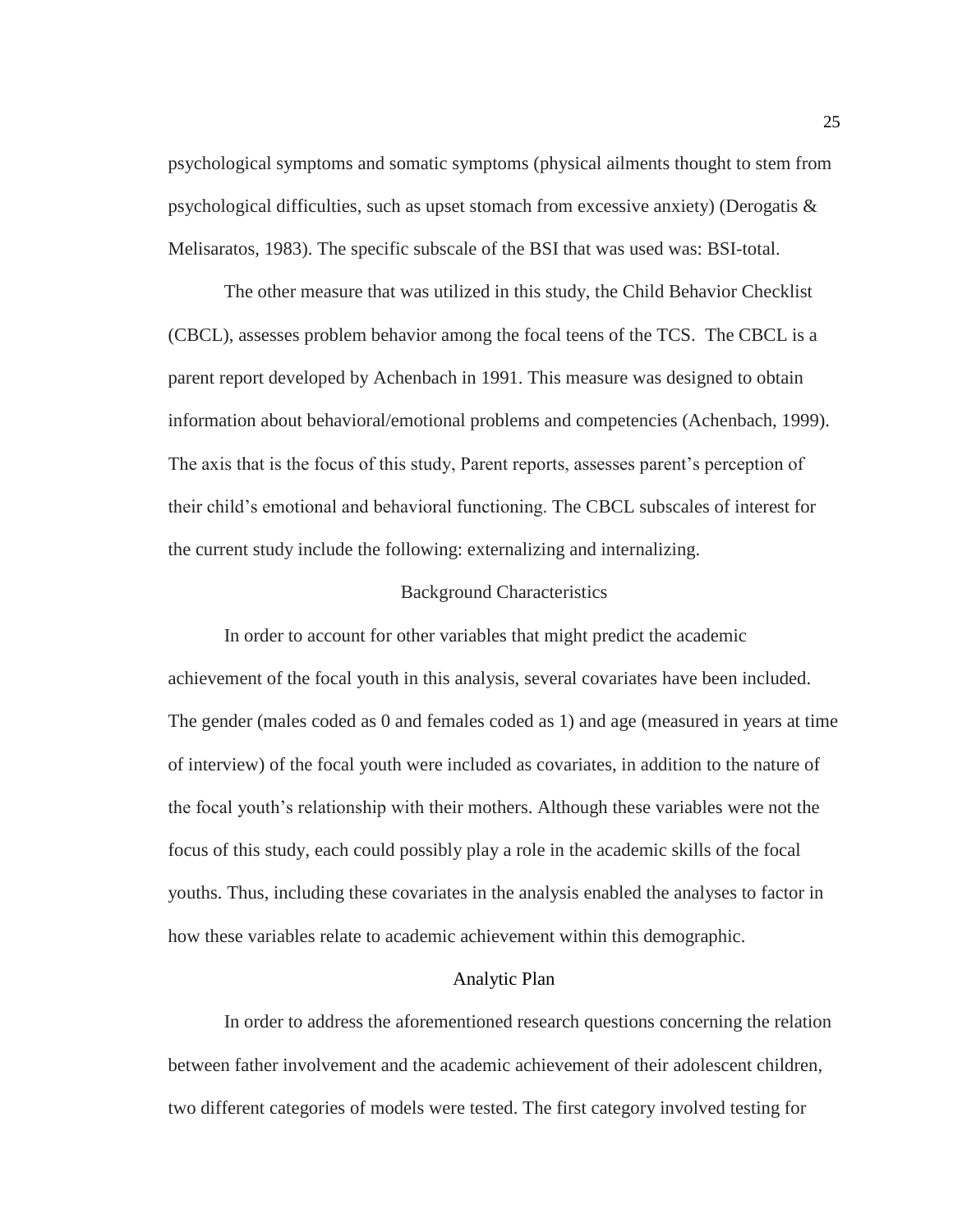main effects via multiple regression. Within this category, there were two different models that were tested: the main effect of father residence and quality of father involvement on behavior problems, and the main effect of father residence and quality of father involvement on academic achievement.

It must be reiterated that the specific behavior problems tested include the CBCL internalizing and externalizing subscales and the BSI total subscale. Concerning the parent-child bond variables, only the total scales were utilized (IPPA-father total and IPPA-mother total). Finally, all of the aforementioned academic variables – two Woodcock-Johnson scales (letter-word and applied problems), a variable capturing students' academic grades, and a variable capturing students' perceptions of their overall school performance – were included. Only one of these variables was included in each analysis as the dependent variable.

The second category involved testing for interaction effects via multiple regression. Within this category, there were two different models that were tested. The first model of this category tested for the effect of the interaction of father residence and quality of father involvement on behavior problems. The second model here was the interaction of father residence and quality of father involvement on academic achievement.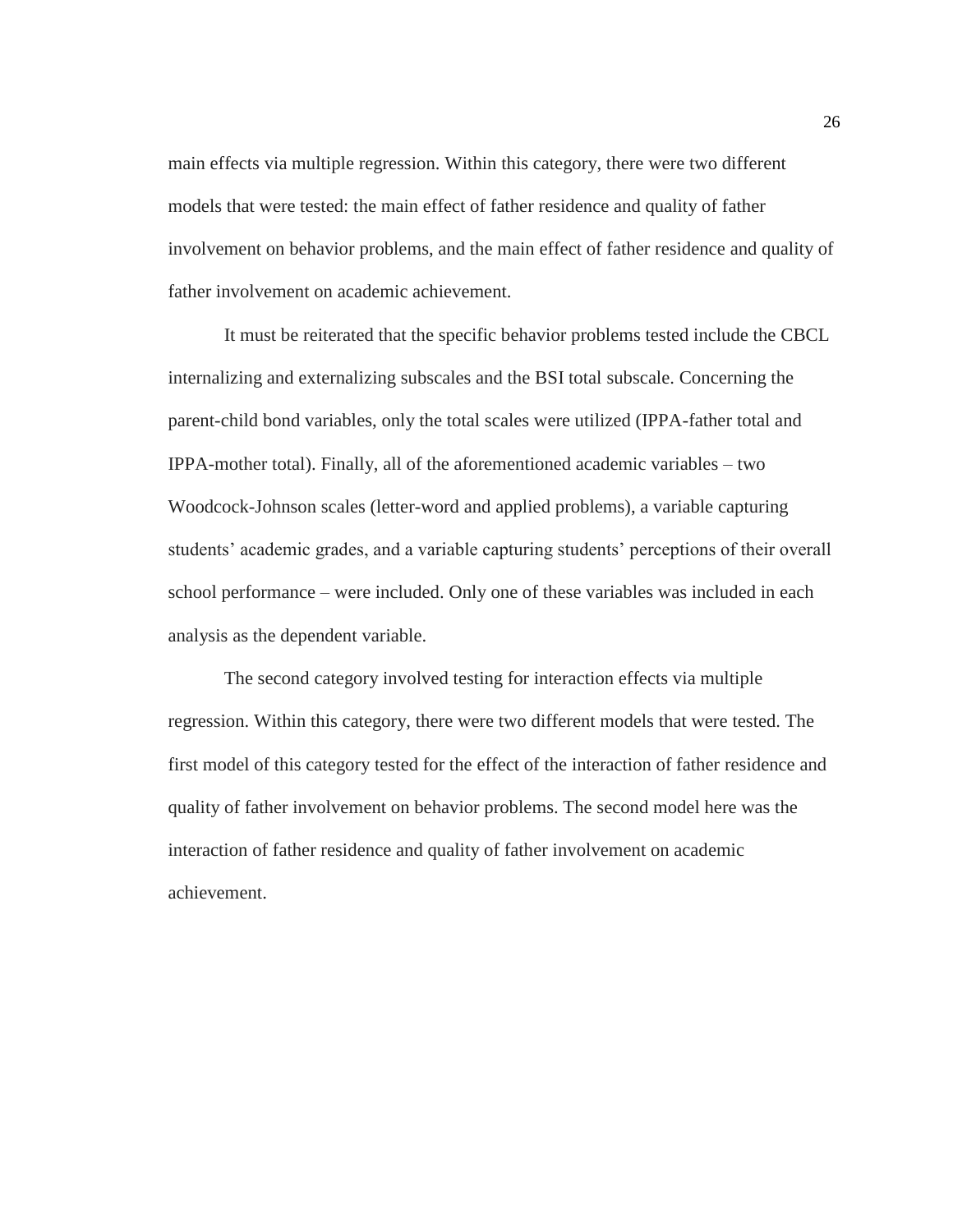## CHAPTER THREE

# RESULTS

Before delving into the findings of this study, descriptive statistics are presented so as to provide basic information concerning the youth and fathers examined. There were 187 adolescents analyzed in this study, with 100% of them identifying as African American. Of the total analytic sample, 169, or 90.4%, of the youth began high school and did not drop out of school before high school. The average age of the adolescents in this study was approximately 16 years (at time of interview), and 142 participants reported on father-child relationship quality. Of the Black adolescents included in this analysis, 99 were female and 88 were male. For a more detailed information concerning descriptive statistics, see Table 1.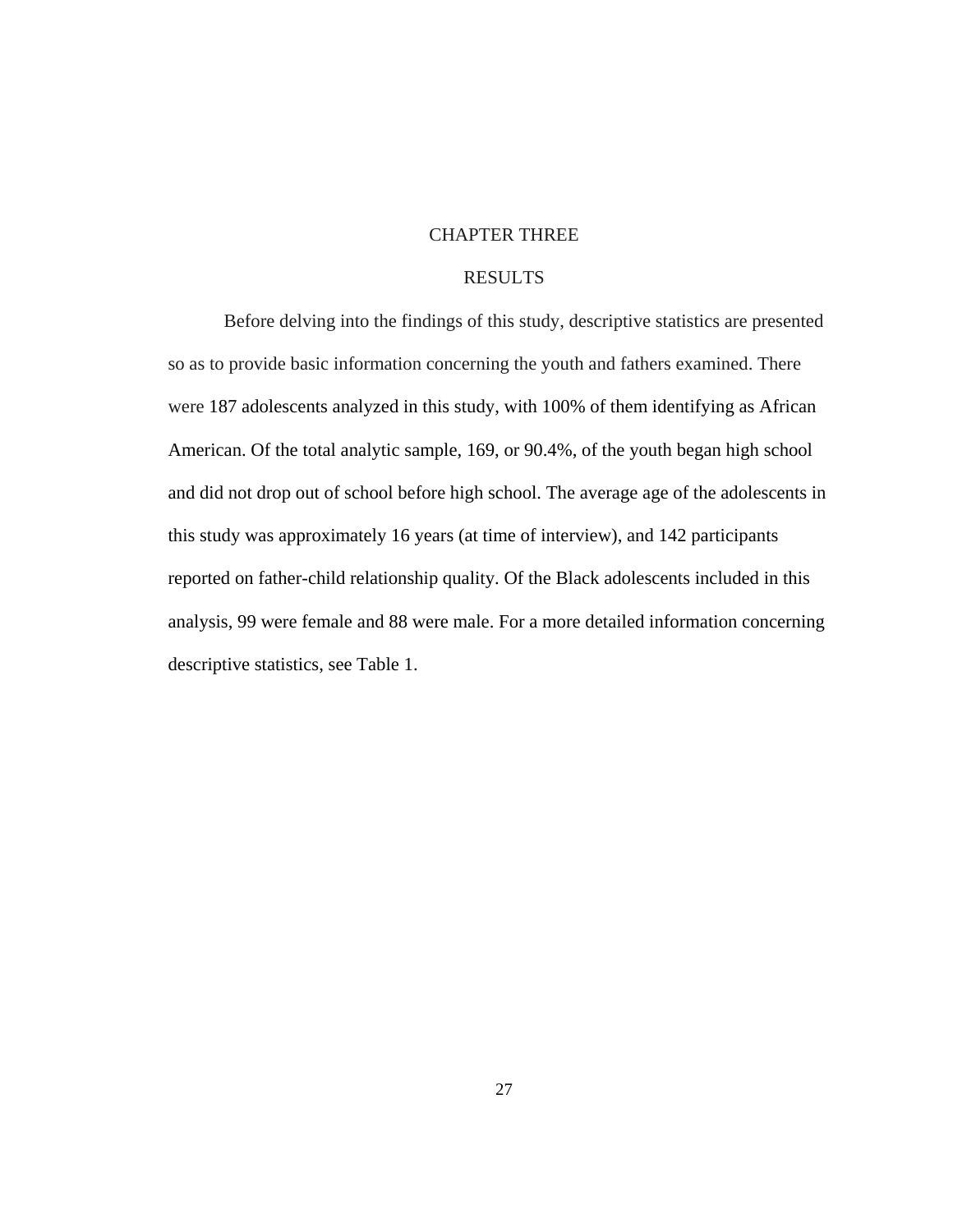| Table 1. Descriptive Statistics                        |                  |                                                                                |         |                                                   |       |                                                                                                                                            |
|--------------------------------------------------------|------------------|--------------------------------------------------------------------------------|---------|---------------------------------------------------|-------|--------------------------------------------------------------------------------------------------------------------------------------------|
| Variable                                               | $\square$        | Range                                                                          | Minimum | Maximum                                           | Mean  | <b>Std.</b> Deviation                                                                                                                      |
| $\mathop{\mathrm{FCT}}$                                | 142              | 3.67                                                                           | 1.33    |                                                   | 3.27  | 0.8                                                                                                                                        |
| $\widetilde{\mathbb{H}}$                               | 187              |                                                                                |         |                                                   | 0.08  | 0.27                                                                                                                                       |
| MCT                                                    | 186              | 3.33                                                                           | 1.67    |                                                   | 3.77  | 0.75                                                                                                                                       |
| Child Age<br>(Years)                                   | 187              |                                                                                |         |                                                   | 16.35 | 0.68                                                                                                                                       |
| Gender                                                 | 187              |                                                                                |         |                                                   | 0.53  | 0.5                                                                                                                                        |
| <b>BSI</b> Total                                       | 185              | 47                                                                             |         | 47                                                | 8.2   | 10.54                                                                                                                                      |
| CBCL-Int.                                              | $\overline{181}$ | 33                                                                             |         | 33                                                | 7.55  | 7.4                                                                                                                                        |
| CBCL-Ext.                                              | $\overline{181}$ | 54                                                                             |         | 54                                                | 9.89  | 10.43                                                                                                                                      |
| $\mathbf{W}\mathbf{I}\mathbf{I}\mathbf{W}$             | 180              | 106                                                                            | 39      | 145                                               | 91.44 | 17.45                                                                                                                                      |
| WJAP                                                   | 180              | 57                                                                             | 55      | 12                                                | 87.83 | 10.34                                                                                                                                      |
| OSP                                                    | 177              |                                                                                |         | 5                                                 | 2.52  | 1.06                                                                                                                                       |
| Grades                                                 | 187              | $\infty$                                                                       |         | σ                                                 | 4.34  | 1.98                                                                                                                                       |
| Note. FR = Father Residency; FCT = Father-Child Total; |                  |                                                                                |         |                                                   |       | $MCT = Mother-Child Total: WJLW = Woodcock Johnson-Letter Word:$                                                                           |
|                                                        |                  |                                                                                |         |                                                   |       | WJAP = Woodcock Johnson Applied Problem; OSP = overall school performance; BSI = Brief Symptoms Inventory; CBCL = Child Behavior Checklist |
| Int. = Internalizing; Ext. = Externalizing             |                  |                                                                                |         | Gender: $0 =$ male, $1 =$ female; Std. = Standard |       |                                                                                                                                            |
| * $n < 0.5$ ** $n < 0.1$                               |                  | $10^{17}$ $\rightarrow$ $1^{16}$ $\rightarrow$ $1^{16}$ $\rightarrow$ $1^{16}$ |         |                                                   |       |                                                                                                                                            |

| $\ddot{=}$           |
|----------------------|
| $\overline{5}$       |
| $d_{**}$             |
| 5                    |
| $> \! d_{\ast \ast}$ |
| .CS                  |
| ρ<br>Ķ.              |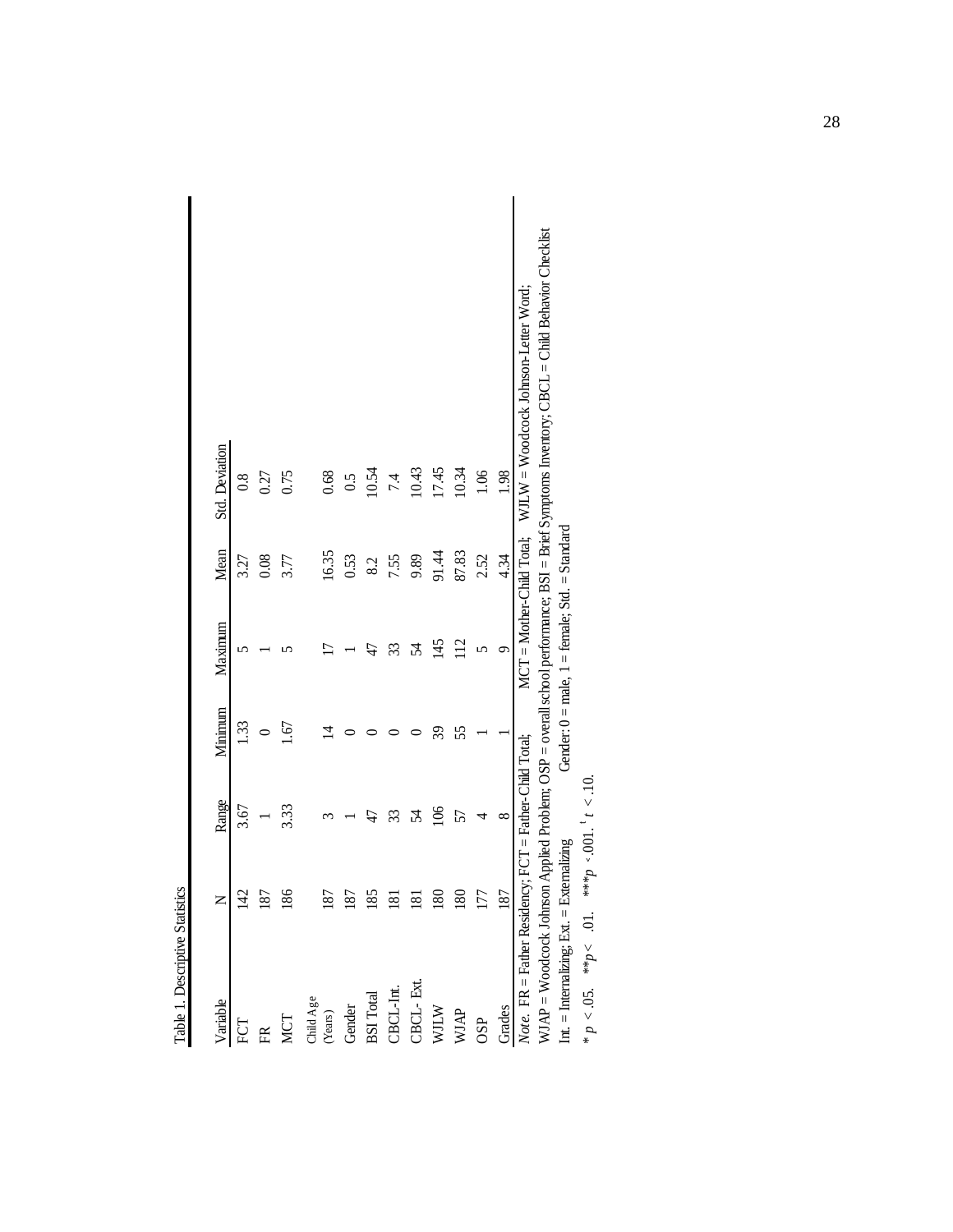It is important to note that, overall, there were no significant main effects findings involving the main predictors. Of the total main effects models analyzed, 57.1%, or 4 of 7, were significant, but none of these findings was detected by father relationship quality or father residence, the main predictors. The model including father residence, fatherchild total, and three covariates (mother-child-total, child age, and child gender) significantly predicted: school grades,  $F_\Delta$  (3, 136) = 6.56,  $p < .001$ ; internalizing behavior,  $F_{\Delta}(3, 131) = 6.23, p < .001$ ; externalizing behavior,  $F_{\Delta}(3, 131) = 3.16, p < .05$ ; and BSI,  $F_\Delta(3, 135) = 4.33, p < .01$ . Students' school grades (see Table 4, first two columns on the left),  $b = -0.57$ ,  $t = -2.59$ ,  $p < 0.05$ , and internalizing behavior (see Table 6, first two columns on the left),  $b = -3.12$ ,  $t = -4.12$ ,  $p < .001$  were each significantly predicted by the quality of the mother-child bond. Moreover, externalizing behavior (see Table 7, first two columns on the left),  $b = -3.07$ ,  $t = -2.82$ ,  $p < .01$ , and BSI (see Table 8, first two columns on the left),  $b = -4.1$ ,  $t = -3.36$ ,  $p < .01$  were also each predicted by the quality of the mother-child bond. However, it must be noted that overall, there were mainly null findings within this category of models. The potential causes for this are addressed in the discussion section.

With regards to interaction effects models, there were no findings involving the main predictors (father residence & father relationship quality). Specifically, 57.1%, or 4 of 7, of the interaction analyses yielded significant findings, but none of these were due to the main predictors. School grades,  $F_\text{A}(3, 135) = 6.12$ ,  $p < .01$ ; internalizing behavior,  $F_A(3, 130) = 5.83, p < .01$ ; externalizing behavior,  $F_A(3, 130) = 2.92, p < .05$ ; and BSI,  $F_\Delta$  (3, 134) = 4.16, *p* < .01 were all significantly predicted by father residence, fatherchild total, the interaction term, and the three covariates. None of the interaction terms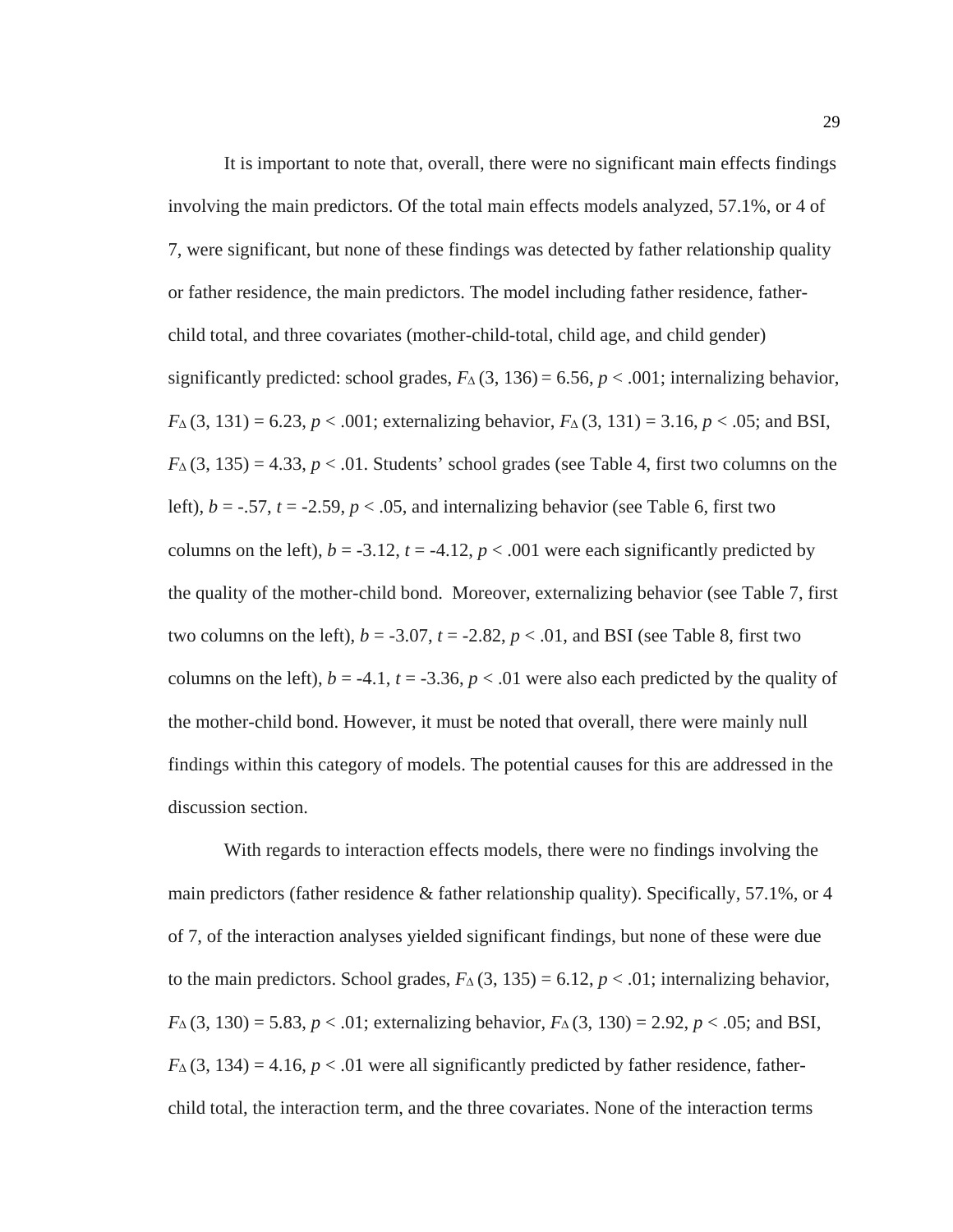were significant predictors ( $p < .05$ ), but the interaction term predicting school grades was predictive at trend level (see Table 4, last two columns and last row on the right;  $b =$ -1.02, *t* = -1.74, *p* < .10). Finally, one curious finding of the main effects and interaction analyses was that Black girls have lower school grades than boys. This finding does not agree with past literature on this topic. Reasons for this discrepancy will be offered as part of the discussion.

|                   |                 | Main Effects  |   | <b>Interaction Effects</b> |                                                                                        |
|-------------------|-----------------|---------------|---|----------------------------|----------------------------------------------------------------------------------------|
|                   | WJLW            |               |   | <b>WJLW</b>                |                                                                                        |
| Predictors        | b               | t             | b | t                          |                                                                                        |
| <b>FCT</b>        | $-0.29$ $-0.15$ |               |   | $-0.26$ $-0.13$            |                                                                                        |
| <b>FR</b>         | $-1.58$         | $-0.3$        |   | $-1.5 -0.28$               |                                                                                        |
| <b>MCT</b>        | $-2.67 -1.22$   |               |   | $-2.69$ $-1.22$            |                                                                                        |
| Child Age (Years) |                 | $0.54$ 0.24   |   | $0.53$ 0.24                |                                                                                        |
| Child Gender      |                 | $-4.4 - 1.44$ |   | $-4.35 - 1.4$              |                                                                                        |
| FR x FCT          |                 |               |   | $-0.53 - 0.09$             |                                                                                        |
|                   |                 |               |   |                            | <i>Note</i> $FR =$ Father Residency: $FCT =$ Father-Child Total: MCT = Mother-Child To |

Table 2. Least Squares Regression Results with Covariates: Woodcock Johnson - Letter Word

*Note.* FR = Father Residency; FCT = Father-Child Total; MCT = Mother-Child Total; WJLW = Woodcock Johnson-Letter Word; Gender:  $0 =$  male,  $1 =$  female \* *p* < .05. \*\* *p* < .01. \*\*\* *p* < .001. <sup>t</sup> *t* < .10.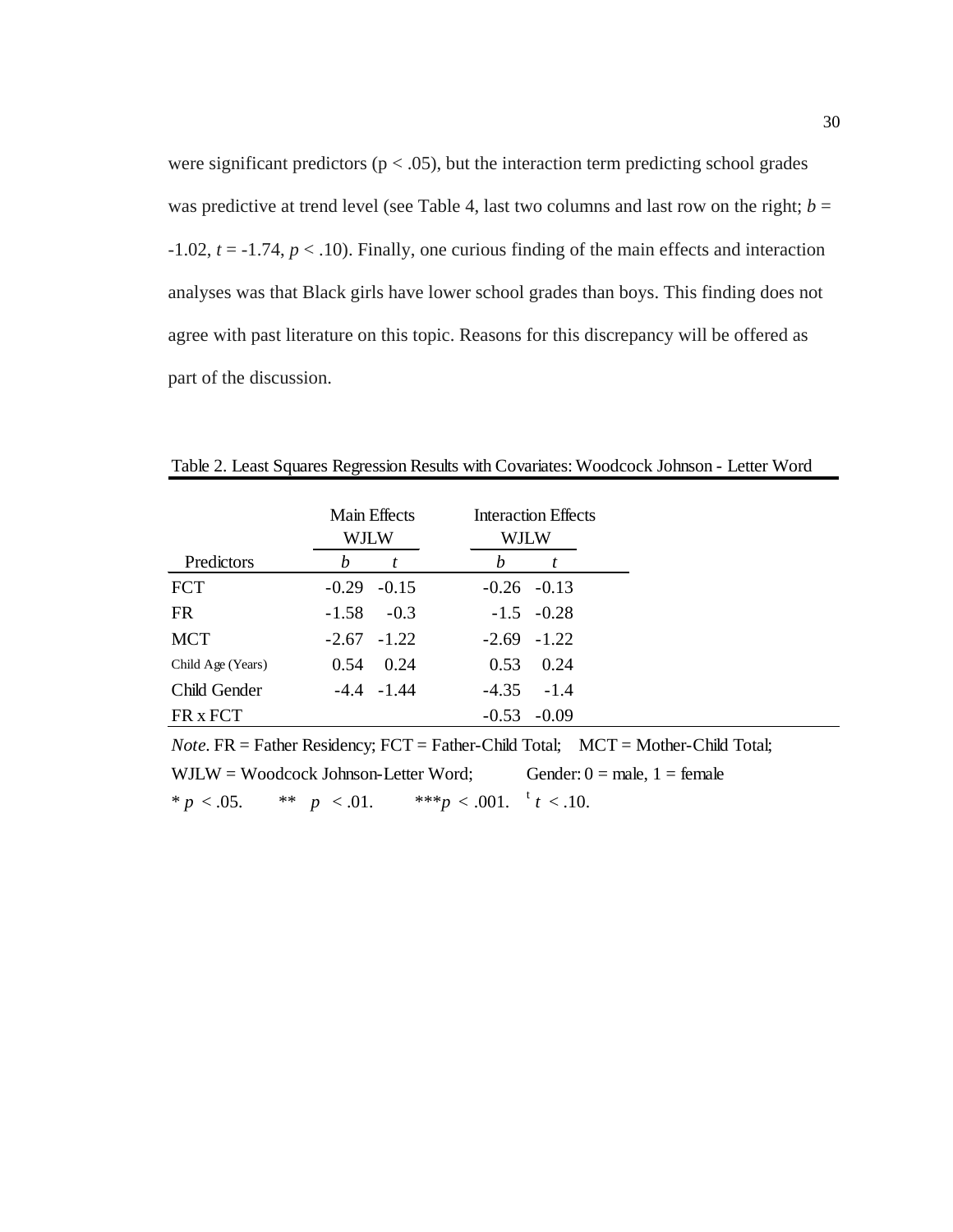|                   | <b>Main Effects</b><br>WJAP |                            | <b>Interaction Effects</b><br>WJAP |
|-------------------|-----------------------------|----------------------------|------------------------------------|
| Predictors        | h                           |                            | h                                  |
| <b>FCT</b>        | 0.69                        | 0.61                       | 0.62<br>0.71                       |
| <b>FR</b>         | 3.09                        | 1.04                       | 1.04<br>3.15                       |
| <b>MCT</b>        |                             | $-1.15 - 0.92$             | $-1.16 - 0.92$                     |
| Child Age (Years) | 0.29                        | 0.22                       | 0.28<br>0.22                       |
| Child Gender      |                             | $-2.97 -1.71$ <sup>t</sup> | $-2.94 - 1.66$ <sup>t</sup>        |
| FR x FCT          |                             |                            | $-0.38$<br>$-0.11$                 |

Table 3. Least Squares Regression Results with Covariates: Woodcock Johnson - Applied Problems

*Note.* FR = Father Residency; FCT = Father-Child Total; MCT = Mother-Child Total; WJAP = Woodcock Johnson-Applied Problems; Gender:  $0 =$  male,  $1 =$  female \*  $p < .05$ . \*\*  $p < .01$ . \*\*\* $p < .001$ .  $t < .10$ .

| Table 4. Least Squares Regression Results with Covariates: School Grades |  |  |
|--------------------------------------------------------------------------|--|--|
|                                                                          |  |  |

|                   | Main Effects   |                  |         | <b>Interaction Effects</b> |  |
|-------------------|----------------|------------------|---------|----------------------------|--|
|                   | Grades         |                  | Grades  |                            |  |
| Predictors        | h              |                  | h       |                            |  |
| <b>FCT</b>        | $-0.02$        | $-0.1$           | 0.04    | 0.20                       |  |
| <b>FR</b>         | $-0.26 - 0.49$ |                  |         | $-0.09 - 0.16$             |  |
| <b>MCT</b>        |                | $-0.57 -2.59$ *  |         | $-0.6$ $-2.74$ **          |  |
| Child Age (Years) | 0.19           | 0.83             |         | $0.16$ 0.71                |  |
| Child Gender      |                | $-1.05 -3.44$ ** | $-0.96$ | $-3.1$ **                  |  |
| FR x FCT          |                |                  |         | $-1.02 -1.74$ <sup>t</sup> |  |

*Note.* FR = Father Residency; FCT = Father-Child Total; MCT = Mother-Child Total;

Gender:  $0 =$  male,  $1 =$  female

\* *p* < .05. \*\* *p* < .01. \*\*\* *p* < 0.001. <sup>t</sup> *t* < .10.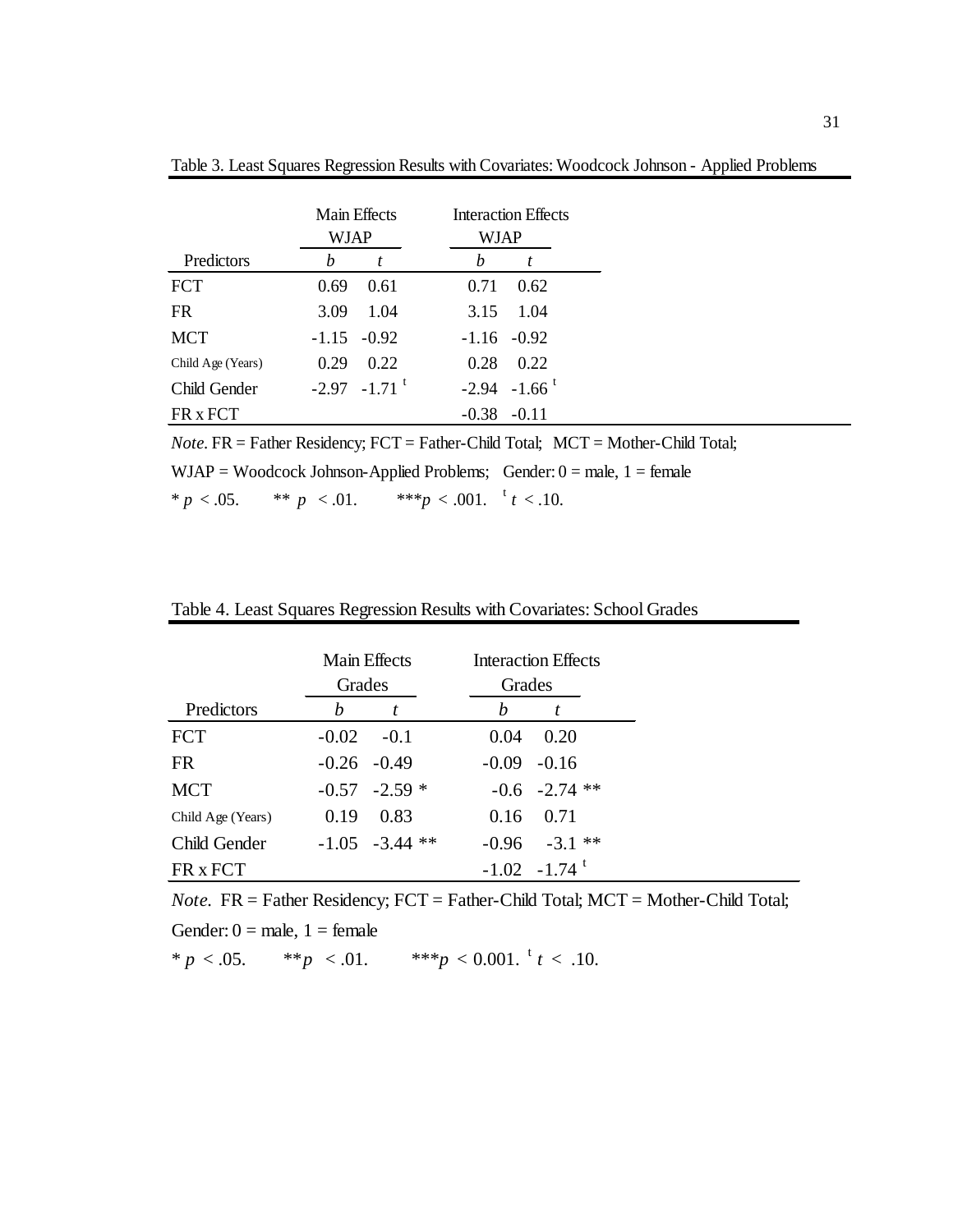|                   | Main Effects<br><b>OSP</b> | <b>Interaction Effects</b><br><b>OSP</b> |
|-------------------|----------------------------|------------------------------------------|
| Predictors        | h                          | h                                        |
| <b>FCT</b>        | $-0.18$ $-1.59$            | $-0.15 - 1.31$                           |
| <b>FR</b>         | 0.52<br>0.15               | 0.22<br>0.75                             |
| <b>MCT</b>        | $-0.24 -1.88$ <sup>t</sup> | $-2$ *<br>$-0.26$                        |
| Child Age (Years) | $-0.04$<br>0.00            | $-0.02 - 0.12$                           |
| Child Gender      | $-.32' -1.84$ <sup>t</sup> | $-0.28$<br>$-1.6$                        |
| FR x FCT          |                            | $-0.42 -1.32$                            |

Table 5. Least Squares Regression Results with Covariates: Overall School Performance

*Note* . FR = Father Residency; FCT = Father-Child Total; MCT = Mother-Child Total;  $OSP = Overall School Performance;$  Gender:  $0 = male, 1 = female$  $* p < .05$   $* p < .01.$ \*\*\* $p < 0.001$ .<sup>t</sup>  $t < .10$ .

Table 6. Least Squares Regression Results with Covariates: CBCL - Internalizing

|                   |         | Main Effects<br>CBCL - Int. |                             | Interaction Effects<br>CBCL - Int. |
|-------------------|---------|-----------------------------|-----------------------------|------------------------------------|
| Predictors        | h       | t                           | h                           |                                    |
| <b>FCT</b>        | $-0.37$ | $-0.54$                     | $-0.48$                     | $-0.7$                             |
| FR.               |         | $-0.87 - 0.48$              | $-1.21 - 0.65$              |                                    |
| <b>MCT</b>        |         | $-3.12$ $-4.12$ ***         |                             | ***<br>$-3.06$ $-4.03$             |
| Child Age (Years) |         | $-0.66 - 0.85$              | $-0.61$                     | $-0.78$                            |
| Child Gender      | 1.06    |                             | 0.87                        | 0.81                               |
| FR x FCT          |         |                             | $\mathcal{D}_{\mathcal{L}}$ | 0.99                               |

*Note* . FR = Father Residency; FCT = Father-Child Total; MCT = Mother-Child Total; CBCL = Child Behavior Checklist; Int. = Internalizing

Gender:  $0 =$  male,  $1 =$  female

\*  $p < .05$  \*\*  $p < .01$ . \*\*\* $p < 0.001$ .  $t < .10$ .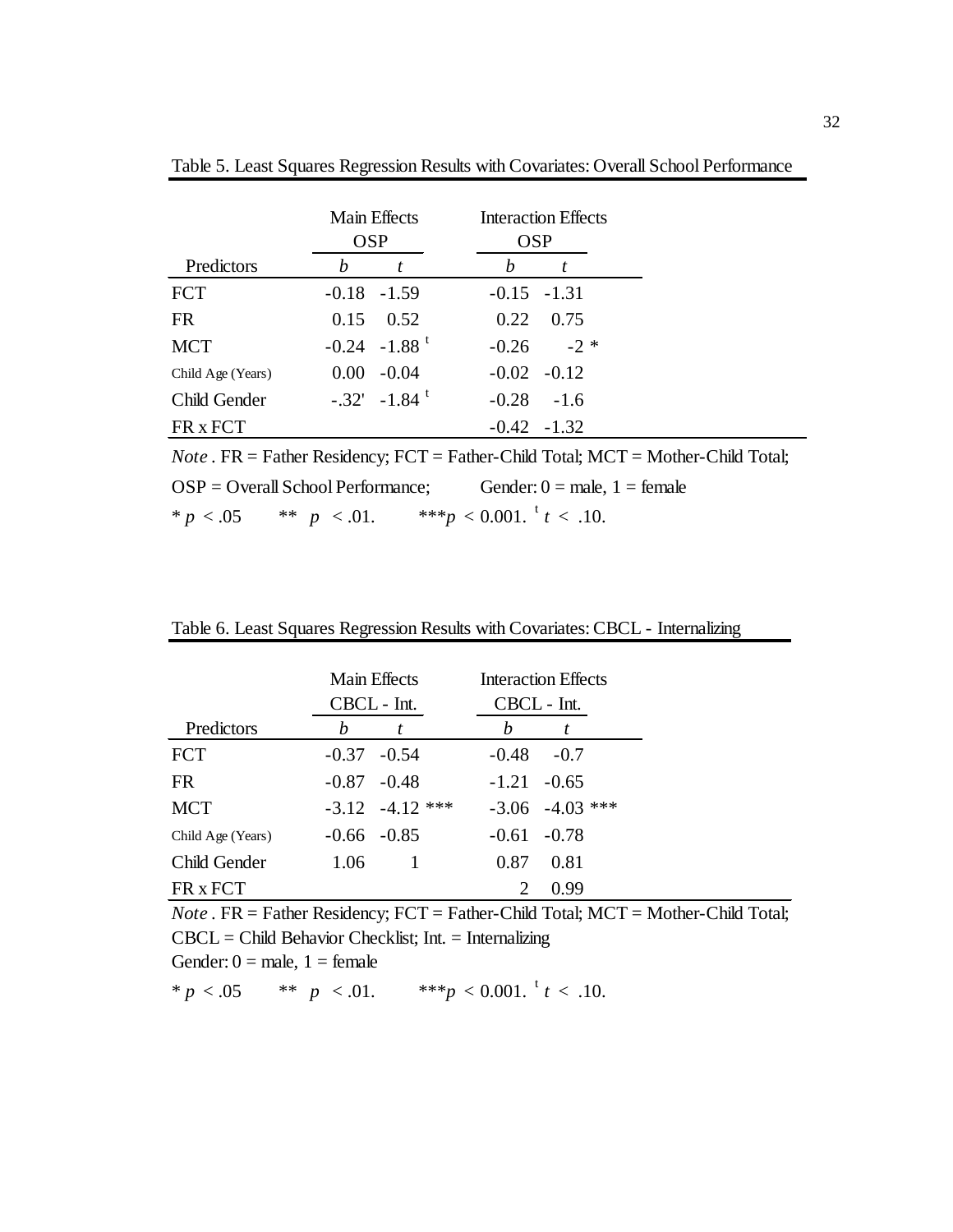|  |  |  |  | Table 7. Least Squares Regression Results with Covariates: CBCL - Externalizing |
|--|--|--|--|---------------------------------------------------------------------------------|
|  |  |  |  |                                                                                 |

|                   | Main Effects |             |        | <b>Interaction Effects</b> |  |
|-------------------|--------------|-------------|--------|----------------------------|--|
|                   |              | CBCL - Ext. |        | CBCL - Ext.                |  |
| Predictors        | h            | t           | h      |                            |  |
| <b>FCT</b>        | 0.29         | 0.29        | 0.08   | 0.08                       |  |
| FR.               | 1.32         | 0.51        | 0.74   | 0.28                       |  |
| <b>MCT</b>        | $-3.07$      | $-2.82$ **  |        | $-2.98$ $-2.73$ **         |  |
| Child Age (Years) | $-1.19$      | $-1.06$     | $-1.1$ | $-0.98$                    |  |
| Child Gender      | 0.44         | 0.29        | 0.12   | 0.08                       |  |
| FR x FCT          |              |             | 3.44   | 1.19                       |  |
|                   |              |             |        |                            |  |

*Note* . FR = Father Residency; FCT = Father-Child Total; MCT = Mother-Child Total; CBCL = Child Behavior Checklist; Ext. = Externalizing Gender:  $0 =$  male,  $1 =$  female \*  $p < .05$  \*\*  $p < .01$ . \*\*\* $p < 0.001$ . t  $t < .10$ .

Table 8. Least Squares Regression Results with Covariates: Brief Symptoms Inventory - Total

|              | Main Effects<br>BSI - Total | Interaction Effects<br>BSI - Total |
|--------------|-----------------------------|------------------------------------|
| Predictors   | h<br>t                      | h                                  |
| <b>FCT</b>   | 0.03<br>0.03                | $-0.05$<br>$-0.06$                 |
| <b>FR</b>    | 0.28<br>0.1                 | 0.01<br>$\theta$                   |
| <b>MCT</b>   | $-4.1 -3.36$ **             | $-3.3$ **<br>$-4.05$               |
| (Years)      | $-1.38$<br>$-1.1$           | $-1.06$<br>$-1.33$                 |
| Child Gender | 0.52<br>0.31                | 0.38<br>0.22                       |
| FR x FCT     |                             | 0.48<br>1.57                       |

*Note* . FR = Father Residency; FCT = Father-Child Total; MCT = Mother-Child Total;

 $BSI = Brief Symptoms$  Inve

Gender:  $0 =$  male,  $1 =$  female

\*  $p < .05$  \*\*  $p < .01$ . \*\*\* $p < 0.001$ .  $t < .10$ .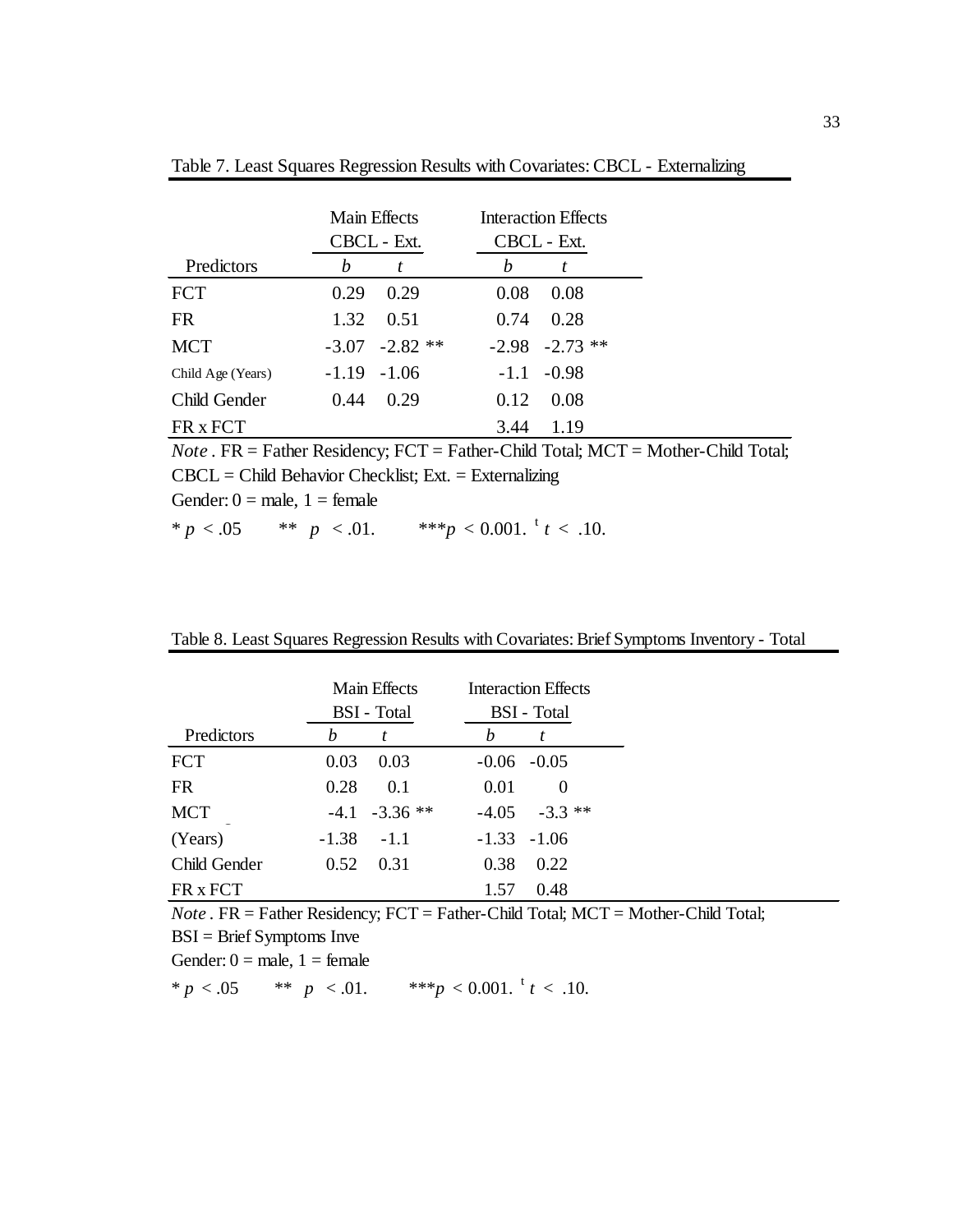### CHAPTER FOUR

#### **DISCUSSION**

How does the presence and positive involvement of a biological father predict the academic achievement of low-income Black adolescents? The findings from this study support the notion that mothers play pivotal roles in the academic and behavioral functioning of their teenage children. Specifically, there were associations between the mother-child bond and school grades, internalizing and externalizing behaviors, and the BSI such that lower relationship quality was linked to lower grades and greater behavioral problems. Regarding the role of fathers, there were only null findings overall.

How does the literature help make sense of these findings? First, research suggests that mothers are more likely than fathers to assume primary childrearing roles (Baker, 2014), especially in single parent homes, even in the midst of more egalitarian gender roles of today. With regards to mothering, one study found that consistent discipline and parental engagement with children's school by mothers, had positive links to adolescents' grade point average (GPA) and number of absences (e.g., lower number of absences) (Gutman, Sameroff, & Eccles, 2002). Furthermore, even in dual parent homes, mothers are still apt to assume a greater share of the child rearing duties. Finally, Bronfenbrenner (1979) identified what he termed *second-order effects*, which describe the indirect influence of third parties (e.g. mothers) on the relationship between two other parties (e.g. father-child bond) (Bronfenbrenner, 1979). Using this notion of second-order effects, it might have been the case that fathers affected their children through the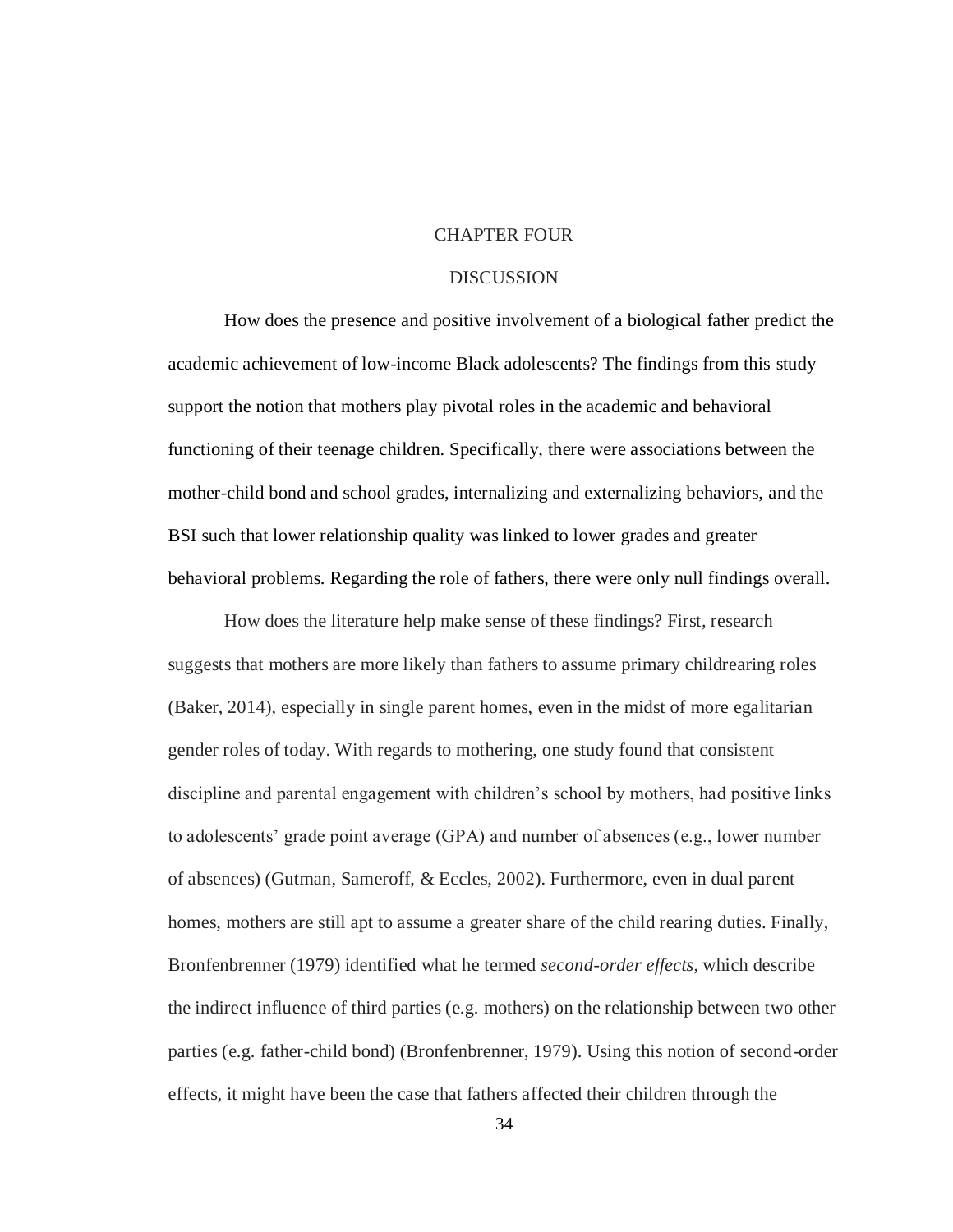mother-child bond. Thus, the father-child bond, in this study, yielded no significant findings, while mother-child bond did yield significant findings

Second, it may be the case that the measures utilized for this study do not effectively capture the impact of fathers. Fathers in Black families may have a greater impact on their children's behavior and academics than found here. For example, employing the Inventory of Father Involvement (IFI) measure, could possibly address this need. The IFI is a self-report measure through which fathers assess their own involvement based on a broader conceptualization of this engagement (Hawkins et al., 2002). The IFI identifies nine distinct components of father involvement (Hawkins et al., 2002), which I consolidated into three main categories: financial support, supporting the mother, and positive/supportive interaction with the child.

There could be limited number of fathers who are actually involved with their children in this sample. It must be noted however, that this general lack of involvement should not be seen as indicative of widespread apathy on behalf of Black fathers concerning their children. Rather, given the relatively higher rate of single mothers in the Black community and that it's costly to both locate and persuade nonresident fathers to participate in research studies (Coley & Chase-Lansdale, 1999), we do not know more about Black fathers. This dearth of fathers participating in research is reflected in the relatively low number of participants for this analysis ( $n = 187$ ). For these reasons, it is not surprising that there were few findings involving in the present analyses supporting the hypotheses presented.

One counterintuitive finding of this study was that Black girls have lower school grades than boys. This finding seems to be spurious for two reasons. First, it does not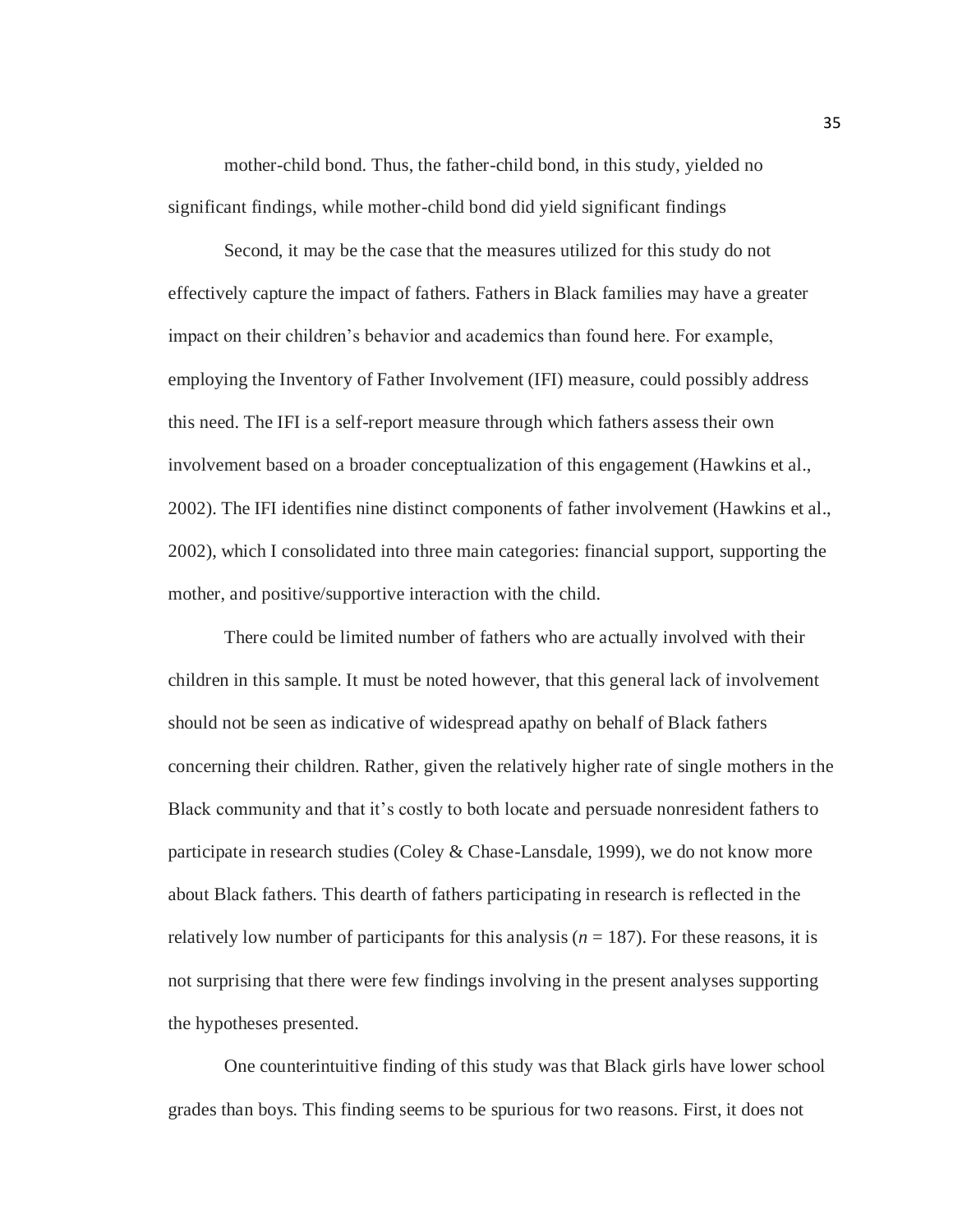dovetail with extant literature on this issue. Second, given the relatively low number of participants, it could be the case that this finding was due to chance.

As mentioned earlier, the quality of the mother-child bond predicted BSI, internalizing, externalizing, and school grades in the current study. This coincides with the literature. In an aforementioned study, mothering – namely routine discipline and parental engagement with children's school – had positive roles in adolescents' GPA and school absences (Gutman et al., 2002). Furthermore, other work identified similarly beneficial roles of mothering in the cognitive and behavioral functioning of their children (Baker et al., 2015; Bachman et al., 2010).

This study has strengths and several limitations. The study drew on data from a large, comprehensive dataset consisting of a randomly selected, representative sample of low-income families and thorough data on children's emotional and behavioral wellbeing (Bachman et al., 2011). Concerning limitations, the data that were used here only included child reports of parent-child relationship quality and mother reports of father residence, in addition to the limitations noted earlier.

Any future studies that attempt to ascertain what factors promote the academic achievement of low income Black adolescents might address these issues by collecting data instead of relying upon secondary data. This will allow limitations of the present study to be adequately addressed. More specifically, future work might employ internet surveys, interviews, the aforementioned IFI, and focus groups to examine what factors have contributed to adolescents' current academic status. These adjustments will allow for greater variety in the type and source of information collected, which typically results in data that provide a more comprehensive picture of the phenomena under investigation.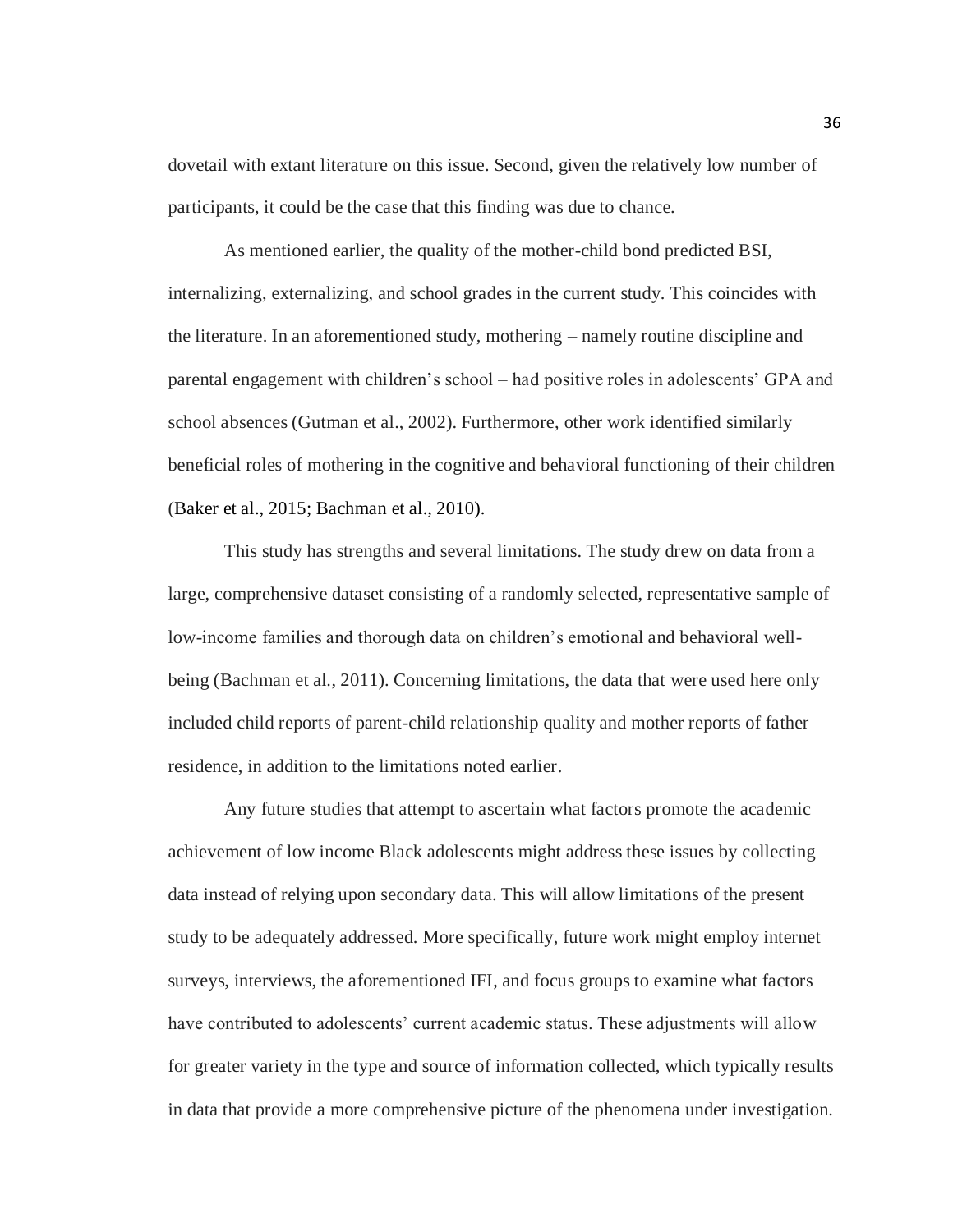Despite null findings in the present study, theoretical and research support fathers' important role regarding the academic development of their children (Bronfenbrenner  $\&$ Morris, 2006; Lamb, 2010; Jeynes, 2015). Therefore, policies and programs that support fathers are much needed, as the academic and socioeconomic future of today's youth, especially low-income Black youth, partially depends on fathers' abilities to effectively parent their children.

The recent trends of increases in financial investment, empirical study, and policy implementation surrounding father engagement – and its importance with regard to the educational achievement of their children – position this as an issue that will continue to garner social and political support. In the U.S. Deficit Reduction Act of 2006, \$50 million was earmarked for programs which aimed to strengthen fathers' engagement with their children (Dion, Zaveri, & Holcomb, 2015). In June 2010, President Obama launched the Fatherhood and Mentoring Initiative, possibly the most notable item on the President's longstanding agenda concerning strengthening and supporting fatherhood in this nation (Promoting Responsible Fatherhood, 2012). As an ongoing country-wide effort, this Initiative advances responsible fatherhood and encourages positive role models through partnerships with fatherhood and groups serving families throughout the nation (Promoting Responsible Fatherhood, 2012). Finally, the Claims Resolution Act of 2010 reauthorized the Healthy Marriage and Responsible Fatherhood (HMRF) initiative and subsequently the federal financial support for fatherhood programs was increased to \$75 million annually (Dion et al., 2015). Five years ago, as part of the HMRF, 60 organizations were awarded three-year fatherhood grants, which were extended for a fourth year of funding through 2015 (Dion et al., 2015).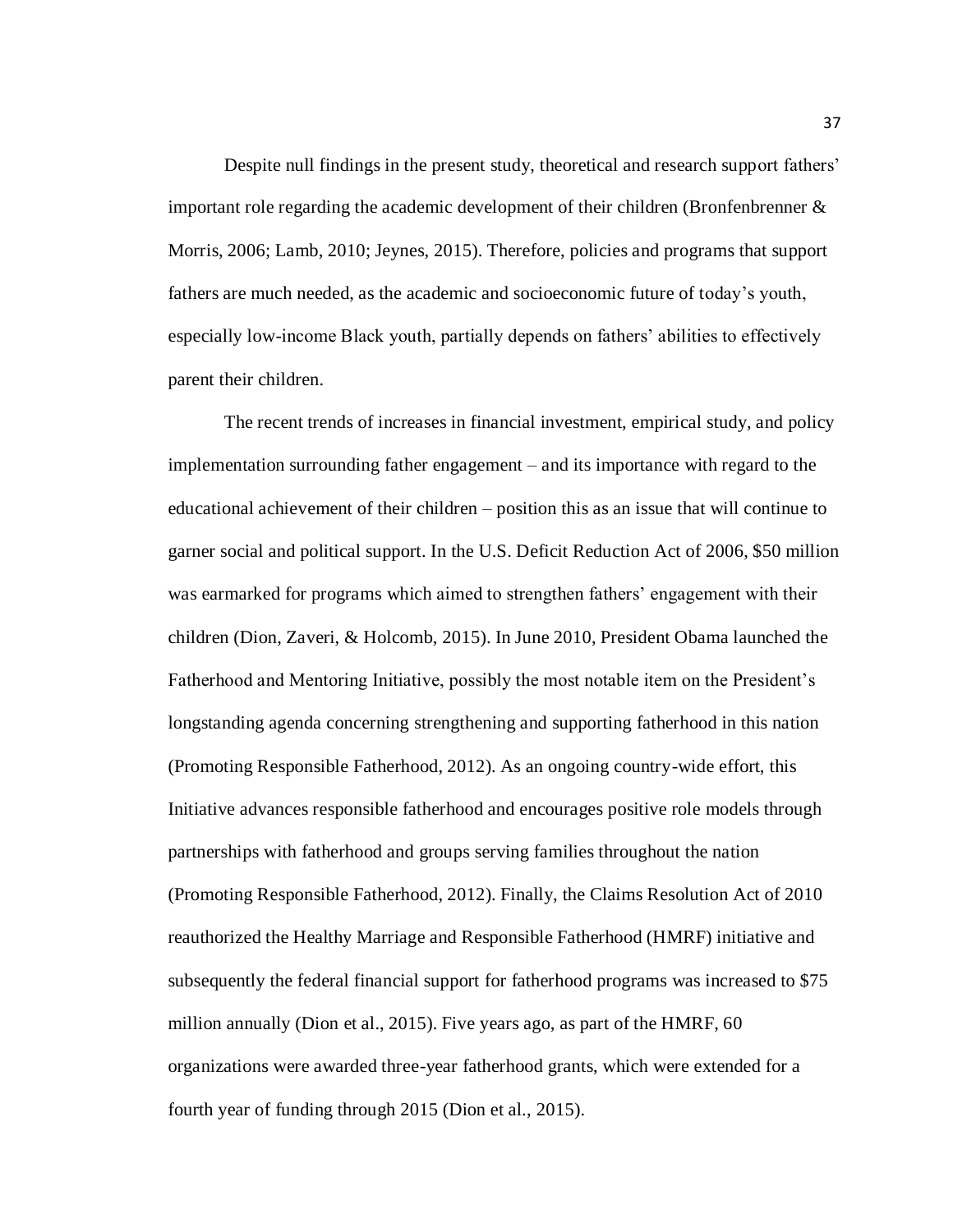Since the data unequivocally support the notion that supportive and engaged fathers matter in the academic, psychosocial, and emotional development of their children, it is important that the aforementioned fatherhood programs continue. According to the data, absentee fathers harm the families themselves. The children in these families are at greater risk of overall undesirable outcomes in the cognitive, social, and emotional realms (Cowan et al., 2009). More specifically, these youth tend to experience academic underachievement, dropout (Tamis-LeMonda & McFadden, 2010), decreased involvement in the labor force, and increased levels of risk-taking behavior (Federal Interagency Forum on Child and Family Statistics, 1998). This, in turn, creates individuals who struggle to contribute meaningfully to these communities. Thus, assisting Black fathers in their efforts to engage in responsible fatherhood is not only of paramount importance to Black families, but it is indeed important to American society as well.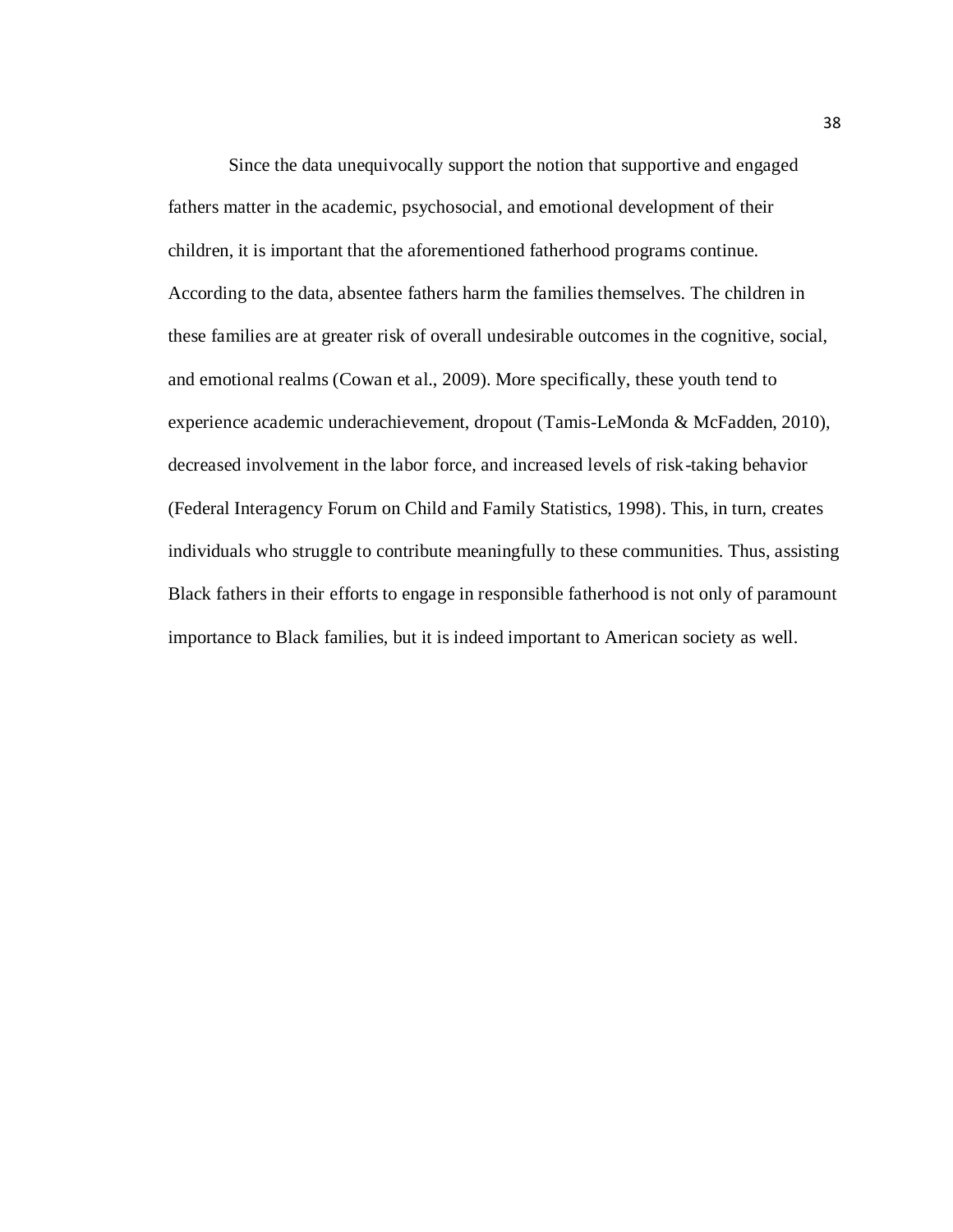#### REFERENCE LIST

- Achenbach, T. M. (1999). The Child Behavior Checklist and related instruments. In M. E. Maruish (Ed.), *The use of psychological testing for treatment planning and outcomes assessment* (2nd ed.). Mahwah, NJ, US: Lawrence Erlbaum Associates Publishers.
- Adamsons, K., & Johnson, S. K. (2013). An updated and expanded meta-analysis of nonresident fathering and child well-being. *Journal of Family Psychology*, *27*, 589– 599.
- Armsden, G. C., & Greenberg, M. T. (1987). The Inventory of Parent and Peer Attachment: Relationships to well-being in adolescence. *Journal of Youth and Adolescence, 16*, 427–454. doi:10.1007/BF02202939
- Bachman, H. J., Coley, R. L., & Carrano, J. (2010). Changes in family structure: The consequences for children's well-being. The National Center for Family and Marriage Research.
- Bachman, H. J., Coley, R. L., & Carrano, J. (2011). Maternal relationship instability influences on children's emotional and behavioral functioning in low-income families. *Journal of Abnormal Child Psychology, 39*(8), 1149-1161. doi: 10.1007/s10802-011-9535-1
- Baker, C. E. (2014). African American fathers' contributions to children's early academic achievement: Evidence from two-parent families from the Early Childhood Longitudinal Study–Birth cohort. *Early Education & Development*, *25*(1), 19–35. doi:10.1080/10409289.2013.764225
- Baker, C. E., Vernon-Feagans, L., & Family Life Project Investigators. (2015). Fathers' language input during shared book activities: Links to children's kindergarten achievement. *Journal of Applied Developmental Psychology*, *36*, 53-59. doi:10.1016/j.appdev.2014.11.009
- Berends, M., Lucas, S. R., & Peñaloza, R. V. (2008). How changes in families and schools are related to trends in black-white test scores. *Sociology of Education*, *81*(4), 313-344.
- Black, M. M., Dubowitz, H., & Starr Jr., R. H. (1999). African American fathers in low income, urban families: Development, behavior, and home environment of their Three‐Year‐Old children. *Child Development, 70*(4), 967-978.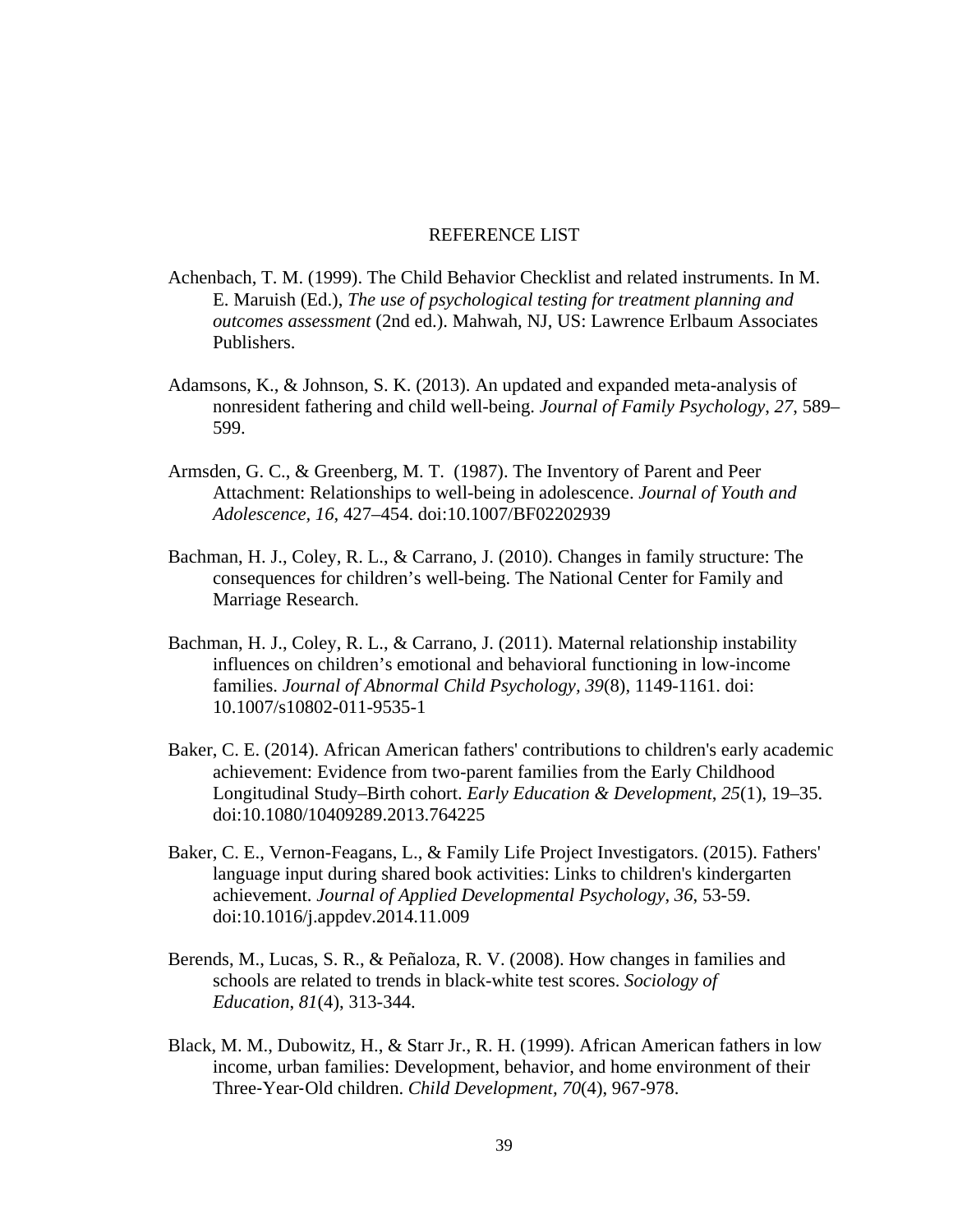- Bronfenbrenner, U. (1979). *The ecology of human development: Experiments by design and nature*. Cambridge, MA: Harvard University Press.
- Bronfenbrenner, U., & Morris, P. A. (2006). The bioecological model of human development. In R. M. Lerner (Ed.), *Handbook of child psychology*: *Vol. 1. Theoretical models of human development* (6th ed., pp. 793–828). Hoboken, NJ: Wiley.
- Brown, D., & Trusty, J. (2005a). *Designing and leading comprehensive school counseling Programs: Promoting student competence and meeting student needs.*  Pacific Grove, CA: Brooks/Cole.
- Cabrera, N. J., & Tamis-LeMonda, C. S. (Eds.). (2013). *Handbook of father involvement: Multidisciplinary perspectives*. 2nd Edition. Routledge.
- Carnevale, A. P., Rose, S. J., & Cheah, B. (2011). The college payoff: Education, occupations, lifetime earnings.
- Cauce, A. M., Cruz, R., Corona, M., & Conger, R. (2011). The face of the future: Risk and resilience in minority youth. In *Health disparities in youth and families* (pp. 13-32). Springer: New York.
- Choi, J. K., & Jackson, A. P. (2011). Fathers' involvement and child behavior problems in poor African American single-mother families. *Children and Youth Services Review*, *33*(5), 698-704. doi:10.1016/j.childyouth.2010.11.013
- Coley, R. L. (2001). (In) visible men: Emerging research on low-income, unmarried, and minority fathers. *American Psychologist, 56*(9), 743-753. doi: 10.1037/0003- 066X.56.9.743
- Coley, R. L., & Chase-Lansdale, P. L. (1999). Stability and change in paternal involvement among urban African American fathers. *Journal of Family Psychology*, *13*(3), 416–435. doi:10.1037/0893-3200.13.3.416
- Coley, R. L., Lewin-Bizan, S., & Carrano, J. (2011). Does Early Paternal Parenting Promote Low-Income Children's Long-Term Cognitive Skills? *Journal of Family Issues*, *32*(11), 1522-1542. doi: 10.1177/0192513X11402175
- Coley, R. L., & Medeiros, B. L. (2007). Reciprocal longitudinal relations between nonresident father involvement and adolescent delinquency. *Child Development*, *78*(1), 132-147. doi: 10.1111/j.1467-8624.2007.00989.x
- Cowan, P. A., Cowan, C. P., Cohen, N., Pruett, M. K., & Pruett, K. (2008). Supporting fathers' engagement with their kids. In J. D. Berrick & N. Gilbert (Eds.), *Raising*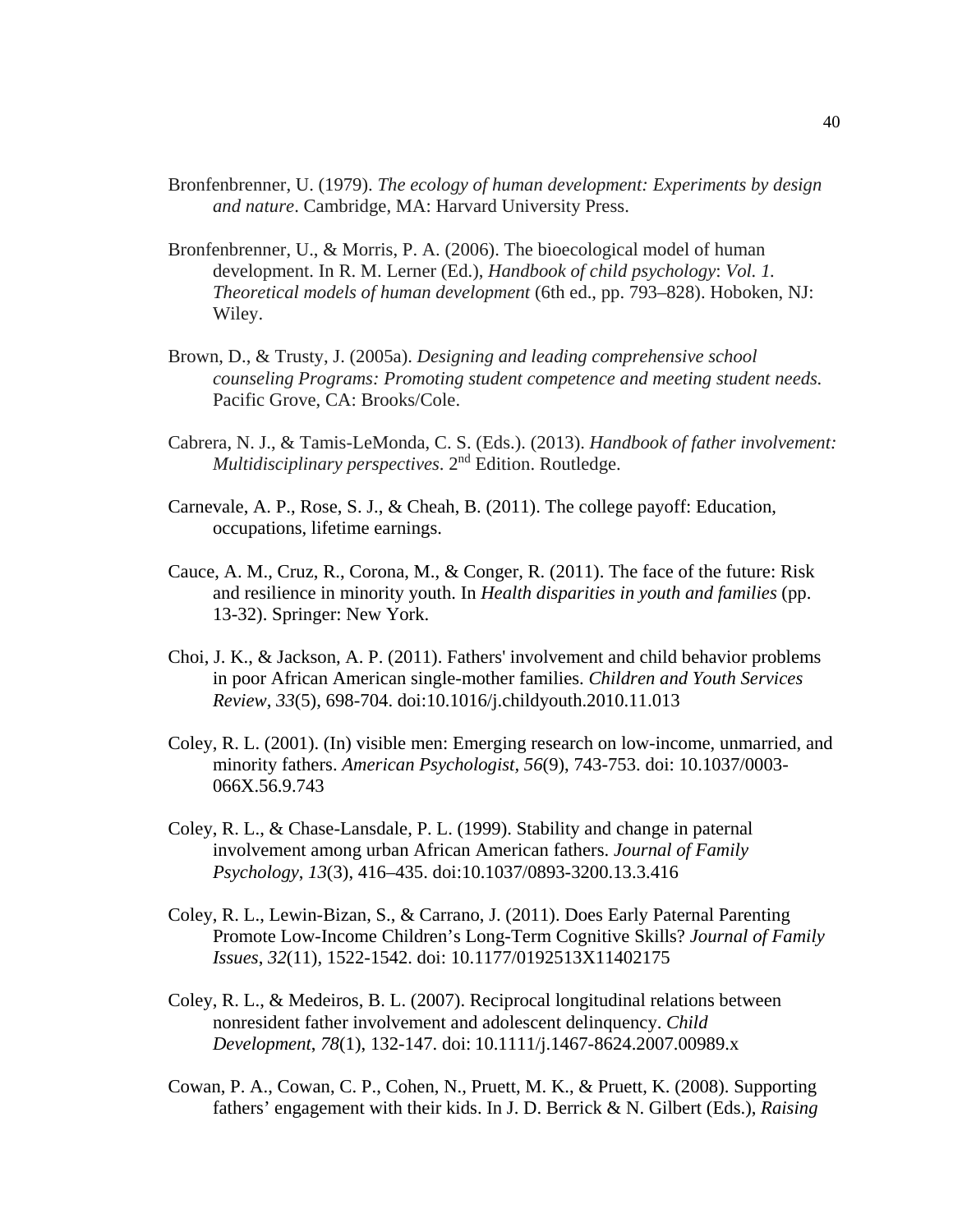*children: Emerging needs, modern risks, and social responses* (pp. 44 – 80). New York: Oxford University Press.

- Cowan, P. A., Cowan, C. P., Pruett, M. K., Pruett, K., & Wong, J. J. (2009). Promoting fathers' engagement with children: Preventive interventions for low‐income families. *Journal of Marriage and Family*, *71*(3), 663–679.
- Derogatis, L. R., & Melisaratos, N. (1983). The Brief Symptom Inventory: An introductory report. *Psychological Medicine, 13*(3), 595-605. doi:10.1017/S0033291700048017
- Dion, M. R., Zaveri, H., & Holcomb, P. (2015). Responsible fatherhood programs in the parents and children together (PACT) evaluation. *Family Court Review*, *53*(2), 292–303.
- Eaton, D. K., Kann, L., Kinchen, S., Shanklin, S., Ross, J., Hawkins, J., ... & Centers for Disease Control and Prevention (CDC). (2008). Youth risk behavior surveillance— United States, 2007. *MMWR Surveillance Summaries*, *57*(4), 1–131.
- Federal Interagency Forum on Child and Family Statistics. (1998). *Nurturing fatherhood: Improving data and research on male fertility, family formation, and fatherhood.* Washington, DC: U.S. Government Printing Office.
- Gaylord‐Harden, N. K. (2008). The influence of student perceptions of parenting and coping on achievement and classroom behavior among African American children. *Psychology in the Schools*, *45*(8), 763-777. doi: 10.1002/pits.20340
- Gullone, E. & Robinson, K. (2005). The Inventory of Parent and Peer Attachment-Revised (IPPA-R) for Children: A Psychometric Investigation. *Clinical Psychology and Psychotherapy 12*, 67-79. doi: 10.1002/cpp.433
- Gutman, L. M., Sameroff, A. J., & Eccles, J. S. (2002). The academic achievement of African American students during early adolescence: An examination of multiple risk, promotive, and protective factors. *American Journal of Community Psychology*, *30*(3), 367–399.
- Hansen, K., Heckman, J. J., & Mullen, K. J. (2004). The effect of schooling and ability on achievement test scores. *Journal of Econometrics, 121,* 31-98. doi: 10.1016/2003.10.011
- Hawkins, A. J., Bradford, K. P., Palkovitz, R., Christiansen, S. L., Day, R. D., & Call, V. R. (2002). The inventory of father involvement: A pilot study of a new measure of father involvement. *The Journal of Men's Studies*, *10*(2), 183–196.

Jencks, C., & Phillips, M. (Eds.). (2011). *The black-white test score gap*. Brookings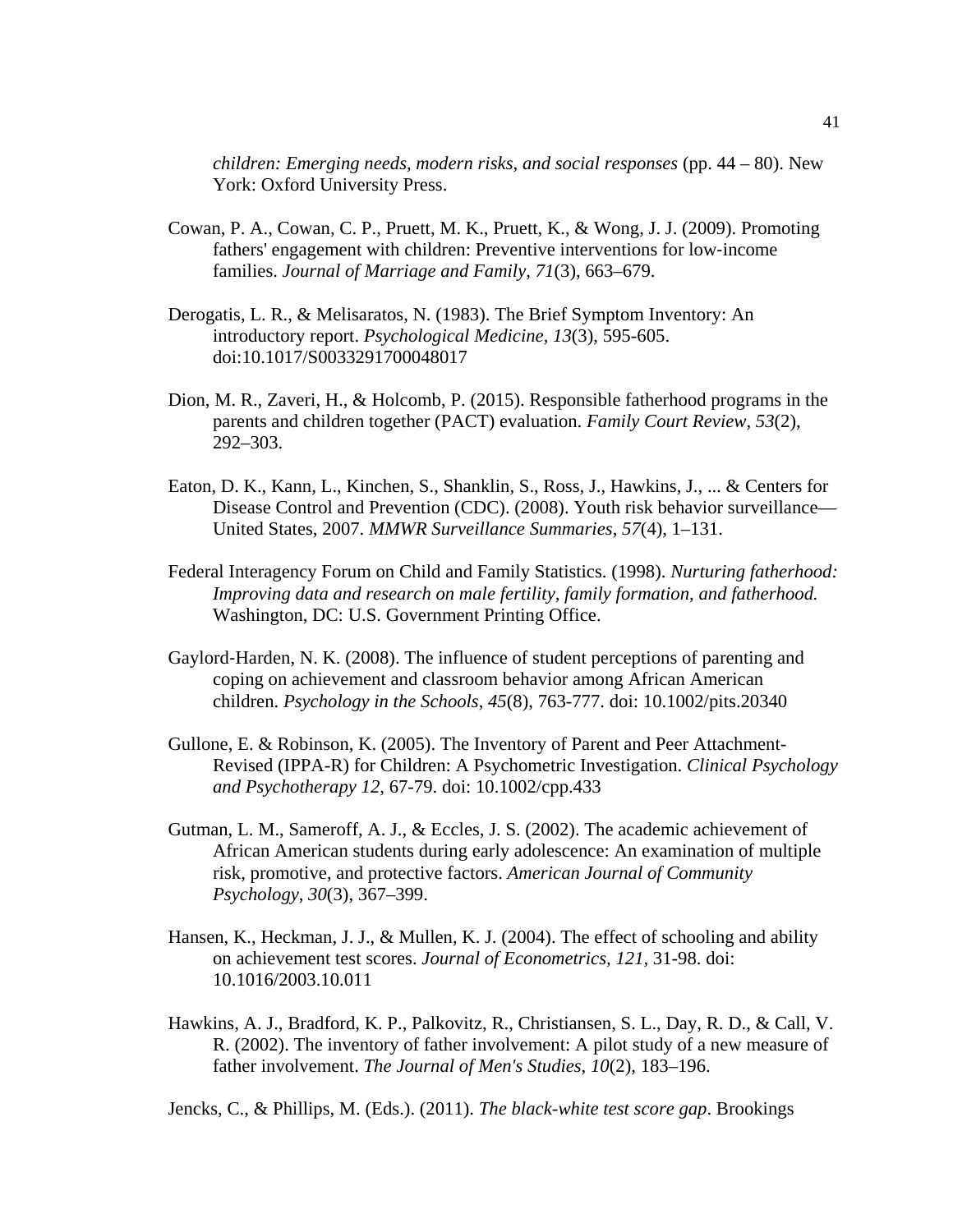Institution Press.

- Jethwani, M., Mincy, R., & Klempin, S. (2014). I would like them to get where I never got to: Nonresident fathers' presence in the educational lives of their children. *Children and Youth Services Review*, *40*, 51 – 60. doi: 10.1016/j.childyouth.2014.02.009
- Jeynes, W. H. (2015). A meta-analysis: The relationship between father involvement and student academic achievement. *Urban Education*, *50*(4), 387–423.
- King, V., & Sobolewski, J. M. (2006). Nonresident fathers' contributions to adolescent well‐being. *Journal of Marriage and Family*, *68*(3), 537–557. doi: 10.1111/j.1741- 3737.2006.00274.x
- Lamb, M.E., (Ed.). (2010). *The Role of the father in child development*. 5<sup>th</sup> Edition. Hoboken, NJ: Wiley.
- McAdoo, J. (1997). The roles of African American fathers in the socialization of their children. In H. P. McAdoo (Ed.), *Black families,* (3rd ed., pp. 183-197). Thousand Oaks, CA: Sage.
- McLoyd, V. C. (1998). Socioeconomic disadvantage and child development. *American Psychologist*, *53*(2), 185–204.
- Miller, B., & Taylor, J. (2012). Racial and socioeconomic status differences in depressive symptoms among Black and White youth: An examination of the mediating effects of family structure, stress and support. *Journal of Youth and Adolescence*, *41*(4), 426–437. doi: 10.1007/s10964-011-9672-4
- Morrison, F. J., Bachman, H. J. & Connor, C. M. (2005). *Improving literacy in America: Guidelines from research*. New Haven: Yale University Press.
- Pallas, A. M. (2000). The effects of schooling on individual lives. In M. Hallinan (Ed.), *Handbook of the sociology of education* (pp. 499-525). New York: Springer. doi: 10.1007/0-387-36424-2\_23
- Parent, J., Jones, D. J., Forehand, R., Cuellar, J., & Shoulberg, E. K. (2013). The role of coparents in African American single-mother families: The indirect effect of coparent identity on youth psychosocial adjustment. *Journal of Family Psychology*, *27*(2), 252.
- Pattnaik, J., & Srirarm, R. (2010). Father/male involvement in the care and education of children: History, trends, research, policies, and programs around the world. *Childhood Education*, *86*(6), 354–359.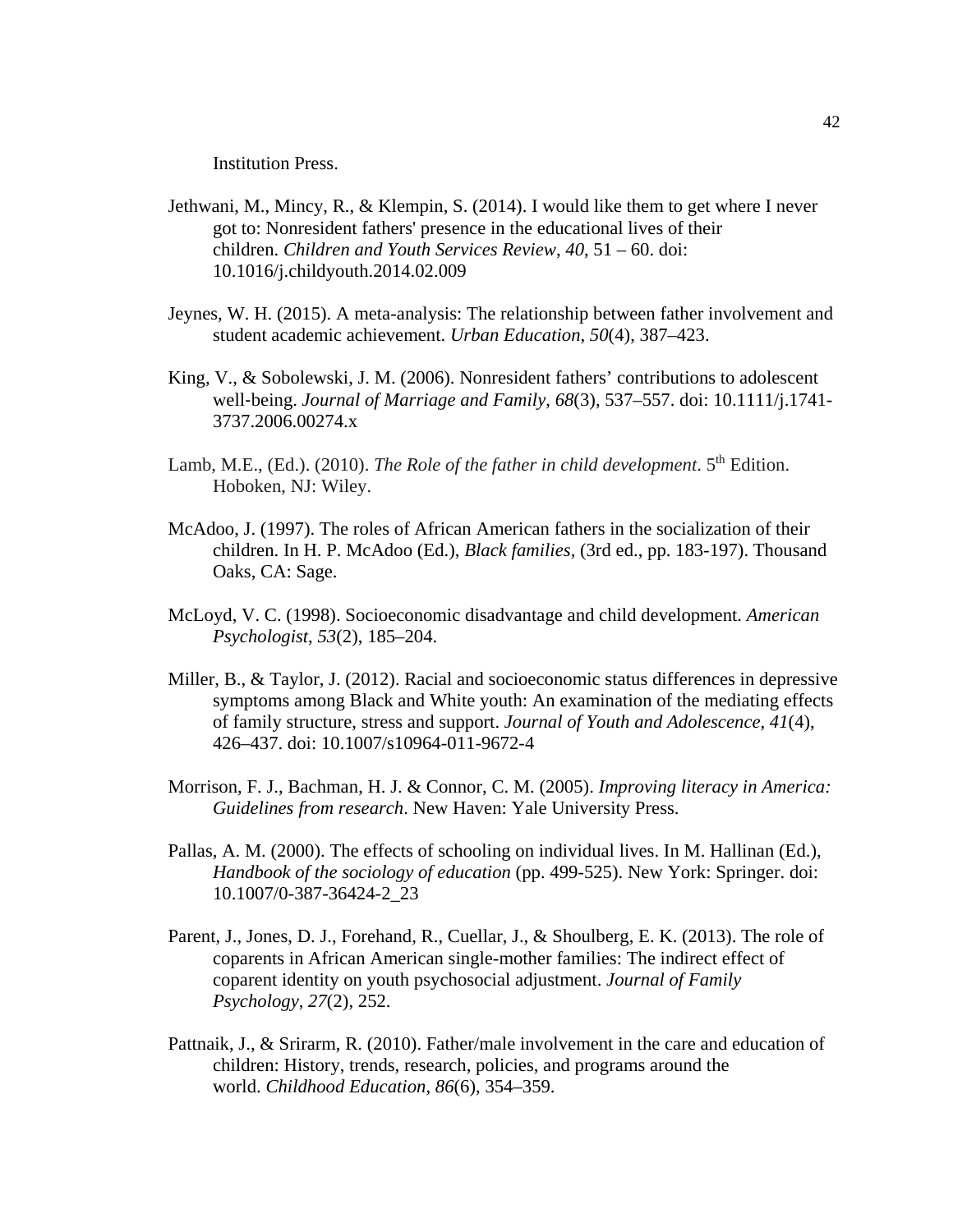- Promoting Responsible Fatherhood. (2012). Retrieved from [https://www.whitehouse.gov/sites/default/files/docs/fatherhood\\_report\\_6.13.12\\_fin](https://www.whitehouse.gov/sites/default/files/docs/fatherhood_report_6.13.12_final.pdf) [al.pdf](https://www.whitehouse.gov/sites/default/files/docs/fatherhood_report_6.13.12_final.pdf)
- Pruett, K. D. (2000). *Fatherneed: Why father care is as essential as mother care for your child*. New York: Free Press.
- Roche, K. M., Ensminger, M. E., & Cherlin, A. J. (2007). Variations in parenting and adolescent outcomes among African American and Latino families living in lowincome, urban areas. *Journal of Family Issues*, *28*(7), 882-909. doi:10.1177/0192513X07299617
- Roopnarine, J. L., & Hossain, Z. (2013). African American and African Caribbean Fathers. In N.J. Cabrera & C.S. Tamis-LeMonda (Eds.). *Handbook of father involvement*: *Multidisciplinary perspectives*. (pp. 223-243). 2nd Edition. Routledge.
- Schrank, F. A., McGrew, K. S., & Woodcock, R. W. (2001). Technical Abstract (Woodcock-Johnson III Assessment Service Bulletin No. 2). Itasca, IL: Riverside Publishing.
- Shannon, J. D., Tamis-LeMonda, C. S., London, K., & Cabrera, N. (2002). Beyond rough and tumble: Low-income fathers' interactions and children's cognitive development at 24 months. *Parenting: Science and Practice*, *2*(2), 77–104. doi:10.1207/S15327922PAR0202\_01
- Somers, C. L., Chiodo, L. M., Yoon, J., Ratner, H., Barton, E., & Delaney‐Black, V. (2011). Family disruption and academic functioning in urban, black youth. *Psychology in the Schools*, *48*(4), 357-370. doi: 10.1002/pits.20559
- Tamis-LeMonda, C. S., Baumwell, L., & Cabrera, N. J. (2013). Fathers' role in children's language development. In N. J. Cabrera & C.S. Tamis-LeMonda (Eds.). *Handbook of father involvement: Multidisciplinary perspectives*, (pp. 135-150). 2nd Edition. Routledge.
- Tamis-LeMonda, C. S., & Cabrera, N. (Eds.). (2002). *Handbook of father involvement: Multidisciplinary perspectives*. Mahwah, NJ: Erlbaum.
- Tamis-LeMonda, C. S., & McFadden, K. E. (2010). Fathers from low-income backgrounds: Myths and evidence. In M.E. Lamb (Ed.), *The Role of the father in child development*. (pp. 296-318). 5<sup>th</sup> Edition. Hoboken, NJ: Wiley.
- U.S. Census Bureau. (2011). *Current Population Survey.* Retrieved from [http://www.familyfacts.org/charts/171/more-than-half-of-all-african-american](http://www.familyfacts.org/charts/171/more-than-half-of-all-african-american-children-live-in-a-single-parent-home)[children-live-in-a-single-parent-home](http://www.familyfacts.org/charts/171/more-than-half-of-all-african-american-children-live-in-a-single-parent-home)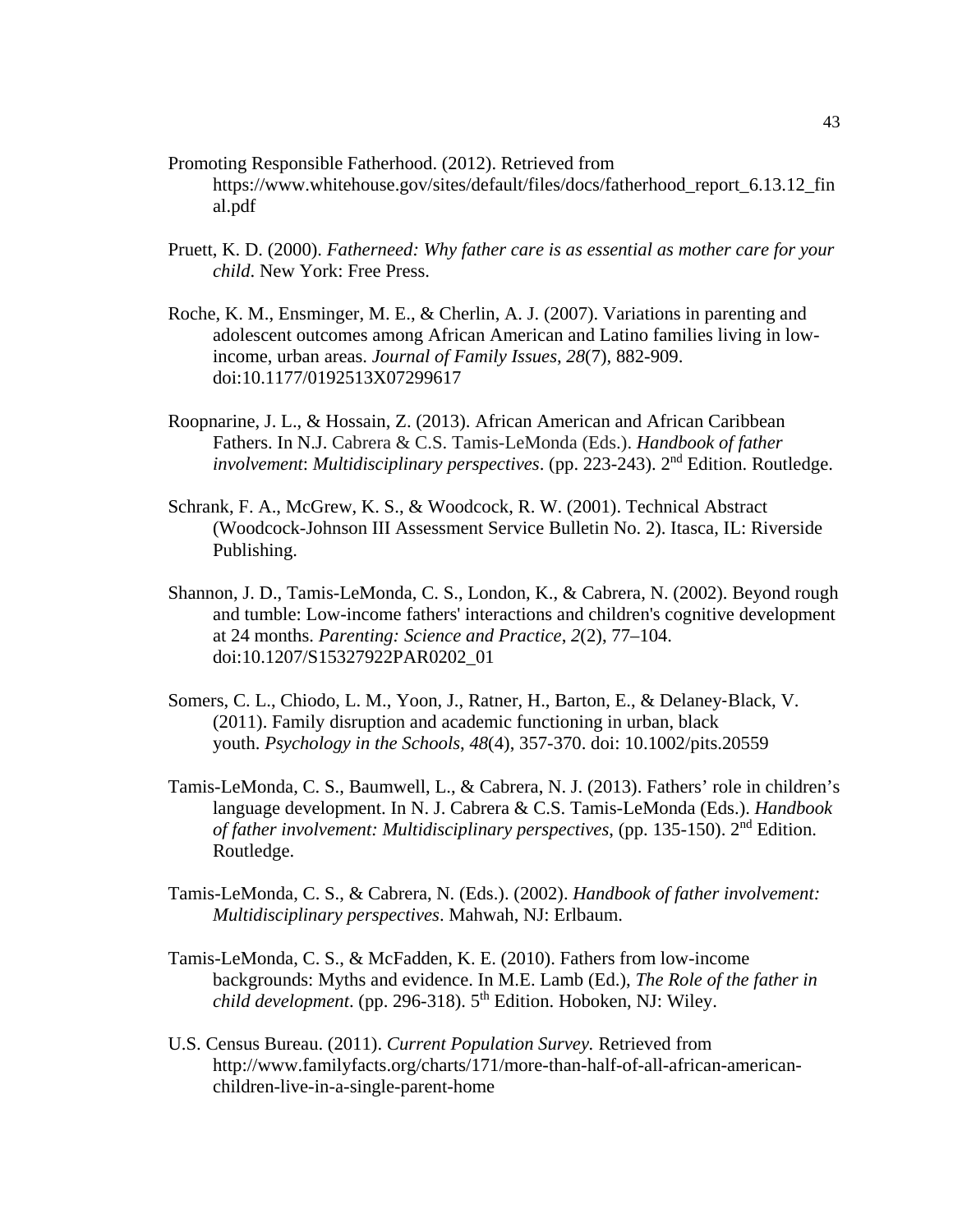- U.S. Department of Education, Institute of Education Sciences, National Center for Education Statistics. (2015). Retrieved from <https://nces.ed.gov/fastfacts/display.asp?id=16>
- U.S. Department of Education, Institute of Education Sciences, National Center for Education Statistics, National Assessment of Educational Progress (NAEP), The Nation's Report Card. (2014). Retrieved from [http://www.nationsreportcard.gov/hgc\\_2014/#summary](http://www.nationsreportcard.gov/hgc_2014/#summary)
- Yeung, W. J. J., & Pfeiffer, K. M. (2009). The black–white test score gap and early home environment. *Social Science Research*, *38*(2), 412–437. doi:10.1016/j.ssresearch.2008.11.004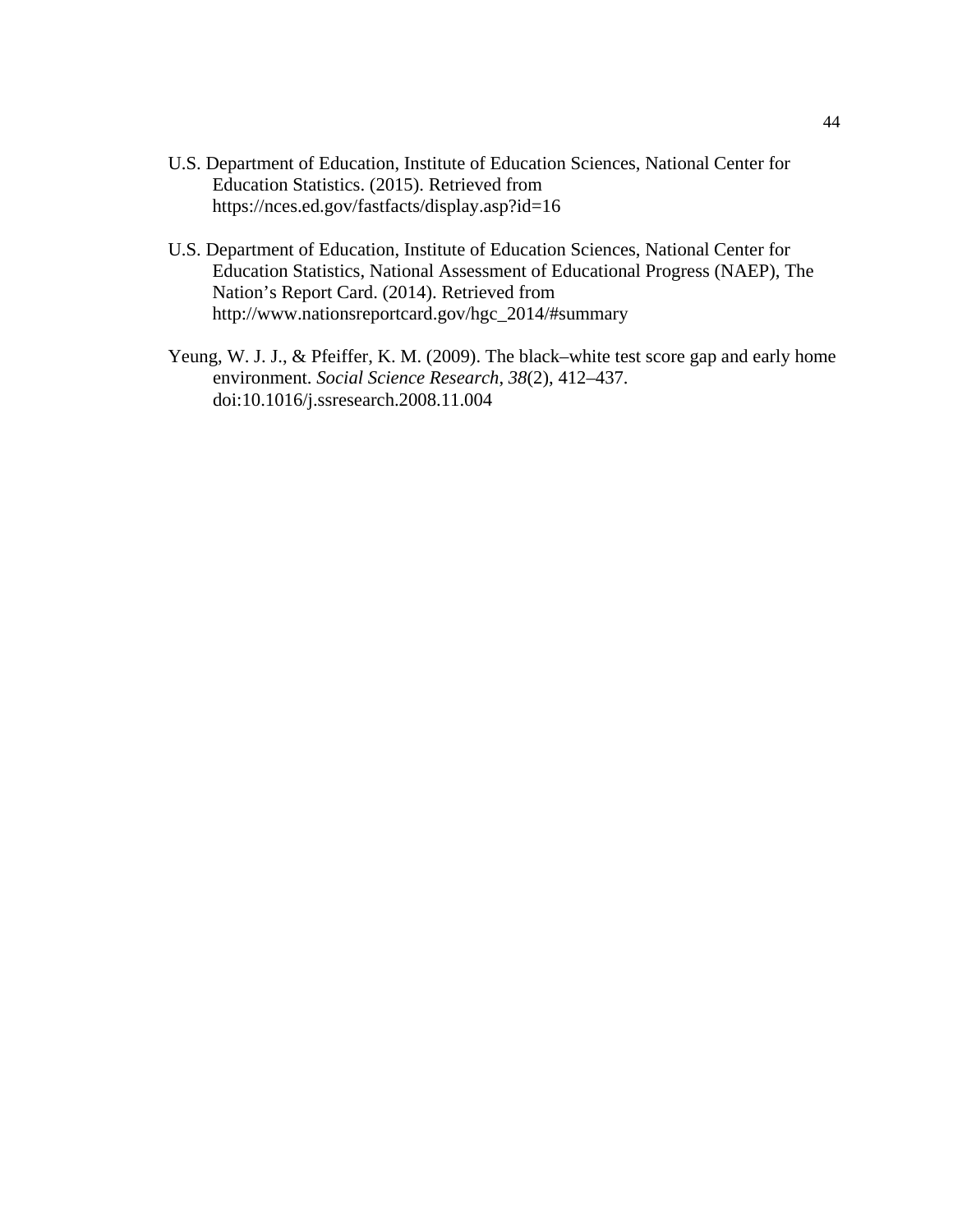## VITA

Patrick Henry, M.A. has earned a Bachelor's degree in Psychology and Master's degree in Counseling Psychology, both from Northwestern University. He is currently a rising fourth year student in the Ph.D. program in Developmental Psychology at Loyola University Chicago. He has extensive experience in social services, teaching, research, and mentoring.

Henry's current research foci are the following: investigating academic achievement as a manifestation of resilience among low-income, Black older children and adolescents; analyzing the governance of school systems; studying how father involvement, and effective mentoring impact their academic achievement; and conceptualizing child development from a risk and resilience framework; viewing resilience as the interaction between individual factors and the child's environment which results in adaptive behavior and adjustment in the face of risk. Recently, Henry coauthored a report for the Society for Research in Child Development entitled, "Children and Terrorism". He co-authored another manuscript that has been accepted with revisions.

Patrick Henry's present and past professional affiliations include psychological organizations and honor societies: Midwestern Psychological Association; Association for Psychological Science (APS); American Rehabilitation Counseling Association; American Counseling Association; National Scholars Honor Society; National College